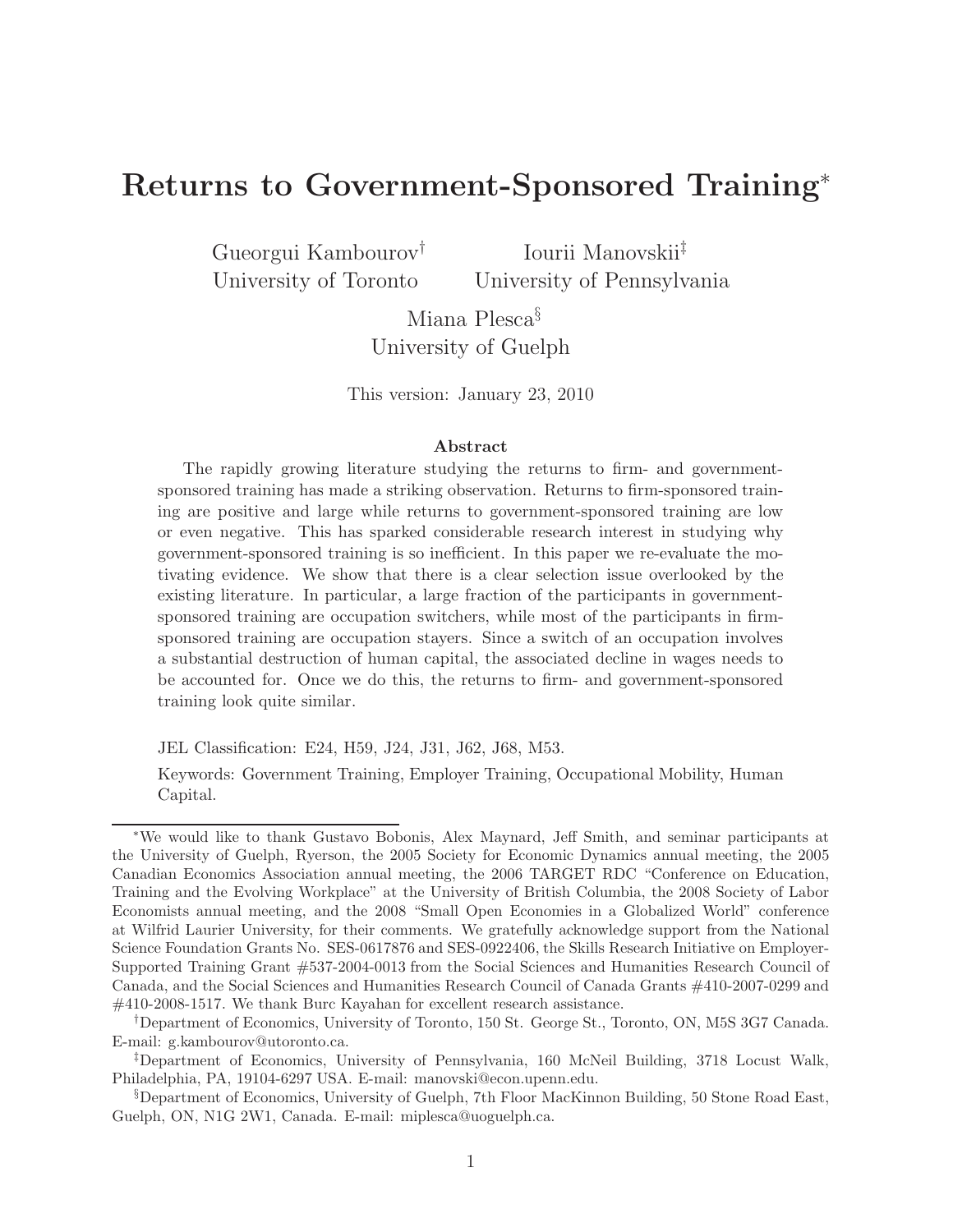## 1 Introduction

The very large literature evaluating government-sponsored training programs finds that government classroom and on-the-job training programs have little − if any − positive effect on the earnings and employment of adults. The apparent non-effectiveness of governmentsponsored training is in stark contrast with the large positive returns widely documented for employer-sponsored training programs.<sup>1</sup> Given that many developed countries spend up to 1% of GDP on government-sponsored adult classroom training programs every year (Heckman, LaLonde, and Smith (1999), Kluve (2007)) the stakes for figuring out the reason for the apparent ineffectiveness of such programs are high.

In this paper we provide evidence that the returns to government classroom and on-thejob training programs are, in fact, substantial and comparable to the returns to employerprovided training. The reason for our surprising finding is that we take into account the fact that workers enrolled in government-sponsored training are considerably more likely to experience an occupation switch in the post-training period compared to individuals who did not attend training or whose training was paid for by their employer. Since a sizable part of worker skills are specific to her occupation (e.g., cook, accountant, electrical engineer), an occupation switch, everything else equal, is associated with wage losses in the short run due to the destruction of occupation-specific human capital.<sup>2</sup> Training impacts currently measured in the literature attribute the short-term wage drop to training rather than to the loss of human capital caused by the occupation switch.

We proceed by estimating the effects of government and employer training separately on the samples of occupational non-switchers and occupational switchers. This approach

<sup>1</sup>Heckman, LaLonde, and Smith (1999), Martin and Grubb (2001), and Card, Kluve, and Weber (2009) review the literature on the performance of government-sponsored training. Barron, Berger, and Black (1997), Bishop (1997), Blundell, Dearden, Meghir, and Sianesi (1999), and Frazis and Loewenstein (2005) review the evaluations of employer-sponsored training programs.

<sup>&</sup>lt;sup>2</sup>Kambourov and Manovskii (2009b) find substantial returns to tenure in a three-digit occupation – an increase in wages of at least 12% after 5 years of occupational experience, holding other observed variables constant. This finding is consistent with a significant fraction of workers' human capital being occupationspecific and is supported by a large and growing body of literature. In earlier papers, Shaw (1984, 1987) argued that investment in occupation-specific skills is an important determinant of earnings. Kwon and Meyersson Milgrom (2004), using Swedish data, found that firms prefer to hire workers with relevant occupational experience, even when this involves hiring from outside the firm. Sullivan (2009) finds large returns to occupational tenure in the US National Longitudinal Survey of Youth while Zangelidis (2008) finds large returns to occupational tenure in British data.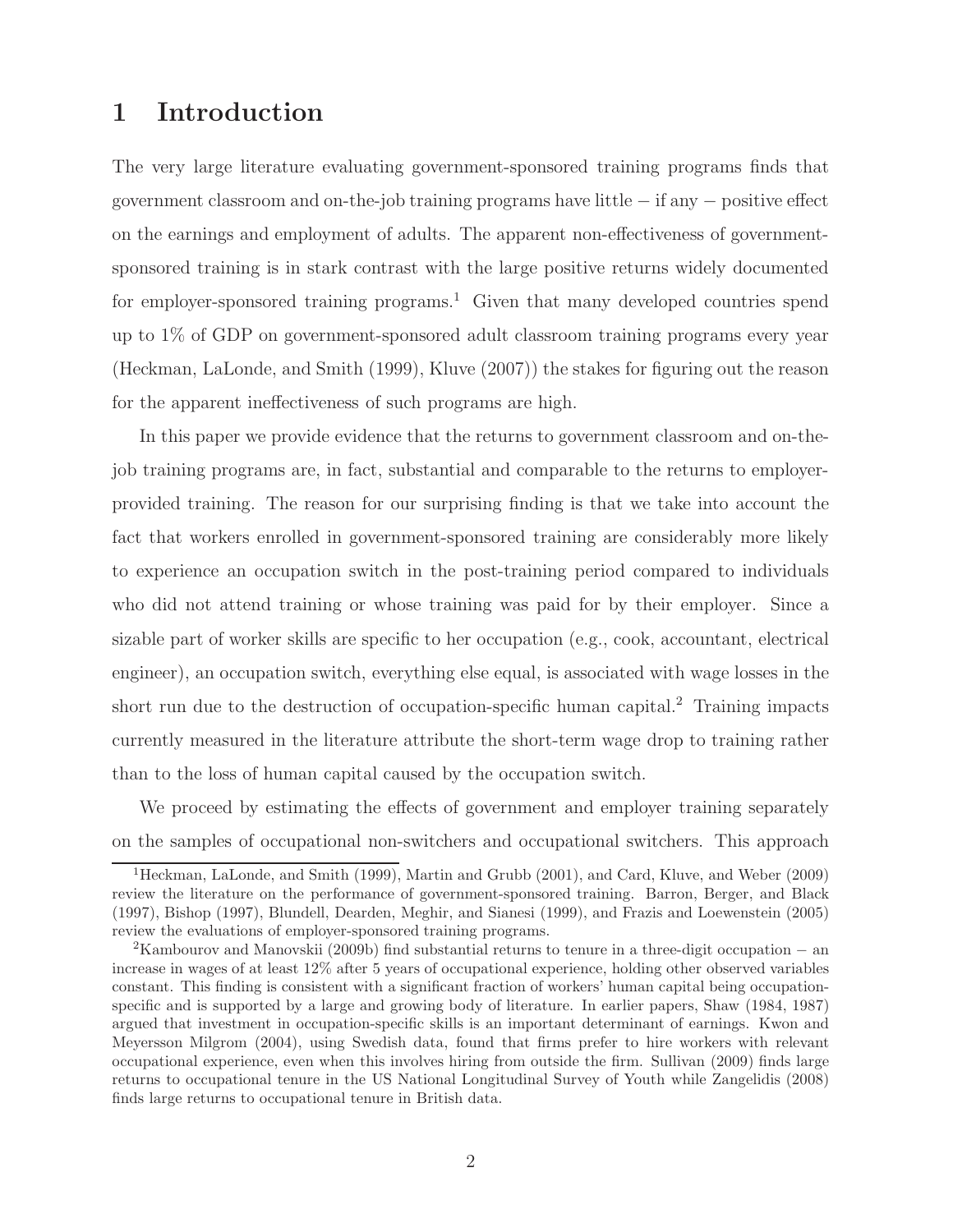provides an unbiased estimate of the returns to government-sponsored training. If we do not take occupational mobility into account, our estimates of the returns to training would be biased since we will not be comparing those who train to similar individuals who do not go through training. For example, in the case of estimating the returns to government training, we would be more likely to compare an occupational switcher from the treated group to an occupational non-switcher from the comparison group.

In the case of occupational switchers, however, additional caution is required since the types of occupational transitions differ among those who choose different training options. For example, we document that firms often train workers promoted to managerial occupations. Displaced workers who are trained by the government, on the other hand, may have lost relatively high paying jobs in a declining industry and might be forced to switch to occupations that are not as good for them as the ones they used to have − e.g., an auto worker in Detroit in 2009 retraining to be a cook. In order to accurately estimate the returns to government (or employer) training for occupational switchers, we compare occupational switchers who are trained by the government (or the employer) to occupational switchers who do not train but experience similar occupational transitions.

In order to measure the impact of training within the groups of occupational switchers and occupational non-switchers, called the "treatment on the treated" effect in the program evaluation literature, we compare workers' post-training outcomes, such as wages, with the counterfactual of what the outcome would have been had the worker not participated in training. To do so we attempt to identify the counterfactual non-treatment outcome for training participants from a group of similar individuals who did not attend training. A large literature has emphasized that complications in the measurement of training impacts arise because individuals self-select into program participation and has proposed methods for dealing with this problem.<sup>3</sup> Self-selection induces systematic differences between participants and non-participants in training in a random sample which needs to be accounted for when estimating the returns to training.<sup>4</sup> We implement various methods that attempt

<sup>3</sup>See, e.g., Ashenfelter (1978), Ashenfelter and Card (1985), Heckman and Robb (1985), LaLonde (1986), Heckman, Ichimura, Smith, and Todd (1998), and Heckman, LaLonde, and Smith (1999). Imbens and Wooldridge (2009) present a survey of the recent methodological advances in program evaluation.

<sup>4</sup>For instance, if participants in government training are less able than non-participants, then an estimator that does not account for the selection of the less able into training would incorrectly attribute a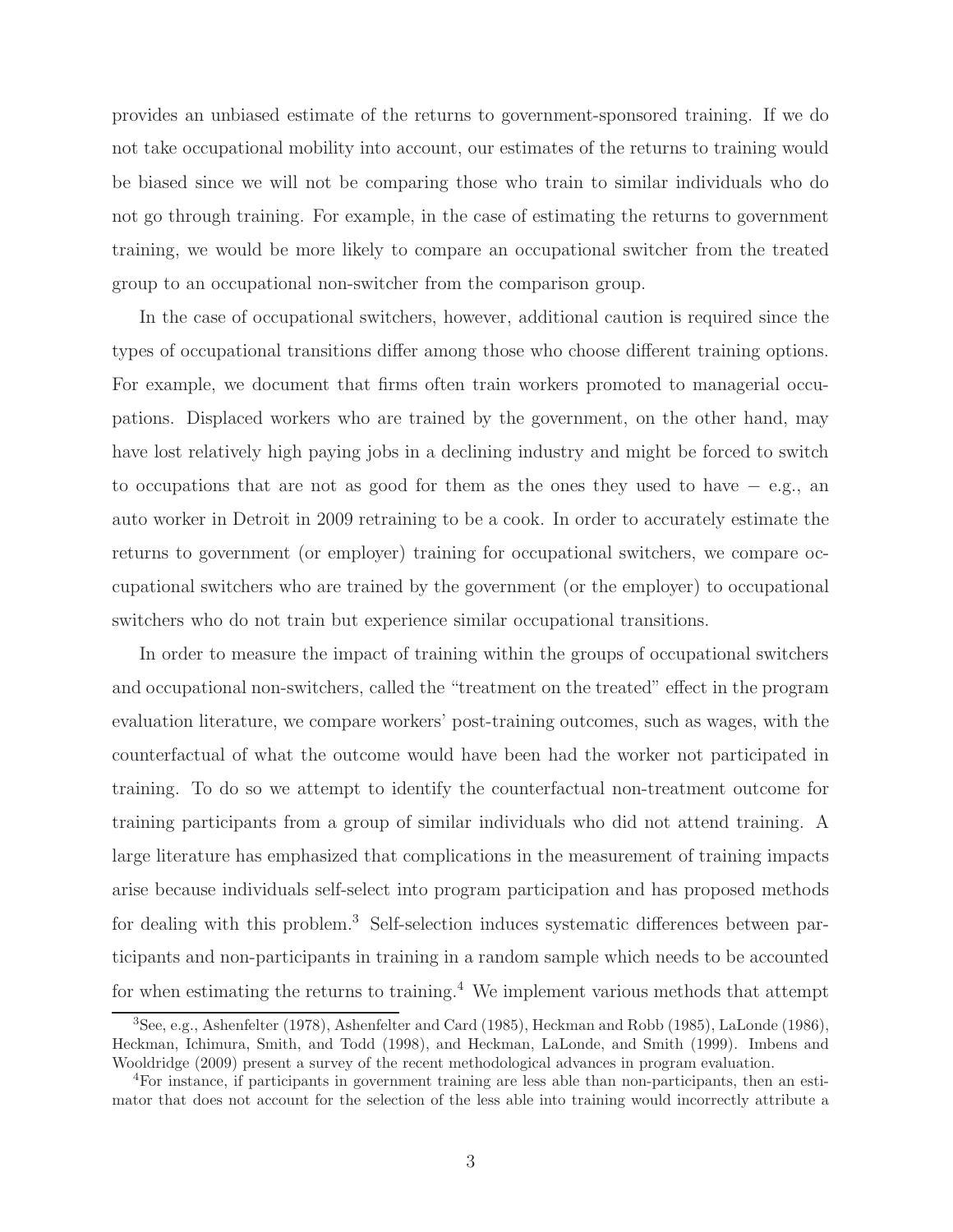to correct for the systematic differences between training recipients and non-recipients.<sup>5</sup>

Using the National Longitudinal Survey of Youth 1979 (NLSY79) data, we find large returns to government-sponsored training. Participants in government training programs who remain in their occupations experience 8-10% increases in their wages relative to comparable non-participants, and the point estimates of their returns are similar to the returns for participants in employer-sponsored training who remain in their occupations. Occupational switchers experience substantial 8-13% returns to participation in government training as well, with the point estimates of the returns similar to those for occupational switchers trained by the employer.

Until Section 6 we assume that the decision whether to switch occupations is exogenous to training. It appears natural to expect that occupational switching decisions are largely determined prior to the decision to participate in training programs. Throughout we have imagined the plausible scenario where workers with a low occupational match quality or working in an occupation which experiences a low productivity shock decide that they are going to switch their occupation. As a next step, they decide whether they are going to go through government-sponsored training or not; some of them do, while others do not, as the training decision may be affected, for instance, by the availability of training centers in the area of residence or by specific individual characteristics. The important point in this scenario is that training will not affect their decision to switch their occupation; both are instead determined by the occupational match quality or the occupational shock. In Section 6, however, we argue that relaxing this assumption does not affect any of our derivations or results, but rather affects their interpretation. In particular, if occupational switching is endogenous to training, it is useful to separate the total effect of government training into two components. First, training affects the stock of worker's human capital. Second,

lower labor market outcome (say, wages) to the ineffectiveness of the program rather than to the lower ability of participants. Conversely, it is likely that employers "cherry-pick" the best workers to be sent to training, and the larger impacts attributed to employer training would be actually due to the higher ability of the worker.

<sup>&</sup>lt;sup>5</sup>Estimates that are potentially free of biases due to self-selection into training come from experimental evaluations with random assignment of participants into treatment and control groups. One source of such data is the U.S. experimental evaluation of a prototypical government training program − the Job Training and Partnership Act (JTPA). Unfortunately, one cannot control for occupational switching in the JTPA data, but we are able to do so in our analysis of the NLSY79 data. Moreover, Heckman, Hohmann, Smith, and Khoo (2000) show that JTPA data is characterized by a substantial control group substitution and treatment group drop-out.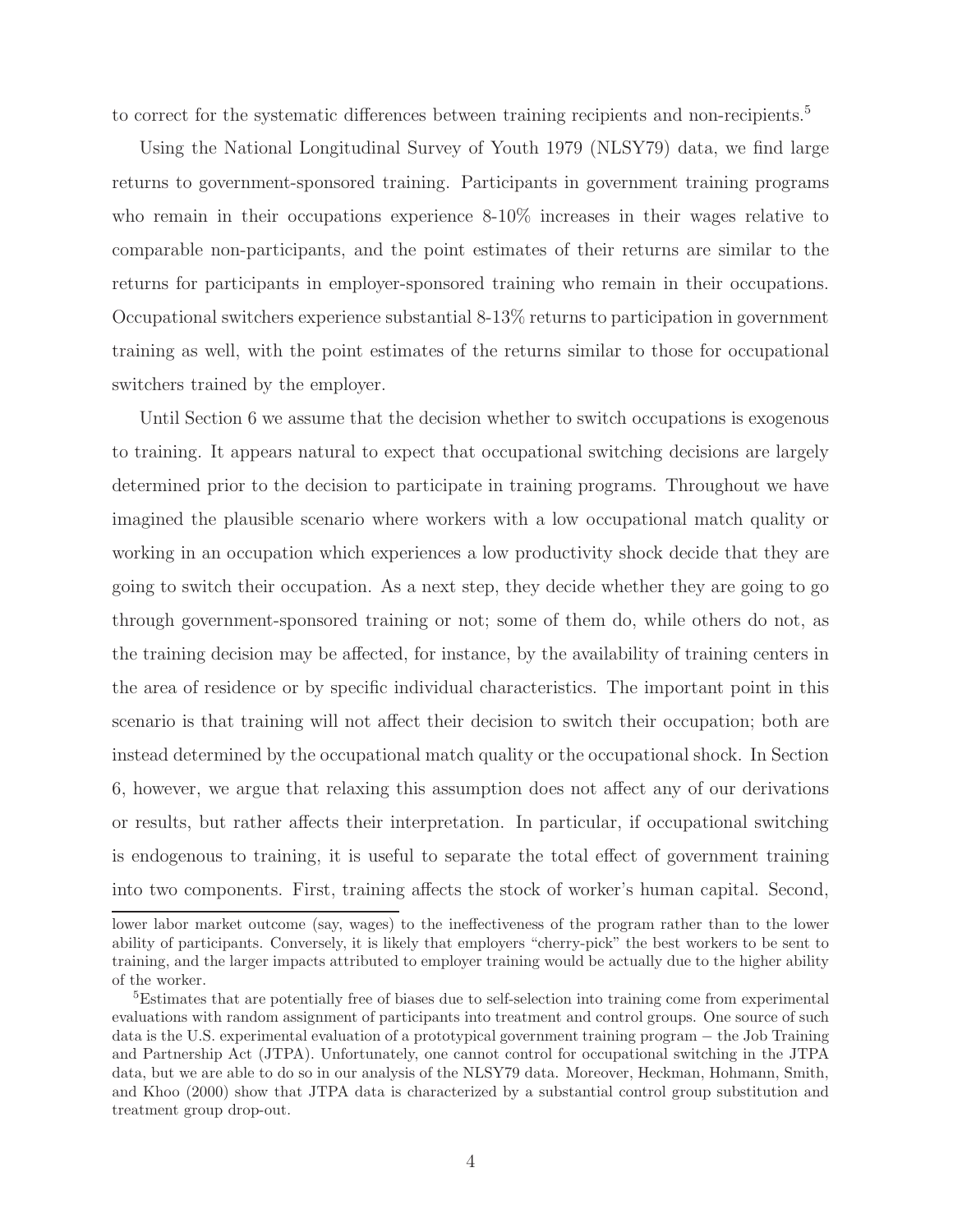participation in training might affect the ability of workers to switch occupations. Understanding the magnitude of these effects and the interaction between them seems essential for the design of government training programs. The results from our analysis identify only the effect of training on human capital accumulation, implying that the government is surprisingly effective at increasing the human capital of the participants. If switching is endogenous to training, a key question in the design of government training programs remains outstanding − do government training programs induce excessive occupational mobility? We will show that long run impacts of government training programs on trainees are positive and substantial, even when we do not condition on occupational switching. This suggests that even if access to government training programs encourages excessive destruction of human capital through occupational switching, this loss is dominated by the amount of human capital acquired by the trainees and the better occupational matches they obtain in the long run.

The results from the early evaluation studies which documented the poor performance of classroom and vocational skills training has lead to the partial abandonment of such programs in the US in the mid-1990s in favor of job-search assistance programs that tend to show a more positive immediate payoff. Since then, a number of influential studies have found that over the long run, more intensive training programs produce larger and more persistent returns than short-run job search assistance programs (e.g., Card, Kluve, and Weber (2009), Dyke, Heinrich, Mueser, Troske, and Jeon (2006), Hotz, Imbens, and Klerman (2006), Lechner and Melly (2007), Heinrich, Mueser, Troske, Jeon, and Kahvecioglu (2009)). The underlying reasons for these patterns of returns, however, have remained unclear. Our decomposition provides a natural answer to this question. First, workers who switch occupations obtain a better occupational match, but also lose some specific human capital accumulated in the previous occupation. The trade-off between these two effects accounts for the immediate drop in wages for those who go through training and switch occupations. Second, it is well documented (e.g., Kambourov and Manovskii (2009b)) that wages are concave in occupational tenure. In other words, for workers entering new occupations, wage growth is fast over the first ten years of tenure with that occupation and slows down considerably after that. This accounts for the fact that it takes several years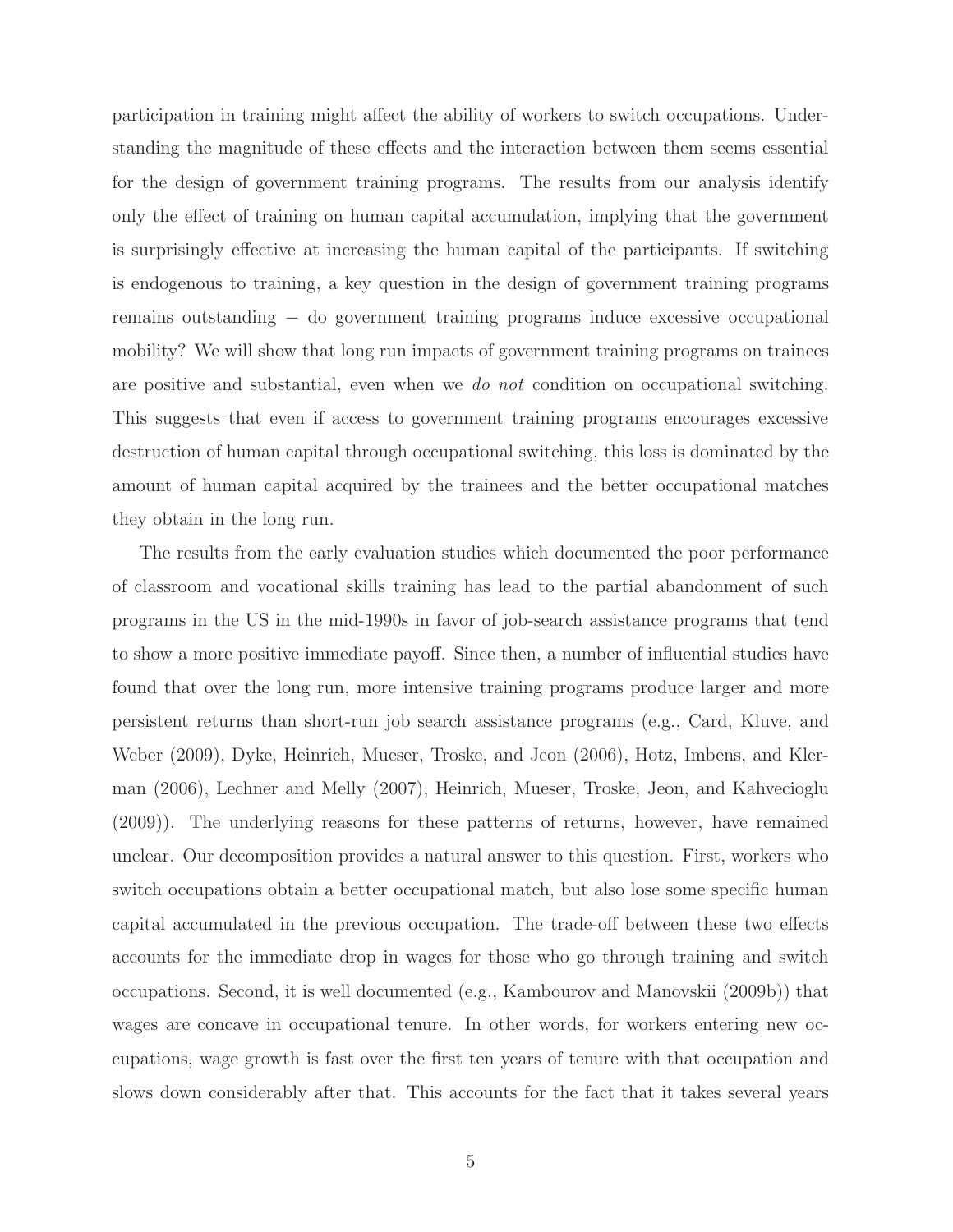for wages of trainees who switched occupations to catch up and eventually overtake wages of occupational stayers.

The paper is organized as follows. In Section 2 we formalize the notion of biases which we identify in this paper. In Section 3 we describe the data while in Section 4 we outline the methodology we use to address the various sources of biases. Our empirical findings are described in Section 5. In Section 6 we discuss the interpretation of our findings under the assumption that occupational switching is endogenous with respect to training. Section 7 concludes.

## 2 Sources of Bias in Estimating Returns to Training

We are interested in estimating the impact of training  $\Delta = Y_1 - Y_0$ , where  $Y_1$  and  $Y_0$  denote the outcome (e.g., wages) with and without training, respectively. Let  $D = \{1,0\}$  be an indicator of participation in training. Consider the impact of training on participants, the average "treatment on the treated" parameter:

$$
ATT(X) = E[Y_1 - Y_0 | X, D = 1],
$$

where X is a vector of observed covariates determining both the selection into training and the outcomes Y.

The difficulty in evaluating the impact of a program is that the counterfactual of what would have happened to participants had they not participated,  $Y_0|D=1$ , is not observed. We only observe  $Y_1|D = 1$  for participants and  $Y_0|D = 0$  for non-participants. Thus, we need to model the selection process so that data on non-participants can identify the counterfactual for participants  $E[Y_0|X, D = 0] = E[Y_0|X, D = 1]$ . Without controlling for selection, the usual bias in estimating the treatment on the treated parameter is given by

$$
B(X) = E[Y_0|X, D = 1] - E[Y_0|X, D = 0].
$$

Until now, the literature has ignored the fact that the distribution of outcomes differs not only across training participants and non-participants, but also between occupation switchers and stayers. The treatment on the treated parameter can be defined separately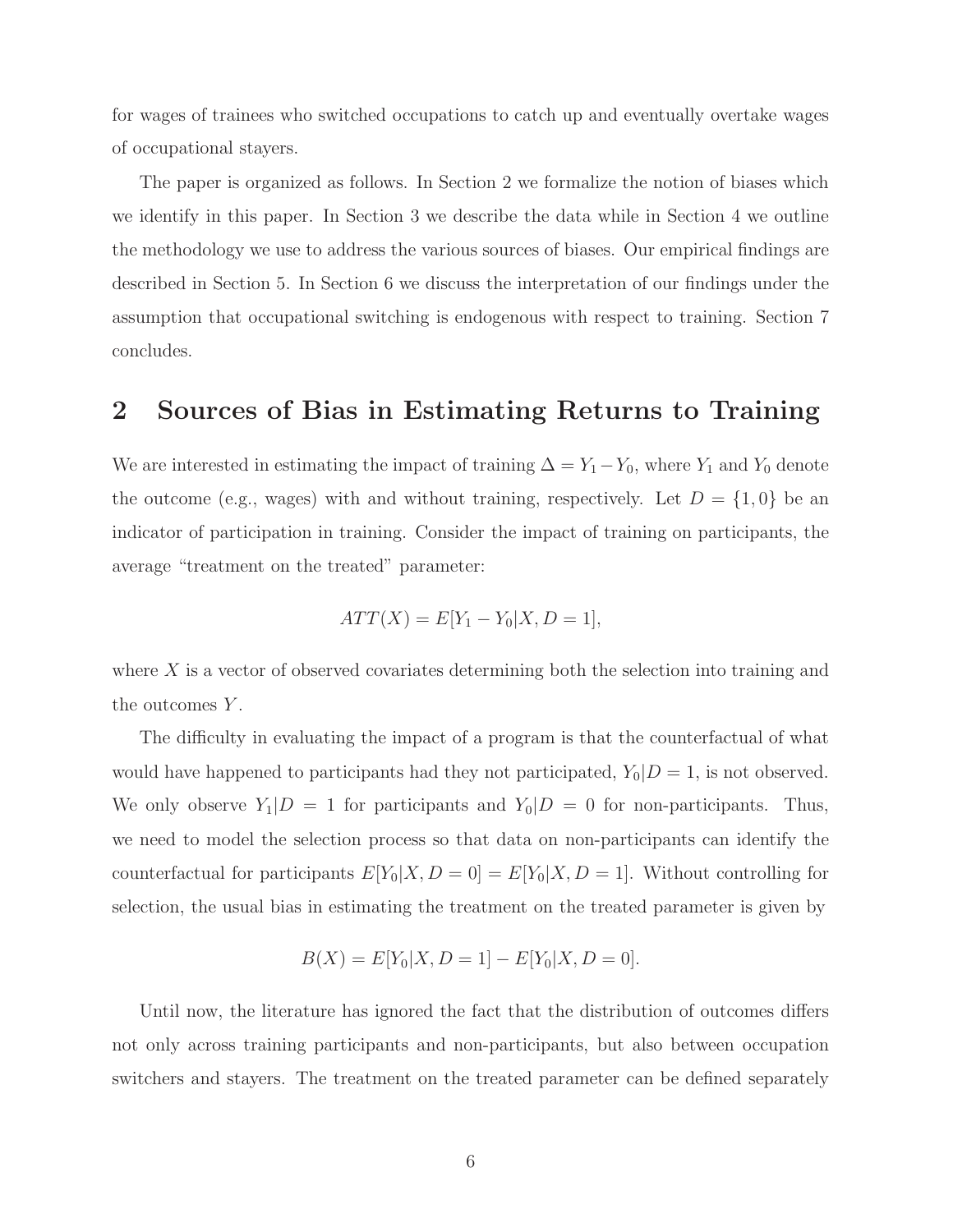for occupation switchers  $(s)$  and non-switchers  $(n)$  as:

$$
ATT^{s}(X) = E[Y_{1}^{s} - Y_{0}^{s}|X, D = 1], \text{ and}
$$
  

$$
ATT^{n}(X) = E[Y_{1}^{n} - Y_{0}^{n}|X, D = 1].
$$

In this case, for each subgroup  $\{s, n\}$  the bias would arise not only from using nonparticipants to identify the unobserved counterfactual  $E[Y_0|D=1]$ , but also from using the wrong group of non-participants. That is, for the  $ATT$  parameter for switchers,

$$
B^{s}(X) = E[Y_{0}^{s}|X, D = 1] - E[Y_{0}|X, D = 0]
$$
  
= 
$$
\{E[Y_{0}^{s}|X, D = 1] - E[Y_{0}^{s}|X, D = 0]\} + \{E[Y_{0}^{s}|X, D = 0] - E[Y_{0}|X, D = 0]\}
$$
  
= 
$$
B_{1}^{s}(X) + B_{2}^{s}(X).
$$

The first bias component,  $B_1^s(X)$  is the usual selection bias extensively studied in the literature. We will use various selection correction methods (discussed below) to set this bias component to zero.

The second component of the bias,  $B_2^s(X) = E[Y_0^s | X, D = 0] - E[Y_0 | X, D = 0]$ , is due to using the wrong comparison group which includes switchers and non-switchers. The appropriate comparison group would be restricted to switchers only.<sup>6</sup> Since occupation-specific human capital is destroyed upon a switch, we should expect that after the occupation switch  $(E[Y_0^s | X, D = 0] - E[Y_0 | X, D = 0]) < 0$ . In order to understand better the sources of this bias, we rearrange

$$
B_2^s(X) = E[Y_0^s | X, D = 0] - E[Y_0 | X, D = 0]
$$
  
= 
$$
E[Y_0^s | X, D = 0] - \{E[Y_0^s | X, D = 0]P_0(s) + E[Y_0^n | X, D = 0][1 - P_0(s)]\}
$$
  
= 
$$
[1 - P_0(s)] \{E[Y_0^s | X, D = 0] - E[Y_0^n | X, D = 0]\},
$$

where  $P_0(s) = P(s|D = 0)$  denotes the probability of an occupation switch in the subpopulation of individuals who did not attend training (the comparison group). The size of  $B_2^s(X)$  is increasing in the amount of human capital loss upon a switch. Also, the fewer switchers in the comparison group (lower  $P_0(s)$ ), the higher the bias.

 $6$ More generally, one may need to restrict the comparison group to exhibit the same types of switches as well because switches into, e.g., managerial occupations may differ in their impact on wages from other occupational transitions. We do not make this distinction here for clarity of exposition, but will address it later.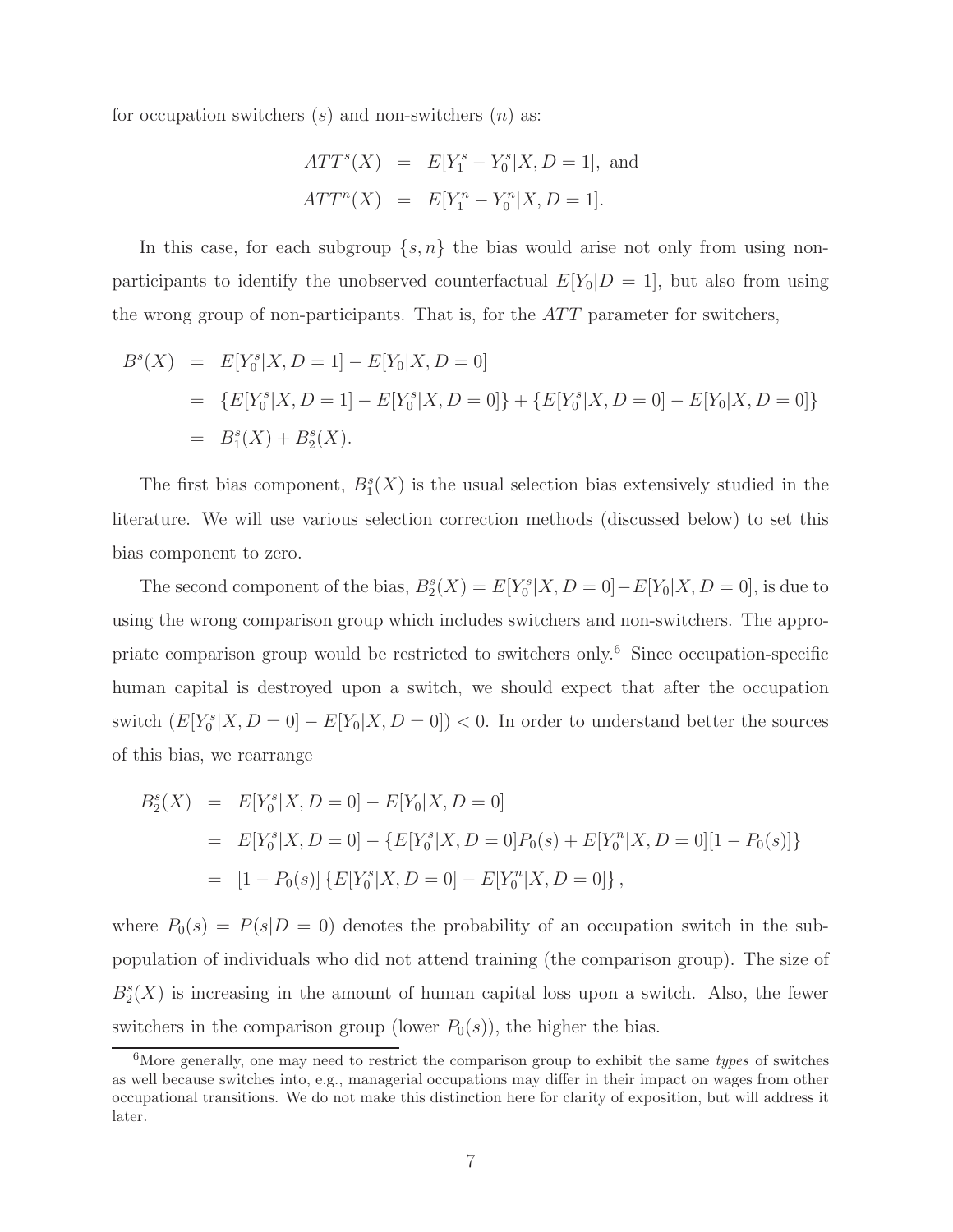We can similarly decompose the bias for non-switchers:

$$
B^{n}(X) = \{E[Y_{0}^{n}|X, D = 1] - E[Y_{0}|X, D = 0]\}
$$
  
= 
$$
\{E[Y_{0}^{n}|X, D = 1] - E[Y_{0}^{n}|X, D = 0]\} + \{E[Y_{0}^{n}|X, D = 0] - E[Y_{0}|X, D = 0]\}
$$
  
= 
$$
B_{1}^{n}(X) + B_{2}^{n}(X),
$$

where

$$
B_2^n(X) = E[Y_0^n | X, D = 0] - E[Y_0 | X, D = 0]
$$
  
= 
$$
E[Y_0^n | X, D = 0] - \{E[Y_0^n | X, D = 0] \mid 1 - P_0(s)\} + E[Y_0^s | X, D = 0]P_0(s)\}
$$
  
= 
$$
P_0(s) \{E[Y_0^n | X, D = 0] - E[Y_0^s | X, D = 0]\}.
$$

Aggregating the second component of the bias over switchers and non-switchers in the subpopulation of training participants gives:

$$
B_2(X) = B_2^s(X) \cdot P_1(s) + B_2^n(X) \cdot [1 - P_1(s)],
$$

where  $P_1(s) = P_1(s|D = 1)$  is the probability of an occupation switch in the treatment subpopulation.

$$
B_2(X) = [1 - P_0(s)] \{ E[Y_0^s | X, D = 0] - E[Y_0^n | X, D = 0] \} \cdot P_1(s) -
$$
  
\n
$$
-P_0(s) \{ E[Y_0^s | X, D = 0] - E[Y_0^n | X, D = 0] \} \cdot [1 - P_1(s)]
$$
  
\n
$$
= \{ [1 - P_0(s)] \cdot P_1(s) - P_0(s) \cdot [1 - P_1(s)] \} \{ E[Y_0^s | X, D = 0] - E[Y_0^n | X, D = 0] \}
$$
  
\n
$$
= [P_1(s) - P_0(s)] \{ E[Y_0^s | X, D = 0] - E[Y_0^n | X, D = 0] \}.
$$

As long as the proportion of switchers in the treatment and comparison groups differ, the second component of the bias will differ from zero. Indeed this is the case for governmentsponsored training, where we will find the estimated  $P_1(s)$  to be substantially larger than the estimated  $P_0(s)$ .

# 3 Patterns of Training and Occupational Mobility in the Data

### 3.1 The Data

Our empirical analysis is based on data from the National Longitudinal Survey of Youth 1979 (NLSY79). The NLSY79 is, to our knowledge, the only US data set that asks ques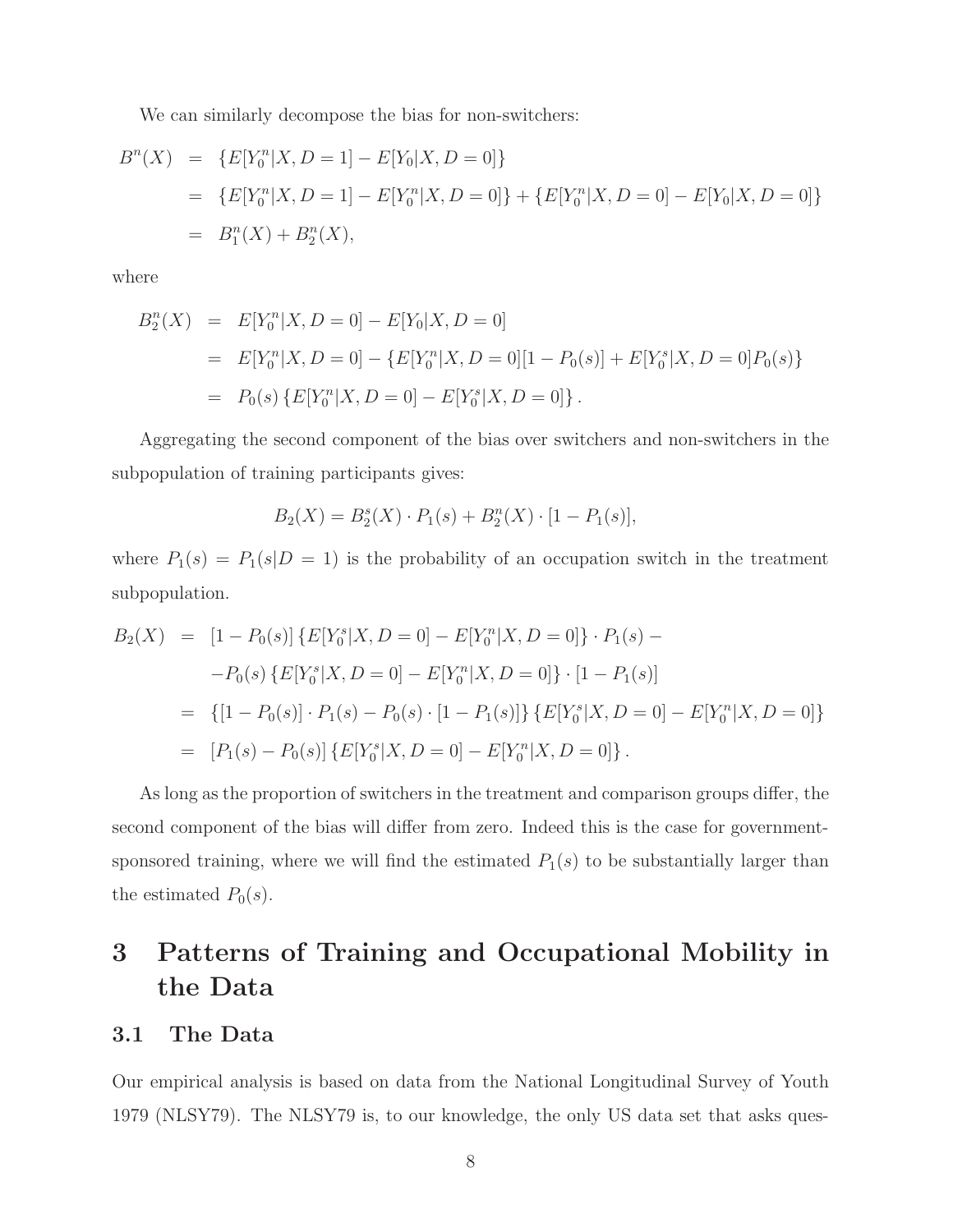tions pertaining to participation in both employer and government training. It is a panel which allows us to construct individuals' job histories, including occupation tenure and occupational mobility, and to control for individual fixed effects. The NSLY79 is also a rich dataset which provides information on characteristics that are likely to be correlated with program participation and outcomes.

In the initial survey year, 1979, the NLSY79 surveyed 12,686 individuals aged 14 to 21. The NLSY79 original sample consisted of respondents representative of the civilian uninstitutionalized U.S. population, as well as respondents from over-samples of Hispanics, blacks, economically disadvantaged non-black/non-Hispanic youth, and the military. While we drop the military from our analysis, we otherwise do not restrict the sample to a balanced panel and use custom weights provided by the NLSY79 which adjust both for the complex survey design and for using data from multiple surveys over our sample period. The surveys were administered every year until 1994 and every second year afterward. Our analysis is based on the period  $1988-1994 -$  when we can distinguish explicitly between the respondents' participation in government training, employer training, or no training at all, as well as the type of training activity − and also covers individuals who are between the ages of 24-36.

For the survey years considered in our analysis, i.e. from 1988 till 1994, the NLSY79 provides detailed information on the type of training activities and classifies them into the following main categories.

- Classroom Training. Includes vocational or academic instruction in a classroom setting, designed to teach work tasks of a particular job group − such as auto mechanics, health services, or clerical training − or basic education such as English or math.
- On-the-Job Training. Includes institutional instruction in a work setting intended to enable an individual to learn a skill and/or qualify for a particular occupation through demonstration and practice.
- Job Search Assistance. Includes instruction aimed at assisting workers in their search for employment opportunities in the labor market.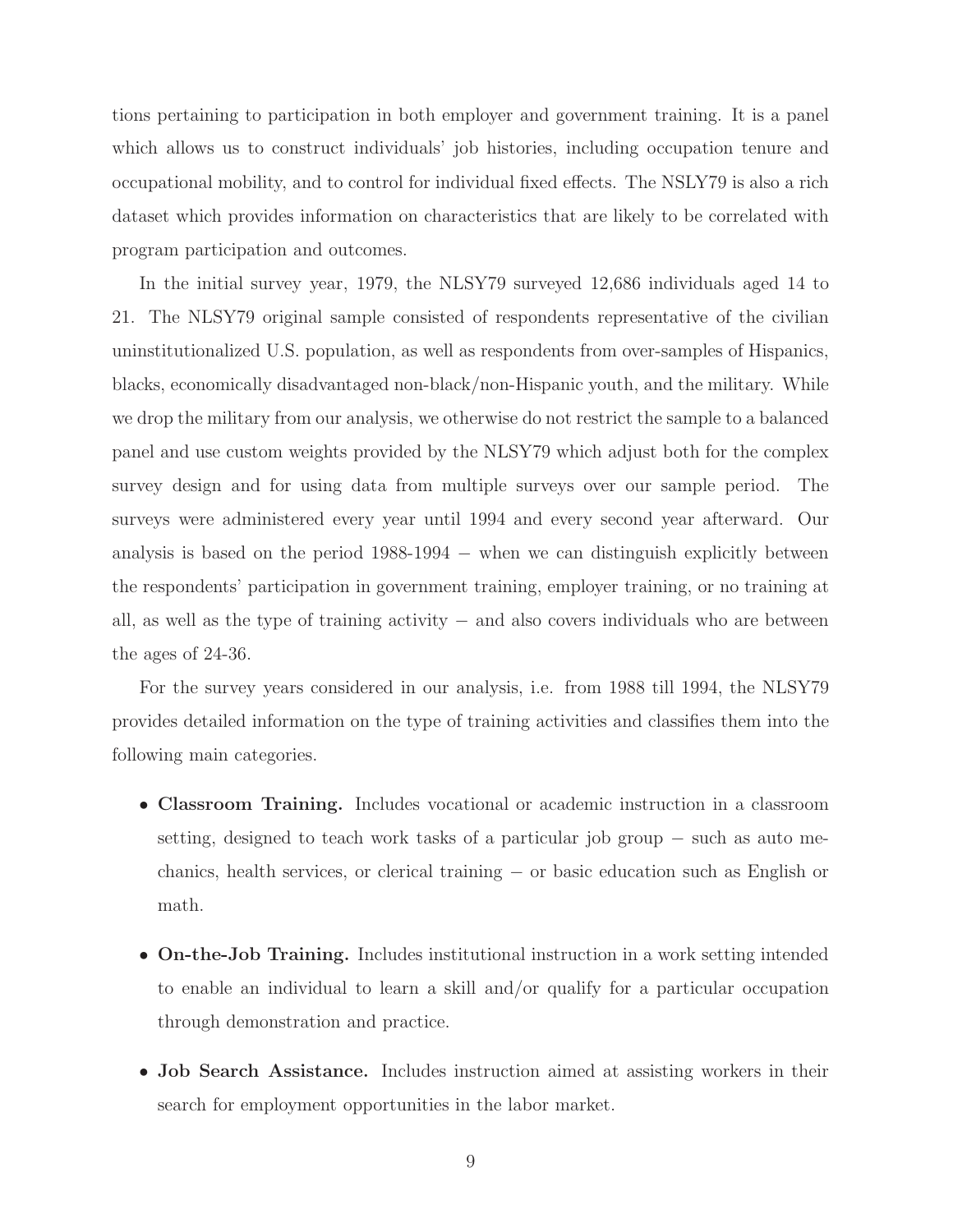Job search assistance is less likely to be related to human capital accumulation which is the main effect of government training programs which we aim to highlight. In addition, virtually no one in the employer training category takes up job search assistance. Therefore, we drop from our analysis all observations from the job search assistance government training programs which is 10% of the observations in our sample of recipients of government-sponsored training. Once we do that, the percentage of individuals in each training category becomes virtually the same in the employer and government training groups  $-65\%$  go through classroom training while 35% go through on-the-job training.

The government training programs considered in the NLSY79 are delivered under various government umbrellas: the Job Training and Partnership Act (JTPA), the Trade Adjustment Act, the Job Corps, Work Incentives, the Veteran Administration and Veteran Rehabilitation, and Other. The majority of individuals in our sample – around 75% − who go through government-sponsored training report their government training program as "Other"; this can be indicative of the fact that the participants do not always know under what administrative program their training is provided. Approximately 17% report JTPA as the government program providing their training.

The panel structure of the NLSY79 allows us to construct the training and work history of the respondents by linking jobs and training spells across interviews. Our analysis focuses on the main job, also called the CPS job, which is the job at the time of the interview (or the last job the respondent had worked at, if not employed at the time of the interview). Starting with the 1988 interview, the NLSY79 asks about participation in up to four training programs started since the last interview, and up to two more training programs ongoing at the time of the last interview. The training questions ask explicitly whether training was sponsored by an employer, the government, or the individual.<sup>7</sup>

The measure of the hourly wage rate for the CPS job is provided by the NLSY79. We use the CPI deflator to convert hourly CPS wages into real 1979 values.

<sup>7</sup>From 1979 until 1986 the NLSY79 asks questions on up to two government training programs. It also asks whether the respondent was involved in "any other vocational/technical training," but we cannot differentiate whether this other vocational training was paid for by an employer or by the individual herself. Training questions were not asked in the 1987 interview.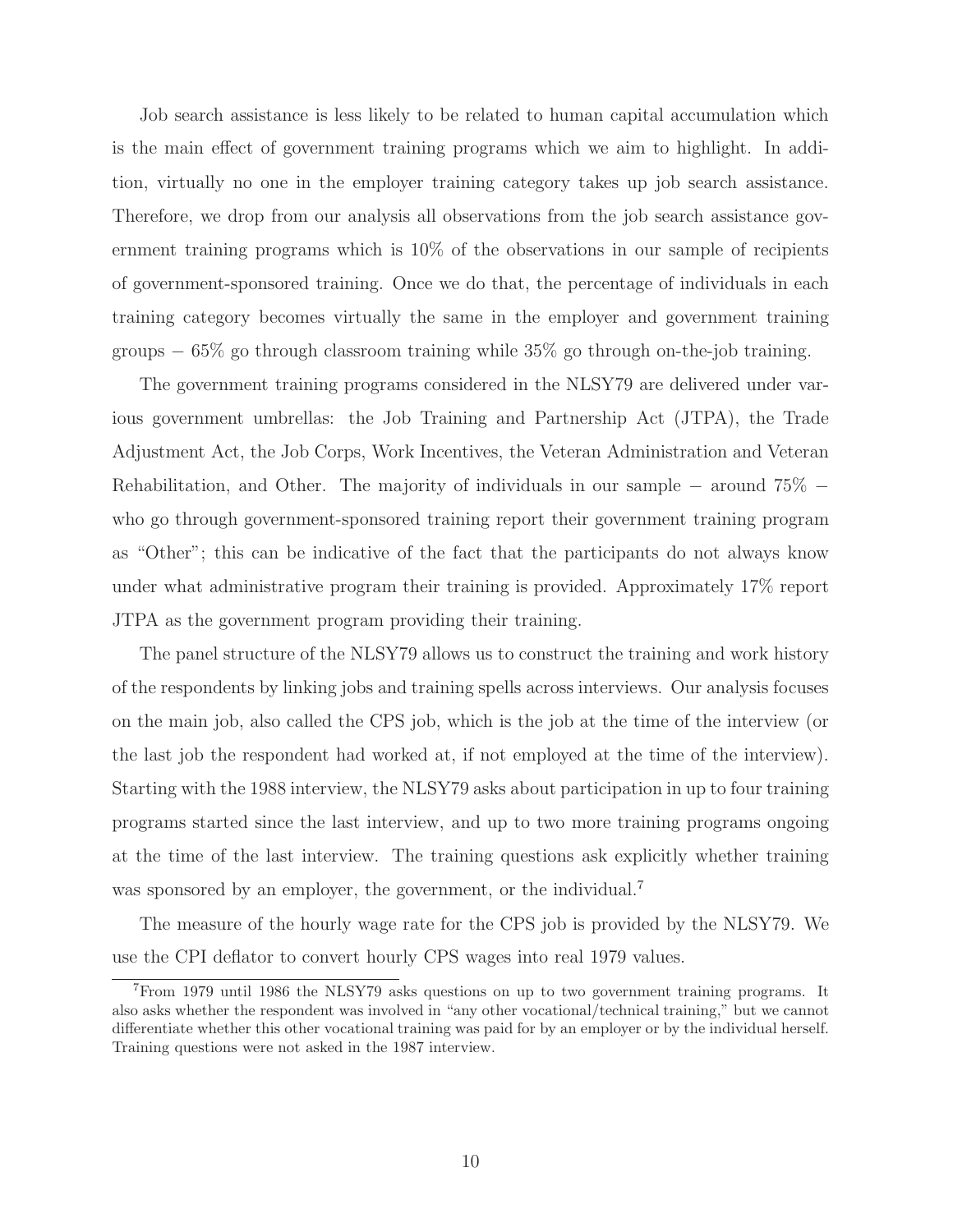### 3.2 Unit of Analysis

We label the unit of analysis a "spell" which will be later classified into one of the following three groups  $-$  (i) a spell during which there was no training; (ii) a spell with employersponsored training; or (iii) a spell with government-sponsored training. Figure 1 illustrates the procedure for constructing the spells. The figure shows four consecutive periods (calendar years) while the square points denote the time of the interview in each of those years. The main reference point is the interview in period 3. If the individual responds that he or she has not trained since the last interview, then this spell could be potentially a spell during which there was not training. We impose the further restrictions that both in period 2 and in period 4 the individual should report at the time of the interview that no training took place since the last interview. Then we look at the difference in log wages from period 4 and period 1. The restrictions insure that we are capturing the percentage change in wages for individuals who did not train during this spell. The collection of all such spells comprises our comparison group.

If an individual reports at the interview in period 3 that he or she has trained since the last interview (either an employer-sponsored or government-sponsored training) then this spell can be potentially classified as a spell during which there was either employersponsored or government-sponsored training. We impose the additional restriction that the individual did not report in period 2 any training since the last interview ensuring that the training began after the interview in period 2. In that case, the reported wage at the time of the interview in period 1 is a pre-training wage. We do not consider the wage reported in period 2 as the pre-training wage in order to avoid the decline in earnings observed before individuals go to government-sponsored training − the well-documented Ashenfelter's dip. We do not impose the restriction on the spells with training that the individual reports in period 4 that there was no training since the last interview.<sup>8</sup>

Finally, we drop all spells which feature wages which are in the top or bottom 1% of the wage distribution or a wage growth which is in the top or bottom  $1\%$  of the wage growth

<sup>8</sup> Imposing this restriction decreases the sample size and restricts our analysis to only short training spells. On the other hand, such a restriction would have insured that the reported wage in period 4 is a post-training wage. Imposing this restriction does not affect the point estimates reported below. Due to the smaller sample size, however, the statistical significance of the results is lower.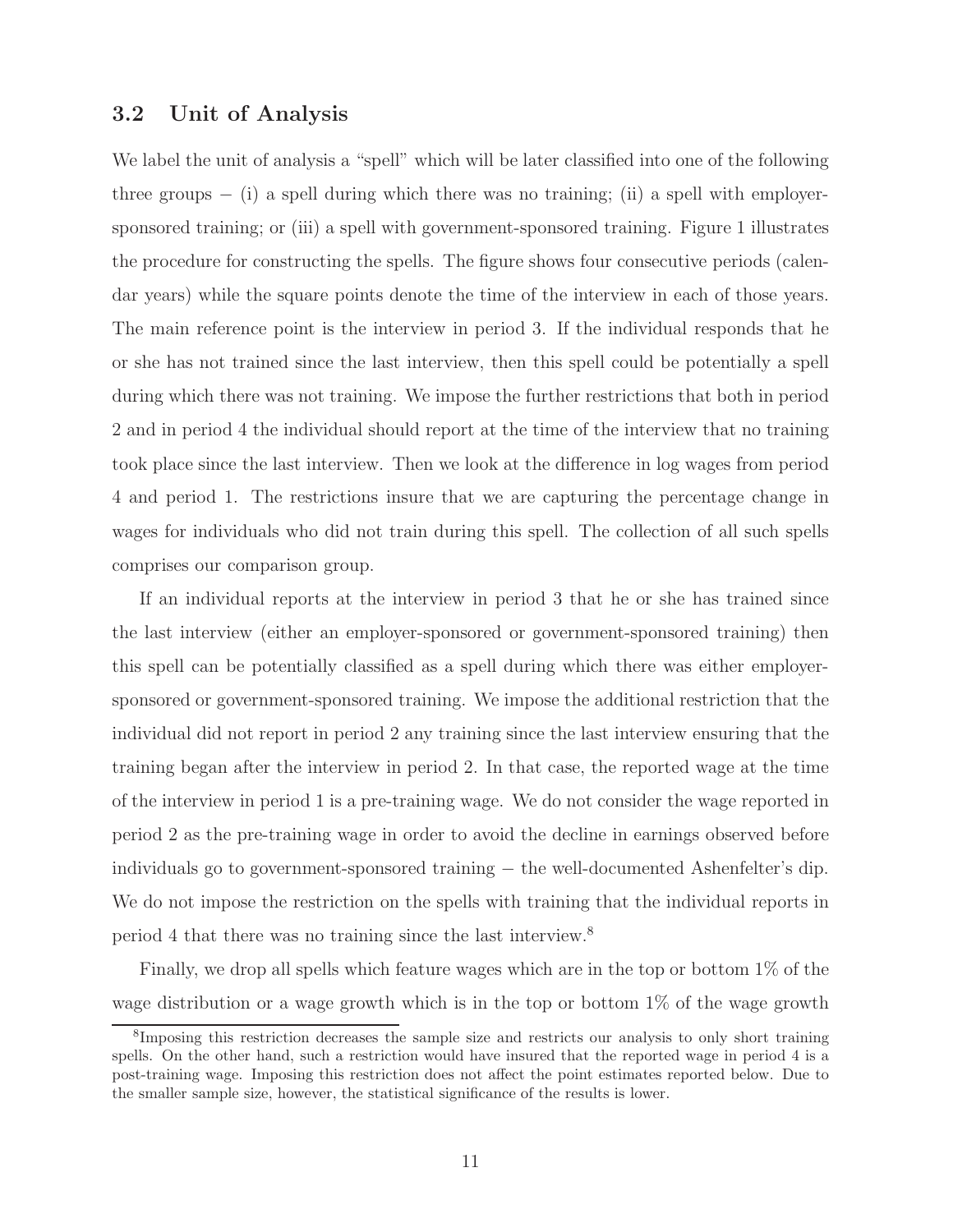distribution. In addition, we drop observations for which the individual was not employed at the time of the interview in period 4 or in period 1. We also drop all spells in which the occupation in period 4 or in period 1 is not reported. Table 1 reports mean sample statistics for all non-recipients, for those who go through employer-sponsored training, and for those who go through government-sponsored training.

## 3.3 Occupational Mobility

Identifying occupational stayers and switchers will play a central role in our analysis. In this section we discuss the relevant issues. Occupational affiliations are identified by the the 1970 Census Three-Digit Occupation codes provided by the NLSY79.

#### 3.3.1 Measurement Error in Occupational Affiliation

It is well known that survey data on occupational classification is riddled with measurement error.<sup>9</sup> The primary source of the problem is as follows. In a typical survey administration process a respondent provides a brief description of the kind of work he or she performs to the interviewer. The interviewer writes down several key words from this description and passes them to a coder who assigns an occupational code that best fits this description. Unfortunately, in most data sets, including the NLSY79, when a coder assigns a code she sees only the key words describing the job being coded and not a sequence of past (and future) descriptions provided by a respondent at other interviews. This often results in the information describing the same job being coded differently after different interviews.

Kambourov and Manovskii (2009b) utilized the data from the Panel Study of Income Dynamics (PSID) to assess the extent of this problem and to evaluate various ways of dealing with it. A brief summary will be relevant for the discussion that follows.

The PSID has used the 1970 Census occupation codes from 1968 on. However, onedigit occupation codes were used in 1968-1975, two-digit occupation codes in 1976-1980, and three-digit occupation codes after 1981. In 1996 the PSID started working on a project to retrospectively assign three-digit occupational codes prior to 1981. To produce the threedigit recode, the PSID pulled out paper materials from its archives containing the written records of the respondents descriptions of their occupations. These same records were the

<sup>9</sup>See Kambourov and Manovskii (2009a) for a detailed discussion.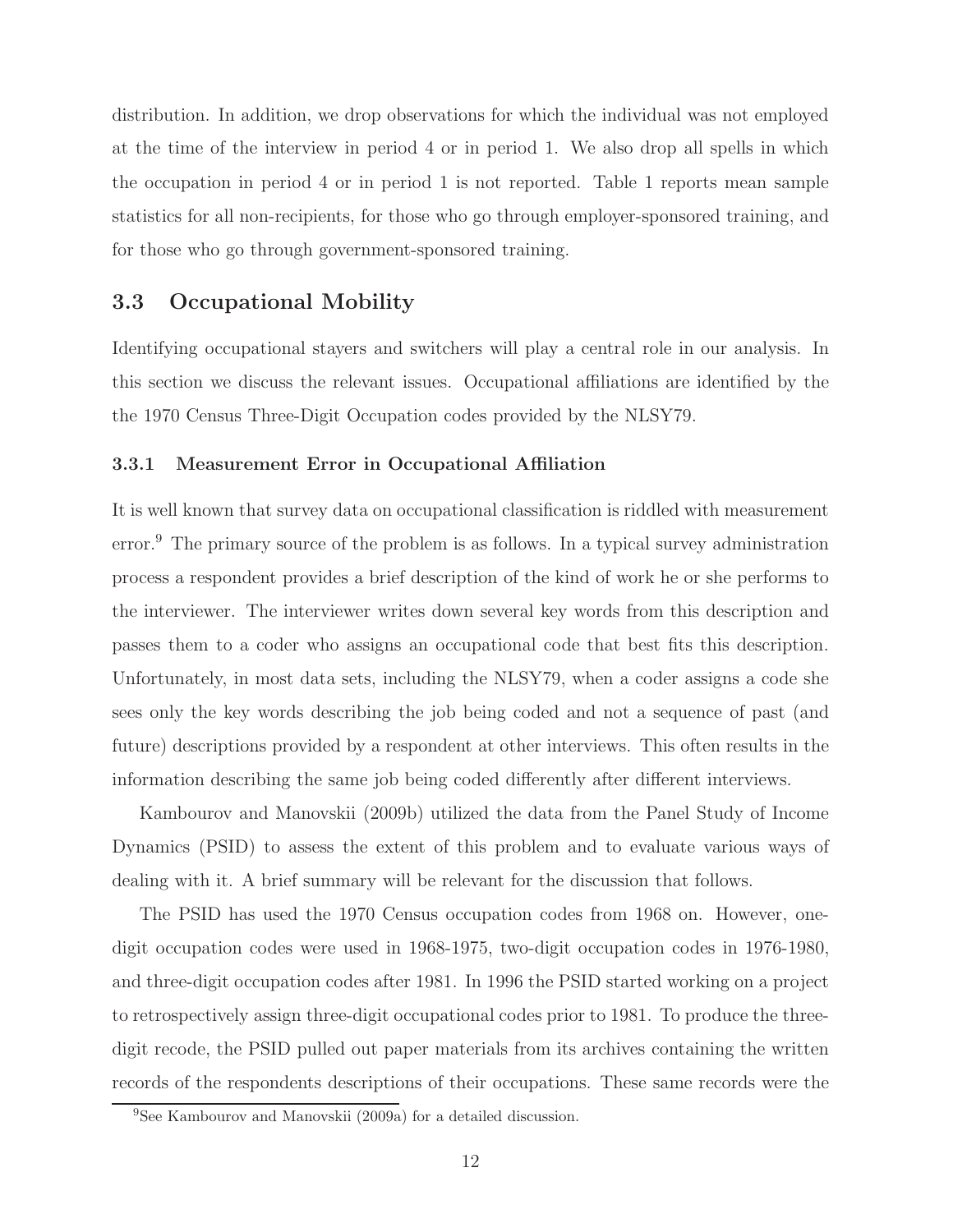basis on which the one- and two-digit occupational codes were originally assigned prior to 1981. The work was completed in 1999, when the PSID released the Retrospective Occupation-Industry Supplemental Data Files. The three-digit codes provided in the Retrospective Files codes can be aggregated into two- and one- digit codes. The key difference in methodology used in original coding of the data and coding used in construction of the Retrospective files is that while original codes where assigned independently after each interview, in retrospective coding the coder was given a full sequence of available occupational descriptions which allowed the coder to compare these descriptions, decide whether they are similar, and assign the same occupational code where appropriate. Kambourov and Manovskii (2009b) document that the codes provided in the Retrospective Files are accurate. Moreover, having the sequence of noisy originally coded occupations at the one- and two-digit level and the reliable retrospective codes aggregated to a one- or two-digit levels provides a direct way to evaluate the amount of noise in the original occupational coding in the PSID. The same estimates would apply to the NLSY79 as well because the NLSY79 used the same process for assigning occupational codes as the original PSID coding.

#### 3.3.2 Propensity to Change Occupations Conditional on Type of Training

Table 2 describes the rate of occupational mobility of workers who participate in employersponsored training, government-sponsored training, or no training in our NLSY79 sample.

The annual occupational mobility on our sample (which consists of workers who are 24-36 years old) is around 67%. This level is extremely high compared to mobility of slightly over 30% that we find in the PSID Retrospective Files for this age group. For the employer-sponsored trainees in our NLSY79 sample mobility is 64%, and it is 74% for the government-sponsored trainees. Measured mobility of those who do not participate in training is at the intermediate level of  $67\%$ .<sup>10</sup> At the two-digit level measured mobility is at 48% for participants in firm-sponsored training, 59% for participants in governmentsponsored training, and  $50\%$  among non-participants in training.

Using the PSID Retrospective Files restricted by age to correspond to our NLSY79

<sup>&</sup>lt;sup>10</sup>The raw three-digit occupational mobility for the whole spell (i.e. period 4 vs. period 1) is  $75\%$  for those who do not train, 71% for those who go through employer-sponsored training, and 78% for those who go through government-sponsored training.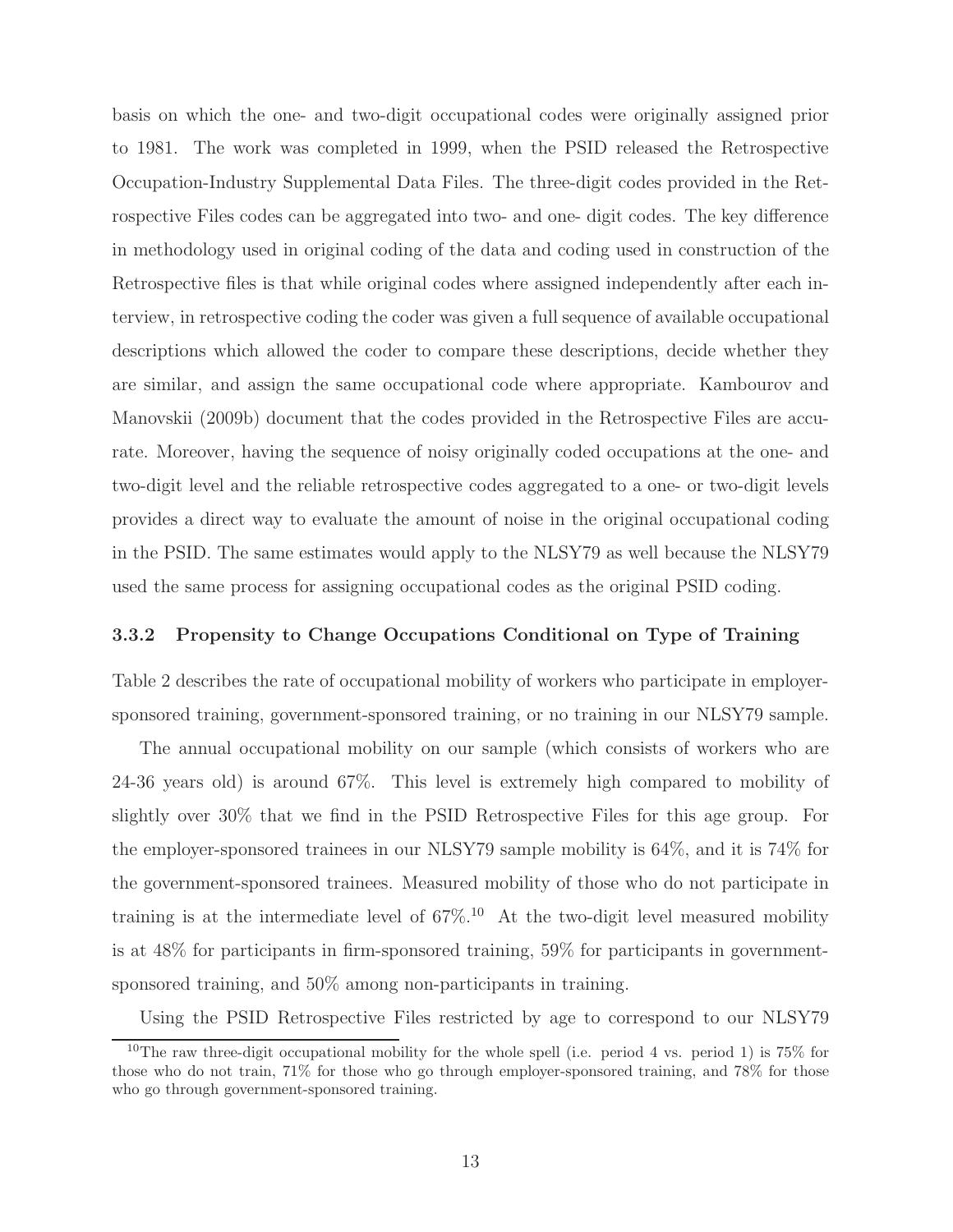sample we can estimate the amount of error contained in these measures of mobility. In particular, we find that the fraction of switches in the Retrospective Files (at the twodigit level) that also appear as switches in the originally coded data,  $s_1$ , equals 0.8692. Moreover, the fraction of switches in the originally coded data that also appear as switches in the Retrospective Files,  $s_2$ , equals 0.5022. Given these fractions, the estimate of the true mobility can be obtained by multiplying measured mobility by  $s_2/s_1 = 0.5778$ . These estimates are reported in Column  $(3)$  of Table  $2<sup>11</sup>$ 

When conducting the analysis of the returns to training on the sample of occupational switchers we need to ensure that the sample contains as many genuine switchers as possible. The results in Kambourov and Manovskii (2009b) imply that the best way to maximize the number of the genuine switchers in the sample of measured switchers is to consider only those occupational switches which are accompanied by an employer switch to be genuine. This is the procedure that we employ here as well. Column (2) of Table 2 contains the estimate of mobility when an occupational switch is considered genuine only if it coincides with an employer switch. At the three-digit (two-digit) level,  $39\%$  ( $26\%$ ) of participants in employer-sponsored training switch occupations according to this definition, as do 66% (50%) of participants in government-sponsored training, and 49% (34%) of those who do not participate in training.

As with the estimate of raw measured mobility we can attempt to infer genuine mobility identified according to this criterion. While the statistic  $s_1$  remains the same, statistic  $s_2$ now measures the fraction of switches in the originally coded data controlled by a switch of an employer that also appear as switches in the Retrospective Files. Because of the more restrictive identification of occupational switches we find that  $s_2$  rises to 0.7590. Given these fractions, the estimate of the true mobility can be obtained by multiplying measured mobility by  $s_2/s_1 = 0.8732$ . These estimates are reported in Column (4) of Table 2.

Therefore, even though it is difficult to pinpoint the exact level of occupational mobility for these groups, the evidence suggests that occupational mobility is lowest among employer-sponsored trainees, followed by those who do not train, and is the highest among

 $11$ Unfortunately, as discussed above, in the PSID, the three-digit occupational codes in the Original and Retrospective Files do not overlap. As a result, we apply two-digit correction factors to infer genuine mobility at both the two and three-digit levels.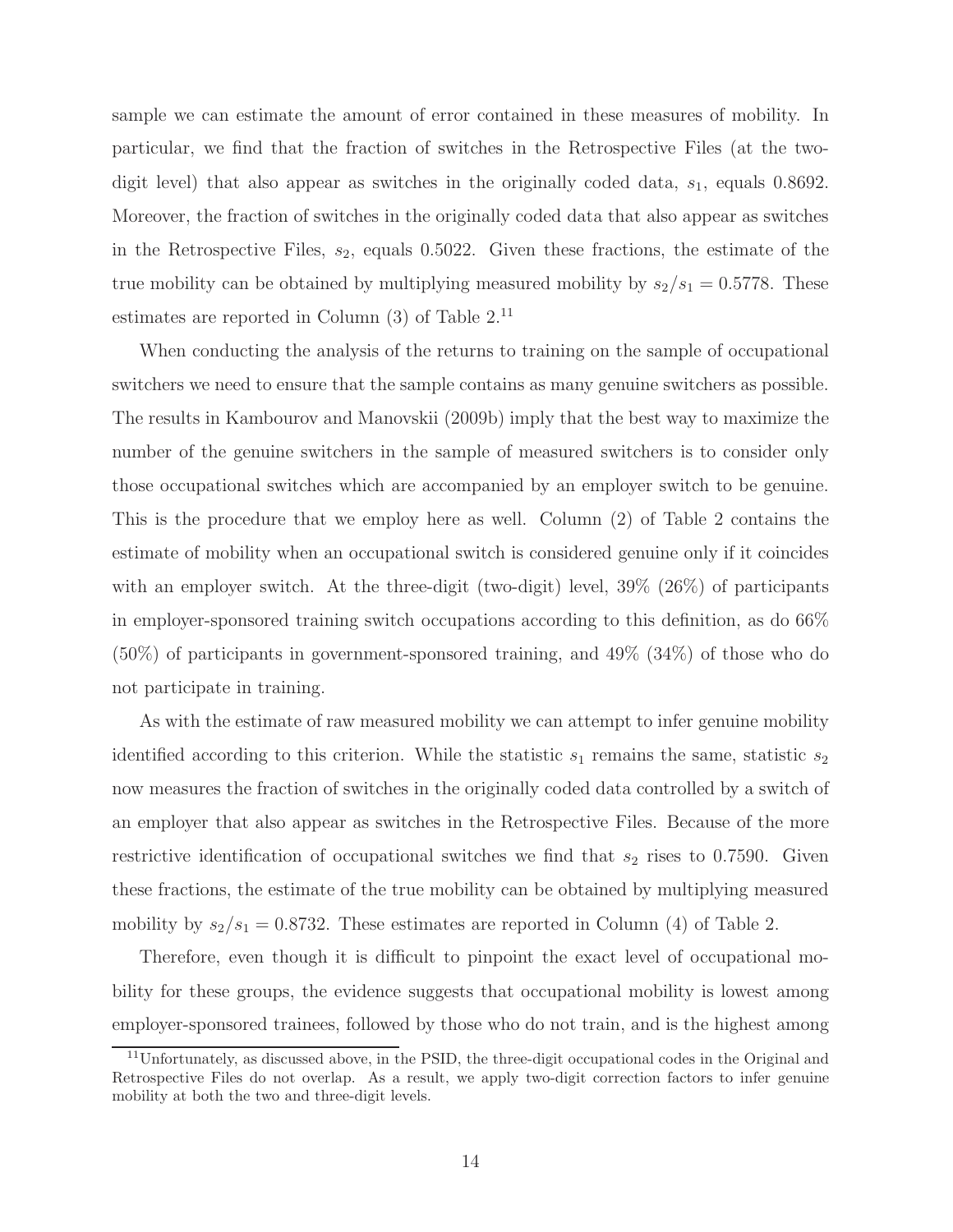the government-sponsored trainees. Moreover, the magnitude of the difference is large and can potentially cause a sizable bias in the estimates of the returns to training.

#### 3.3.3 Types of Occupational Transitions Conditional on Type of Training

The types of occupational transitions differ significantly among participants in employer, government training, and no training. To illustrate this consider grouping all occupations into six broad occupational categories corresponding to one-digit occupational classification: (1) Professional, technical, and kindred workers, (2) Managers, officials, and proprietors, (3) Clerical and sales workers, (4) Craftsmen, foremen, and kindred workers; (5) Operatives and kindred workers; and (6) Laborers and service workers, farm laborers.

Table 3 describes the frequency of occupational switches between these broad occupational categories depending on participation and sponsor of training. Several results are noteworthy. First, employers train workers who are much more likely to be in Professional, Managerial or Clerical occupations before switching compared to workers who receive no training. The share of these workers who receive government-sponsored training is even lower. For example, almost 15% of occupational switchers trained by employers come from managerial occupations, as are 11% of switchers receiving no training and only 1% of switchers trained by the government.

Similarly, employers train workers who are much more likely to switch to Professional, Managerial or Clerical occupations compared to workers who receive no training or government-sponsored training. For example, almost 18% of occupational switchers trained by employers move into managerial occupations, as are 12% of switchers receiving no training and only 5% of switchers trained by the government.<sup>12</sup>

In contrast, the majority of recipients of government-sponsored training work as Craftsmen, Operatives, or Laborers. For example, almost 25% of occupational switchers trained by the goverment work as Operatives before switching, as are 14% of those receiving no training and 9% of switchers trained by the employer. Overall, 65% of those trained by the government work in this set of occupations after switching, as do 48% of those receiving no training and 30% of those trained by the employer.

<sup>&</sup>lt;sup>12</sup>Similarly, among those who switch their occupation and go through government-sponsored training virtually no one reports having quit his or her previous job.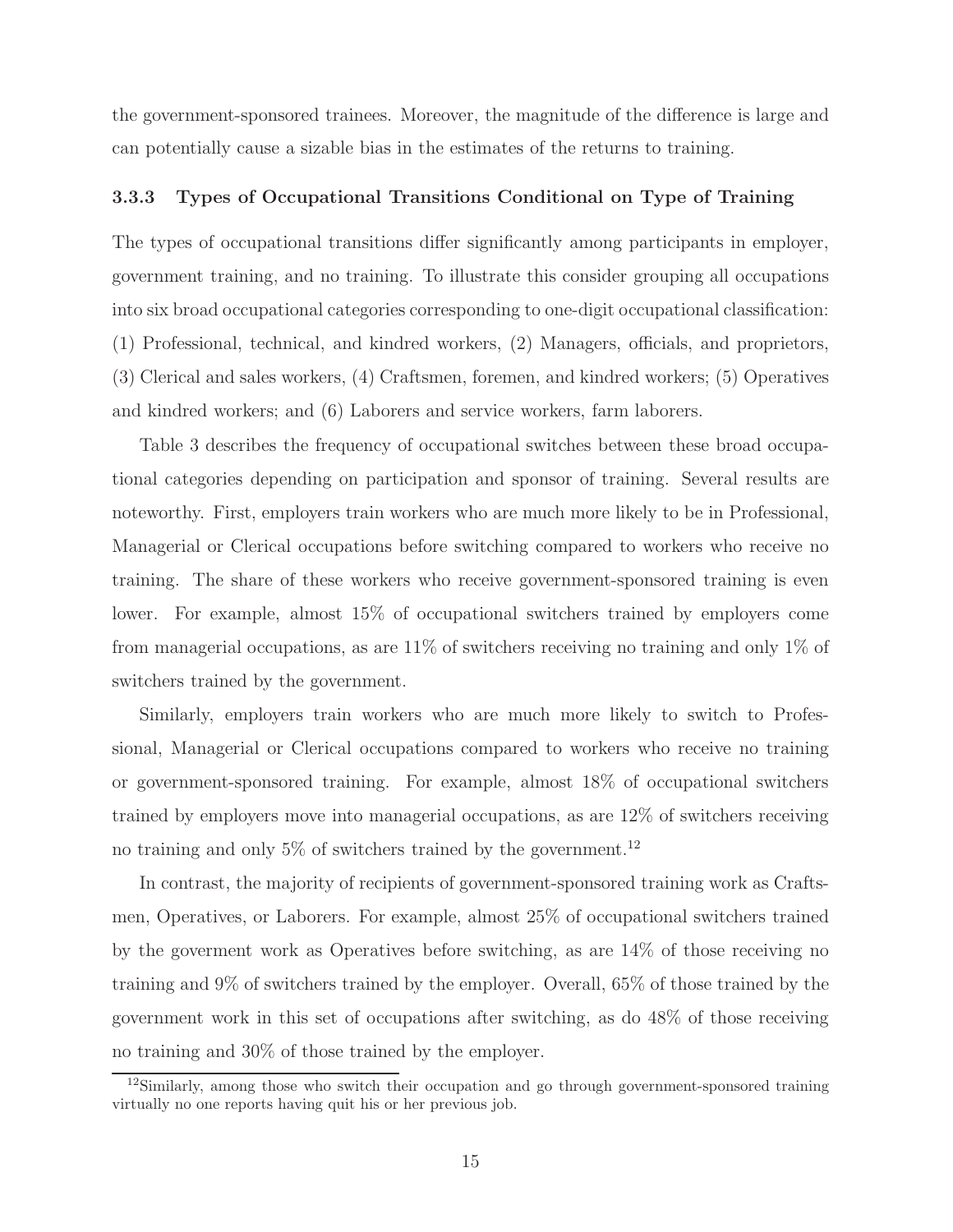In light of these differences, appropriate care must be exercised when measuring the returns to firm- and government-sponsored training. In particular, when comparing the returns to training among occupational switchers one must take the nature and type of the switch into consideration.

#### 3.3.4 Summary and Implications

One key insight from the above discussion is that for estimating the effects of training on the human capital of workers the sample of occupational stayers is likely to yield the most reliable estimates for the following reasons.

Given the substantial amount of noise in the occupational data, it is very likely that a worker identified as an occupation stayer in a given spell indeed did not switch his or her occupation. The group of occupation switchers, however, is a group which consists of both true occupation switchers and true occupation stayers. While we can compute the share of true occupational stayers among workers identified as occupational switchers in the data, we cannot ascertain how this share differs among groups of workers who participated in firm training, government training, or no training. To the extent that this share differs across the three subgroups of workers, our estimates of the returns to firm- and government-sponsored training will be biased. Given that workers who go through government training are more likely to switch occupations than those who do not participate in training, while workers who participate in employer-sponsored training are less likely to switch occupations than workers who do not participate in training, one can expect that the share of true switchers in the sample of measured switchers is highest among government-sponsored trainees, followed by workers who do not participate in training, followed by those participate in employersponsored training. Such patterns would imply that the estimated returns to government training on the sample of measured occupational switchers are biased downward while the returns to employer training are biased upward.

In an attempt to identify genuine occupational switchers we have to employ some procedure that uses information contained in additional labor market variables in addition to occupational codes. The procedure that was shown in Kambourov and Manovskii (2009b) to identify occupational switchers most accurately is to consider an observed occupational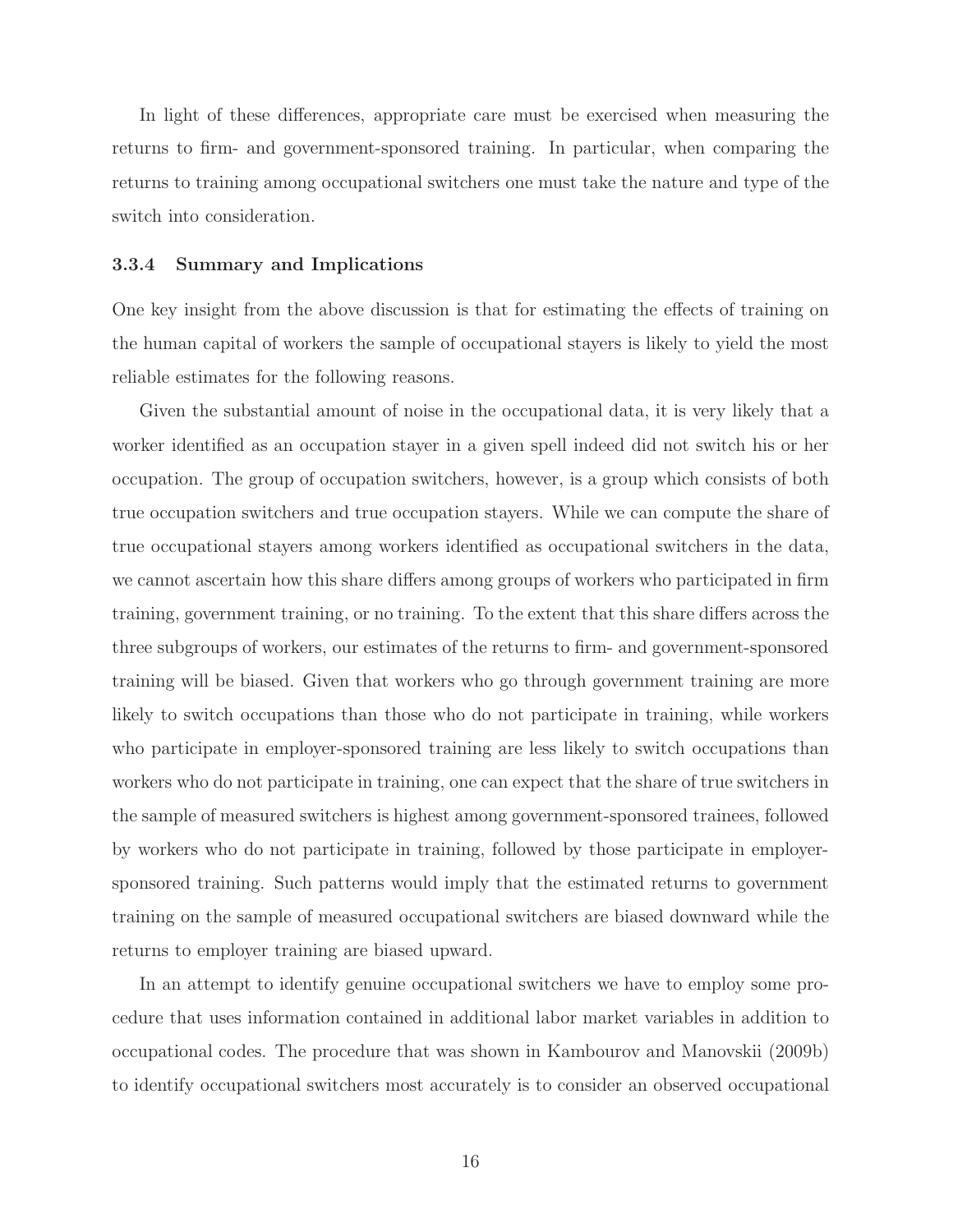switch to be genuine only if it coincides with a switch of an employer. In case there is an observed occupational switch but no employer change, we consider that observation unreliable and exclude it from the sample. Note that the choice of what other labor market variables are used to identify occupational switchers has no effect on the sample of stayers. In particular, if a person is in the same occupation in periods 1 and 4 of a spell, he is an occupational stayer regardless of the evolution of other labor market variables during the spell. If, however, a worker is in different occupations in periods 1 and 4 of the spell but there is no corresponding change of employer, we do not classify this worker as occupational stayer. Instead, given that the occupational mobility status of this person cannot be determined reliably, we eliminate this spell from the sample altogether. This feature of the data and our methodology also suggest that the results based on the sample of stayers are robust to the choice of the method used to identify genuine occupational switches.

Finally, there are persistent differences in average occupational wages. In addition, many models of occupational mobility assume that not all workers are equally suited for all occupations. Thus, a match between a worker and an occupation may be characterized by a draw of a persistent match-specific productivity. For workers who change their occupations, the change in occupational average wages and the change in the match quality must be accounted for. This is not easy to do given the data we have access to (more on this in Section 4). The workers who remain in their occupations, however, preserve the quality of their occupational match and no adjustment is required. This once again suggests that the results on the sample of occupational stayers are likely more robust.

## 4 Addressing the Two Sources of Bias: Methodology

Depending on the assumptions governing the selection process, conventional approaches in the evaluation literature distinguish between two types of estimators. The first one, "selection on unobserved variables," solves the selection problem by placing restrictions on the error structure of the participation and outcome equations. Identification in this class of models relies on the availability of good instruments (exclusion restrictions) which determine participation but are otherwise unrelated to the wage outcome conditional on the observed covariates. The second class of estimators, "selection on observed variables,"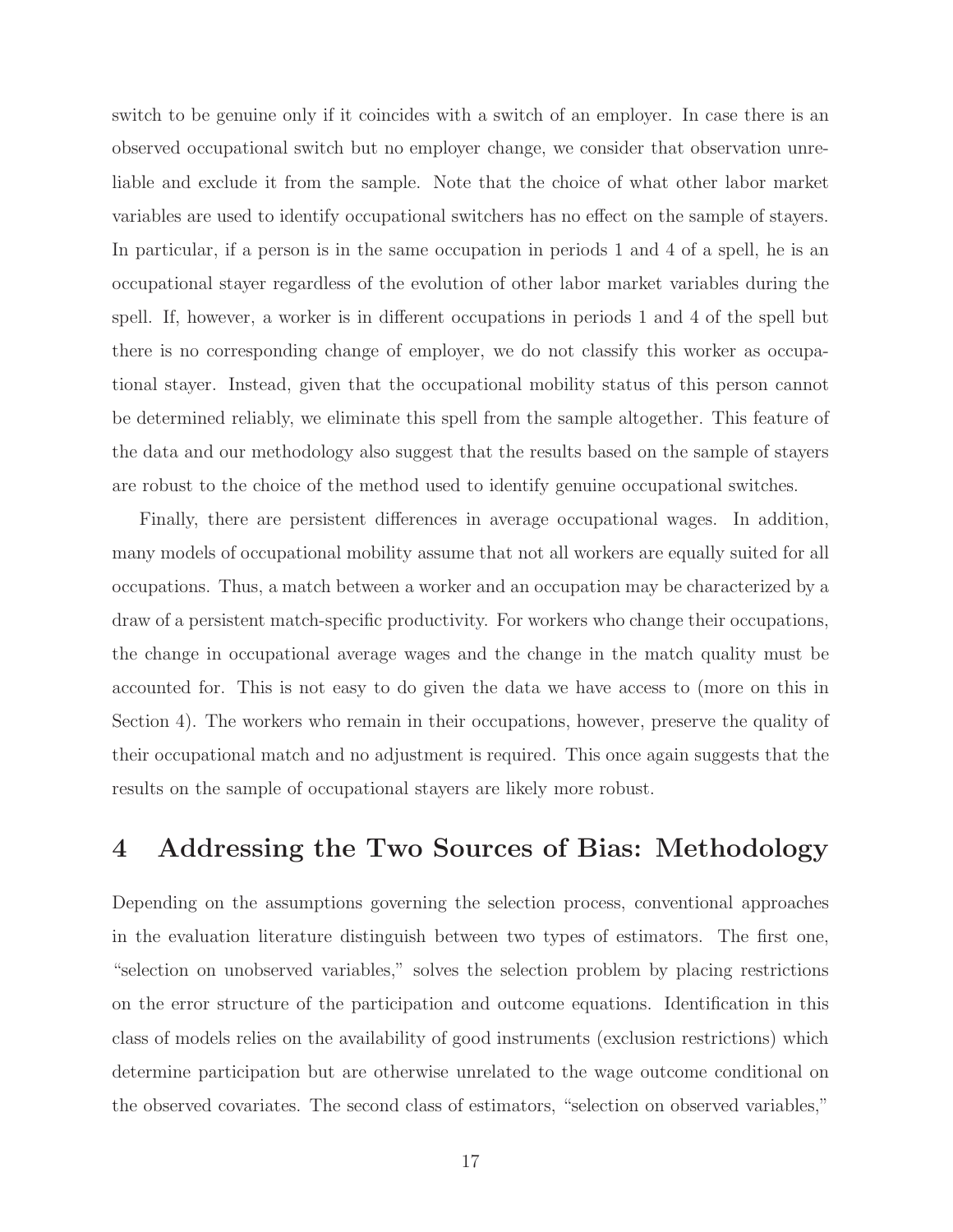assumes that the selection into participation is determined by a set of characteristics observed in the data. The variables that enable identification in this class of models must be correlated with both participation and the wage outcome; in this sense, they are the opposite of instruments.

Our analysis implements estimators based on selection on observed variables. This choice is motivated by the richness of the NLSY79 data, which provides characteristics likely to determine both training selection and wages, such as Armed Forces Qualification Test (AFQT) scores as a proxy for ability, as well as detailed demographic variables and job histories. Furthermore, the longitudinal nature of the NLSY79 data allows us to perform difference-in-differences (D-I-D) analysis, by comparing the difference in outcomes between the post-training and pre-training periods.<sup>13</sup> Thus, the relevant outcome here is the change in (log) wages between the post- and pre- training periods.

### 4.1 Bias 1: Standard Selection Bias

The non-parametric selection on observables estimator which we use in our analysis is matching. It is identified under the assumption that a set of covariates  $X$  exists such that, conditional on X, allocation to treatment is random:  $(Y_0, Y_1) \perp D | X$ . This assumption, called "strong ignorability" or the Conditional Independence Assumption (CIA), is stronger than what is required for the unbiased identification of the treatment-on-the-treated (ATT) parameter. For ATT, only a weaker mean form of CIA is needed:

$$
E[Y_0|X, D = 1] = E[Y_0|X, D = 0].
$$

Under this assumption, the selection bias  $E[Y_0|X, D = 1] - E[Y_0|X, D = 0]$  is reduced to zero.

Intuitively, in order to get the treatment on the treated impact for those who go through government (or employer) training we need to have the right counterfactual; i.e., what would have been the growth rate in wages had these people not gone to training  $(Y_0|D=1)$ . Since

<sup>&</sup>lt;sup>13</sup>In the notation from Section 2 the D-I-D impact is  $\Delta = E[Y_{1t'} - Y_{0t'}] - E[Y_{1t} - Y_{0t}] = E[Y_{1t'} - Y_{0t'}]$  $Y_{1t}$  –  $E[Y_{0t'} - Y_{0t}]$ , where t' denotes the post-training period and t the pre-training one and 1 and 0 index the treatment and comparison group, respectively. Note that the D-I-D approach differences out the unobserved fixed effect. For a wage process  $Y_{it} = \mu(X) + \epsilon_{it} + u_i$ , first differencing the outcome removes the fixed component of the error term,  $u_i$ .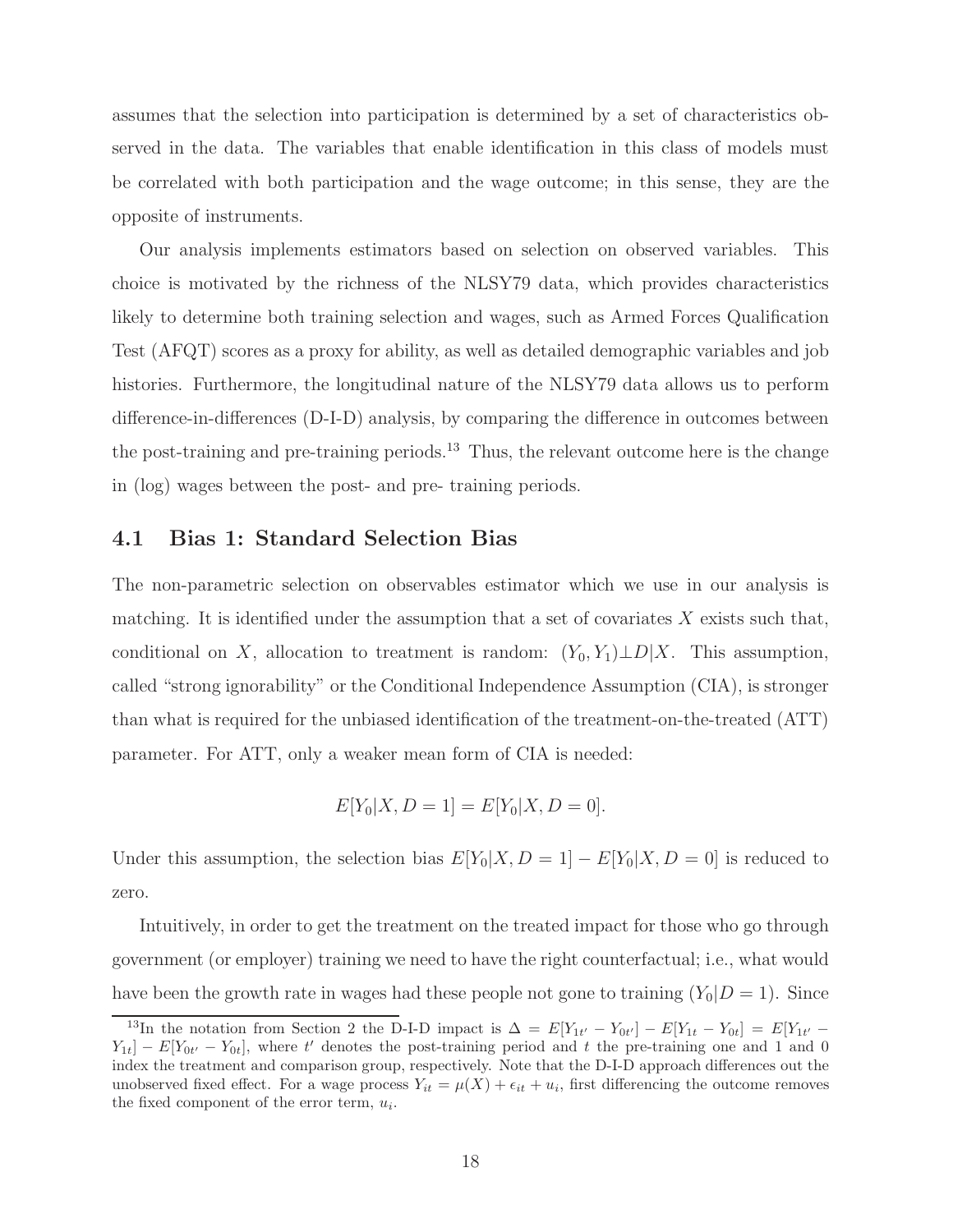this counterfactual is not observed in the data, one way to proceed is to approximate it by looking at those who did not go to training  $(Y_0|D=0)$ . The CIA mandates that, as long as we control for observable characteristics that are known to affect both participation in training and the wage outcome, those who chose not to train should be similar to those who trained, along all relevant characteristics which influence wage growth other than training itself. As such, those who trained and those who did not train would have similar rates of wage growth in the absence of training. This would imply that the only difference in the observed rates of wage growth between the trained and the comparison group comes from training.

In our analysis we use the following characteristics − age, AFQT scores, gender, race, education, and the individual's wage in period 1 of the spell. We experimented with a much larger set of variables, but since the rest of them did not quantitatively change the results, we opted for using this more parsimonious set. We use a quadratic in age in order to control for changes in the growth of wages over the life cycle while the AFQT scores are used as a measure of cognitive ability. While small sample sizes do not allow us to perform the analysis separately for men and women, we do control for gender differences between the treated and the comparison group. We control for three race categories: white, black, and other non-white; four education categories: less than high school, high school, some college, and college; as well as for the individual's wage in period 1 of the spell.

The matching procedure implemented here considers in the comparison group,  $D = 0$ , only those individuals whose characteristics  $X$  are similar to those of the treated group. In its simplest implementation, nearest neighbor, the matching impact for each participant  $i$  is a simple mean difference between the outcome of the participant and the weighted outcome of its closest k non-participant neighbors:  $\Delta_i = Y_{i1} \overline{a}$  $\frac{f_j \in I_i}{k}$ <sup>Y<sub>0j</sub></sup> =  $Y_{i1} - \widehat{Y_{-i0}}$ , where  $i \in \{D=1\}$  subscripts a treated individual,  $I_i$  denotes the set of the k closest neighbors of i and  $\widehat{Y_{-i0}}$  are counterfactual earnings for individual i. The ATT impact is then a simple average of the  $\Delta_i$  over all the  $i \in \{D = 1\}.$ 

The closest k neighbors are identified by their distance to the treatment observation, where the distance metric depends on observed covariates  $X$ . We implement two different metrics for the nearest neighbor estimators. In the first approach we follow Abadie and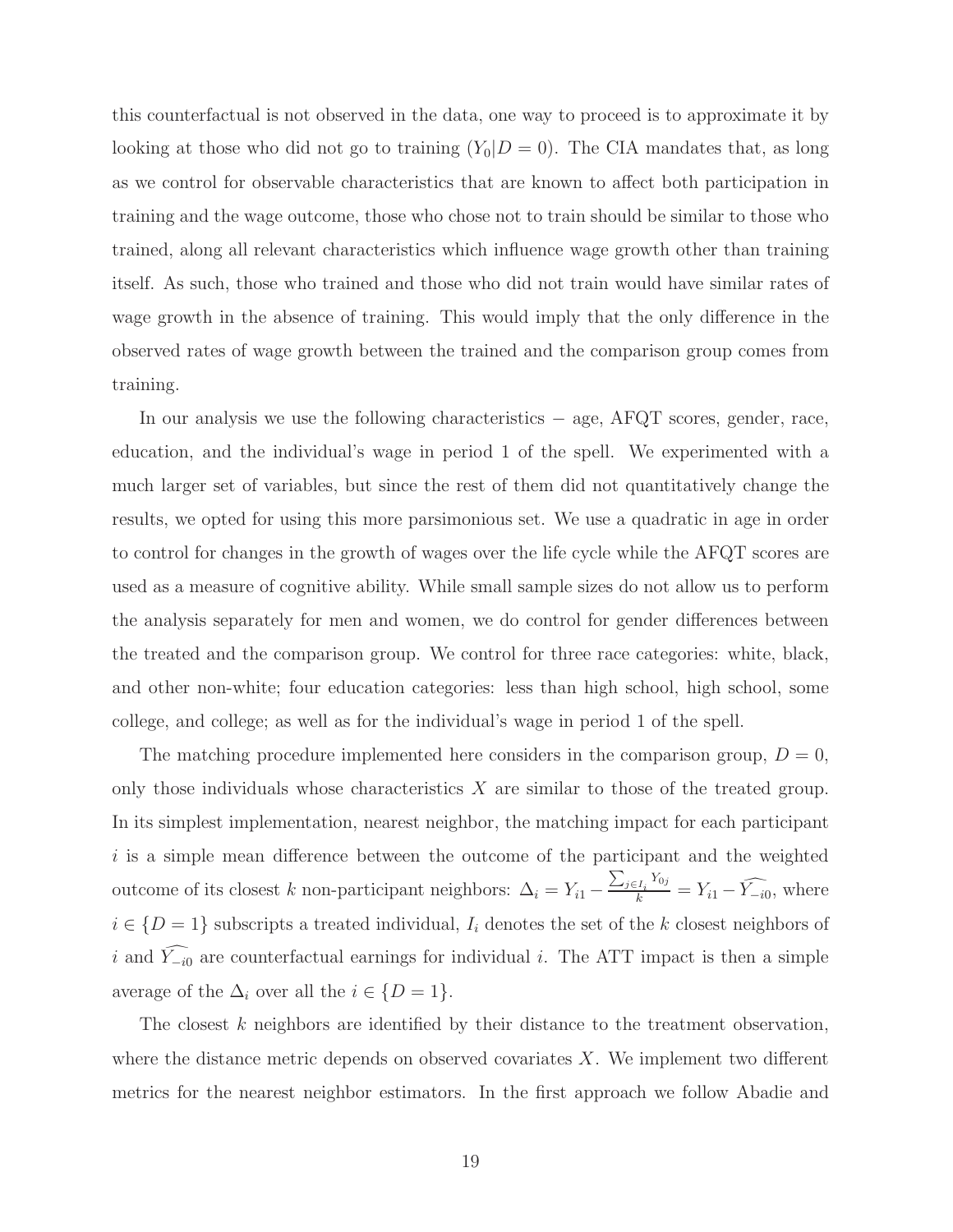Imbens (2002) and obtain the distance between treatment  $i$  and control  $j$  as the distance between the two vectors of covariates, x for i and w for j:  $||w - x||_V = [(w - x)'V(w - x)]^{1/2}$ . Here the weighting matrix  $V$  is chosen to be the diagonal inverse variance matrix of  $X$  to account for differences in the scale of covariates. We also use the Abadie and Imbens (2006) consistent estimator for the variance of the matching estimator.

In the second implementation of nearest neighbor estimators we combine the multidimensional vector of covariates X into a single index measure  $p_i(X)$  using propensity score matching. The popularity of propensity-score matching as a dimension-reducing device relies on a theorem by Rosenbaum and Rubin (1983) who show that, if the mean form of CIA holds given the vector  $X$ , then the mean CIA also holds for a balanced score of  $X$ , such as the propensity score  $P(X) = P(D = 1|X)$ . We further impose a common support condition which ensures empirical content for propensity-score matching:  $P(D = 1|X) \in (0, 1).^{14}$ 

Abadie and Imbens (2006) show that the simple matching estimator is not necessarily root-N consistent. There remains a bias, which can arise from the difference between a treatment *i*'s own covariate vector  $x_i$  and the comparison's covariate vector  $x_{-i}$ . These two vectors of characteristics, while close − as prescribed by the smallest distance in the matching estimator – can still be unequal. The mean of the counterfactual earnings  $\mu_0(x_{-i})$ may be a biased estimator for  $\mu_0(x_i)$ . One proposed correction, which we implement here, is to estimate the conditional mean  $\widehat{\mu}_0(X) = \beta_0 x$  in an OLS regression using the nonrecipients only, with weights obtained in the first matching step. That is, if a non-recipient is used more than once as a treatment's closest neighbor, its higher weight will indicate that; likewise, if a non-recipient is never used as a closest match, its weight of zero will implicitly drop it from the regression-adjusted matching computation. After the regression, by replacing  $\widehat{Y_{-i0}}$  with  $\widehat{Y_{-i0}}+\widehat{\mu_0}(x_i)-\widehat{\mu_0}(x_{-i})$  as the counterfactual earnings for observation

<sup>&</sup>lt;sup>14</sup>In order to ensure that common support is satisfied, we apply standard methodology first proposed by Dehejia and Wahba (1999, 2002) who discard treatment observations with estimated propensity scores above the maximum or below the minimum propensity score in the comparison group. In our analysis, however, we do not lose any treatment observation due to the min-max imposition of common support. The min-max method of imposing common support does not eliminate observations with very low densities of the propensity score in interior regions or at boundaries; Heckman and Todd (1997) and Heckman, Ichimura, Smith, and Todd (1998) propose a truncation method which deletes all observations with densities below some threshold. Nevertheless, this is less relevant for the nearest neighbor matching estimator than it would be for, say, kernel matching where all comparison observations receive positive weight in computing counterfactual wages.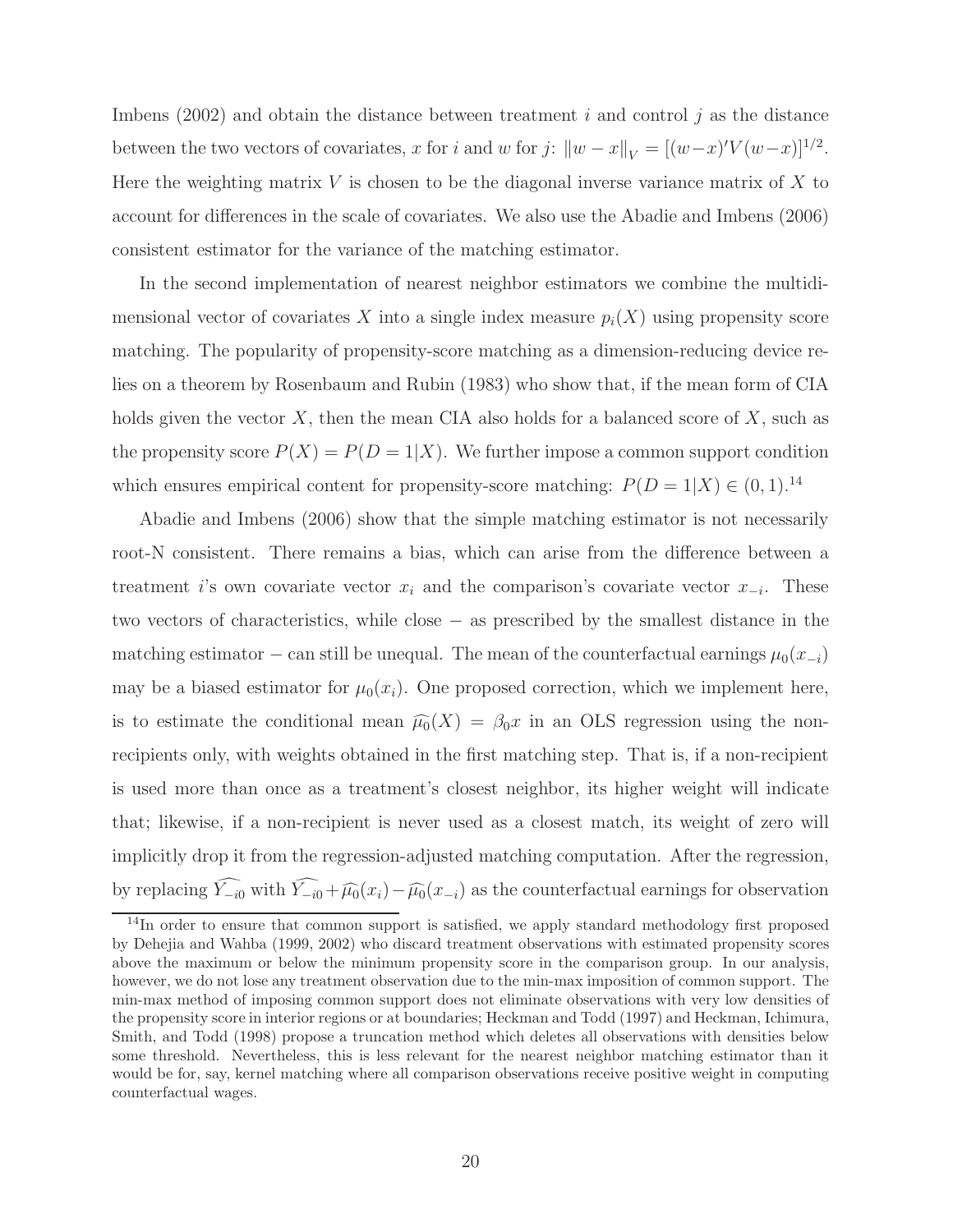$i$ , we eliminate the remaining bias. We report results for different numbers of neighbors, which is akin to sensitivity of the matching estimator to bandwidth choice.

### 4.2 Bias 2: Bias Arising from Occupational Switching

We have already pointed out that those who plan to switch their occupation are much more likely to go through government-sponsored training. This is important insofar as the growth rates in wages of occupational switchers and occupational non-switchers are very different since those who switch their occupations (i) destroy their occupation-specific human capital, and (ii) get a new occupational match which could be better or worse than the match in their previous occupation. Therefore, occupational mobility needs to be included among the Xs when we estimate the impact of government-sponsored training. If we do not take occupational mobility into account, our estimates of the returns to government-sponsored training will be biased. The reason for that lies in the fact that the CIA assumption would be violated − e.g., we would be more likely to match an occupational switcher from the treated group to an occupational non-switcher from the comparison group. The discussion in Section 2 shows explicitly the potential bias coming from not controlling for differences in occupational mobility.

Therefore, in our analysis we separate workers into occupational switchers and occupational non-switchers and proceed with the analysis on these two separate groups. Applying the standard specification only on the sample of occupational stayers would provide an unbiased estimate of the returns to government-sponsored training. We will also report the results of applying the standard specification on the sample of occupational switchers. In the case of switchers, however, simply controlling for the switch is still not sufficient to obtain an unbiased estimate of the returns to government-sponsored training. As we discussed in Section 3.3, occupational switchers who participate in government-sponsored training exhibit very different mobility patterns than those who do not train or those who are trained by employers. For example, while a significant fraction of workers trained by employers work in managerial occupations and switch into managerial occupations, these fractions are negligible in the government-sponsored training group. If we do not explicitly control for the different patterns in occupational mobility in the treated and the compari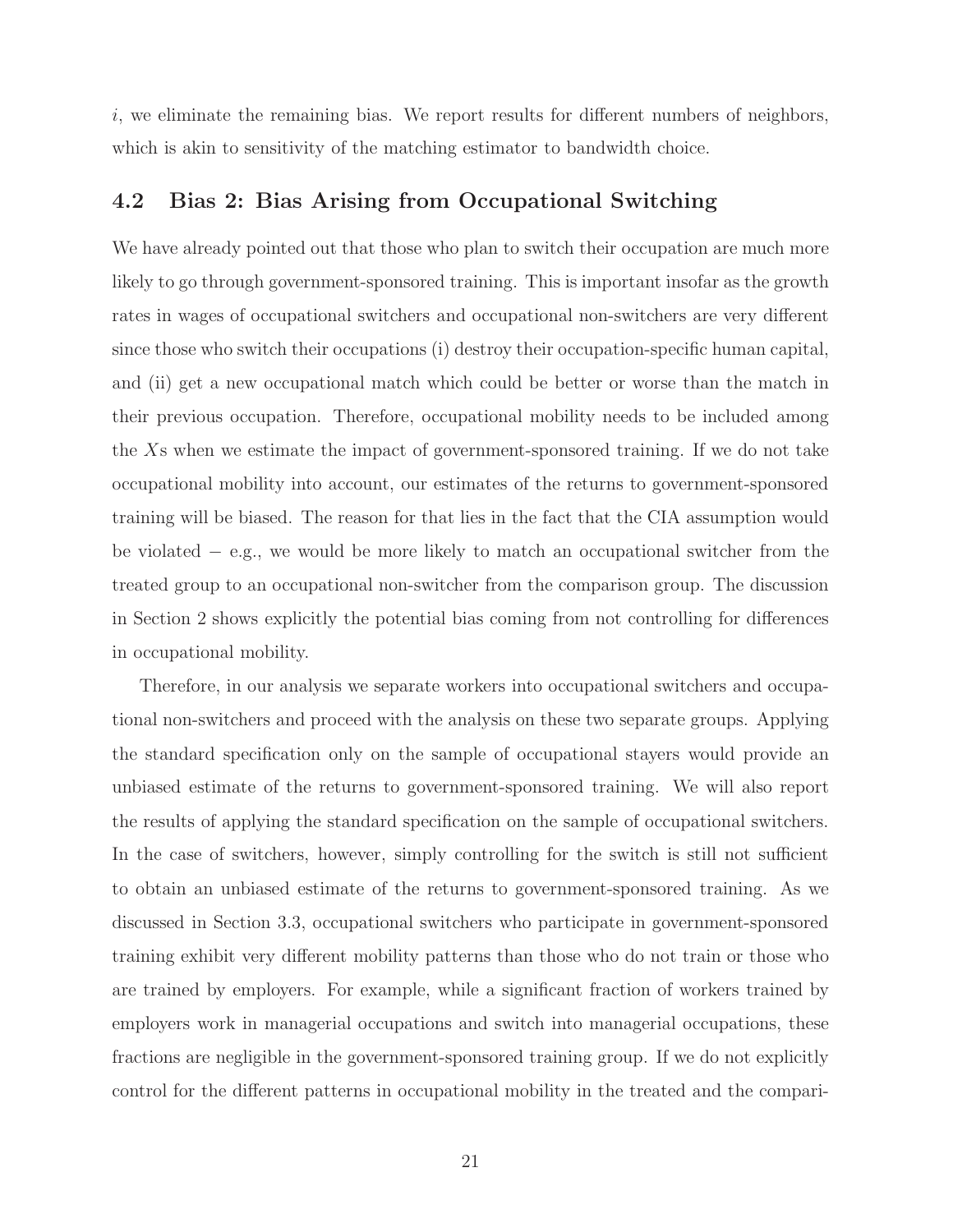son groups, the CIA will not hold − e.g., we will be more likely to match an occupational switcher from the treated group who moves to a low-pay occupation to an occupational switcher from the comparison group who moves into a high-pay occupation.

In an attempt to account for these patterns we go beyond the simple stratification of the data when evaluating the effect of government-sponsored training and define four occupation categories:  $1 -$  professional;  $2 -$  managerial;  $3 -$  clerical and sales; and  $4$ craftsmen, operatives, and laborers.<sup>15</sup> We consider all 16 possible transitions from the pretraining occupation category (in period 1) into the post-training one (period 4) and include the indicator for the observed transition as an additional control. Second, there are sizable returns to occupational tenure. Conditional on the type of occupational move, the higher the pre-training occupational tenure the higher is the likely loss from an occupational switch. To account for this we control for the pre-training occupational tenure and the change in occupational tenure from period 1 to period 4. Finally, we drop all moves into managerial positions since we observe very few such switches among those who go through government-sponsored training.

## 5 Estimation Results

The estimation results are presented in Tables 4 through 6. Table 4 reports the results from the procedure which matches individuals based on a set of observable variables X proposed by Abadie and Imbens (2002). We report the results for 5, 10, and 15 neighbors.<sup>16</sup> Table 5 reports the results based on a 5, 10, and 15 neighbors propensity score matching procedure.<sup>17</sup> Table 6 reports the OLS results.<sup>18</sup>

<sup>&</sup>lt;sup>15</sup>Small sample sizes preclude us from performing the analysis at a more disaggregated level.

 $16$ Appendix Table A-1 contains the results for 2, 4, and 20 neighbors.

<sup>&</sup>lt;sup>17</sup>We perform balancing score tests for the matching estimators. The balancing test results for propensity score matching with 10 nearest neighbors are reported in Appendix Tables A-2, A-3, and A-4. Postmatching differences become statistically insignificant at conventional significance levels. The results from the other specifications used in the analysis are similar. Note that there are other balancing tests proposed in the literature, many specific to propensity score matching, with little consensus as to which ones are most useful. See Smith and Todd (2005) and Lee (2006) for a detailed discussion.

<sup>&</sup>lt;sup>18</sup>In particular, we regress  $y_i = \beta_0 + \beta_1 E M P_i + \beta_2 G O V_i + \beta_3 \mathbf{X}$ , where  $y_i$  is the change in real log wages from period 1 till period 4 for individual i,  $EMP_i$  is a dummy variable which takes the value of 1 if individual i participated in employer-sponsored training during this spell,  $GOV_i$  is a dummy variable which takes the value of 1 if individual i received government-sponsored training during this spell, and  $\bf{X}$ is a vector of the same variables as used in the corresponding specifications with matching.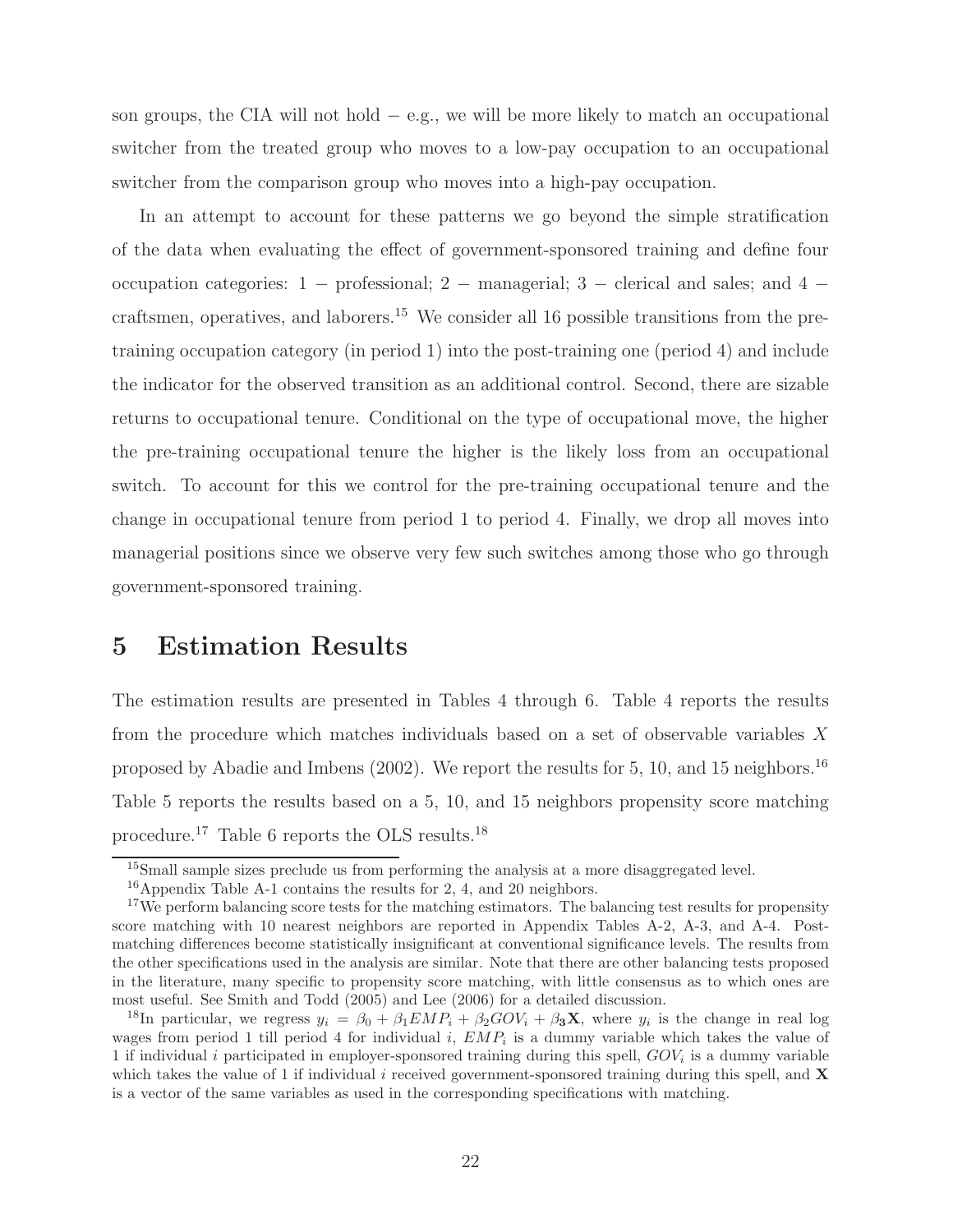In Column (1) of each of the three tables we report the estimates of the returns to training on the overall sample. Similar to the findings in the literature, all specifications imply statistically significant positive returns to employer-sponsored training of approximately 8% to 9%. Point estimates of the returns to government-sponsored training are lower at around 5% and are not significantly different from zero.

In Column (2) we evaluate the effect of training on worker's human capital on the sample of occupational stayers. A different picture emerges. Among occupational stayers the estimated returns to government training are typically over 8% and are statistically significant. The returns to employer-provided training among occupational stayers are lower at around 5%.

Simply looking at the returns to training among occupational switchers in Column (3) suggests large returns of around 10% to those trained by employers and zero returns to those trained by the government. However, once we account for the change in occupational tenure and the type of switches experienced by the workers in Column (4) the returns to government-sponsored training for occupation-switchers are estimated to be around 10% and quite similar to the returns to employer-sponsored training.

These results indicate that government training might be quite effective at increasing the human capital of workers. It is, however, essential to account for the patterns of occupational switching to observe this effect. The standard approach in the evaluation literature ignores the patterns of occupational mobility, confounds the two effects, and makes the interpretation of the findings difficult.

The results also point to the facts that it is unlikely to have any underlying selection process into occupation switching based on unobserved variables. For the sake of argument, suppose that individuals with lower non-cognitive skills are more likely to switch occupations; that is, individuals who are not good team players, or who do not get along well with co-workers, may switch occupations more often. Compared to the analysis on the whole sample of occupational switchers and stayers, once the analysis is performed on the two separate subgroups, the returns to training should decrease for switchers (who are a negatively selected sample) and increase for stayers (a positively selected sample). More generally, if selection into switching on some unobserved characteristic is present, estima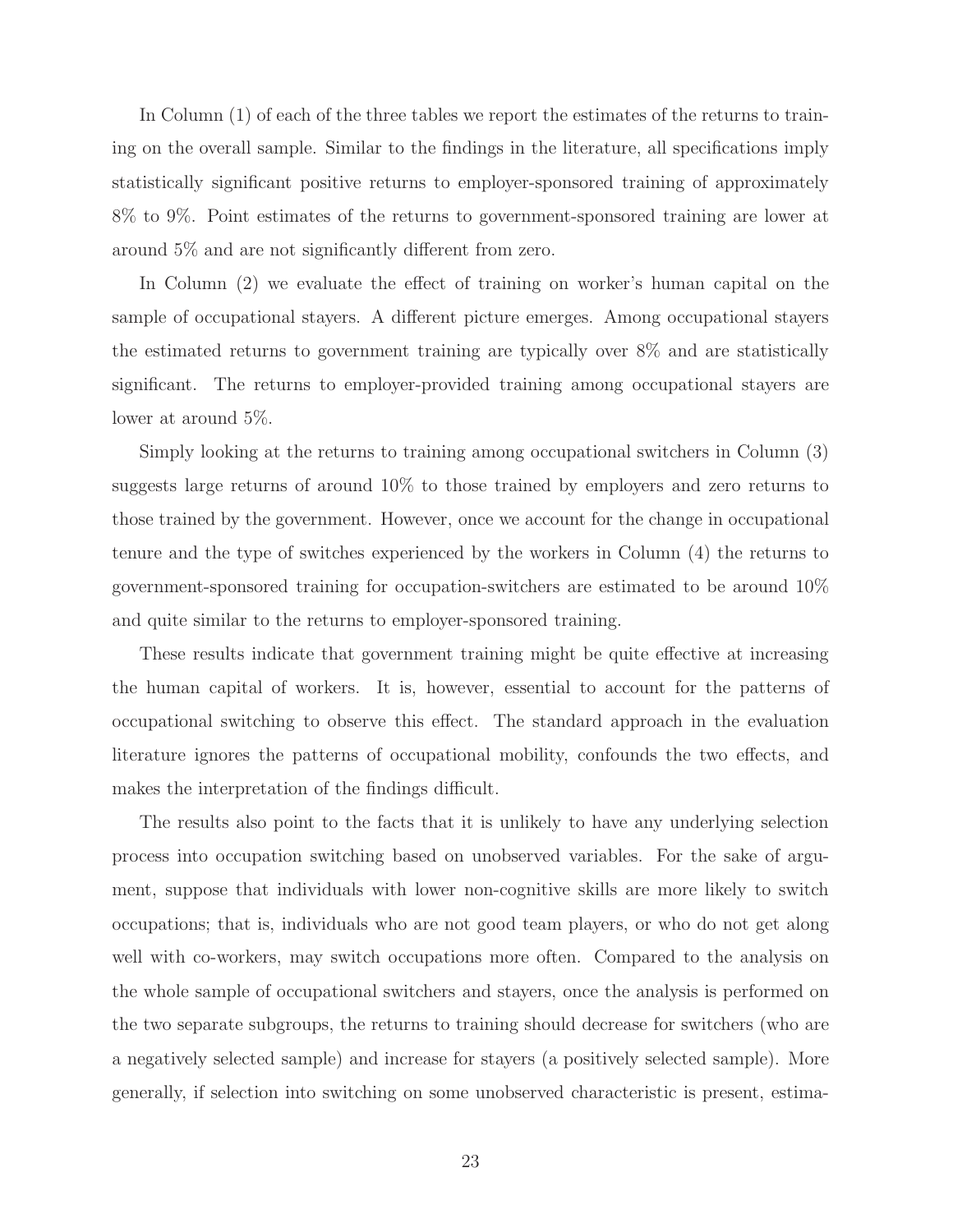tion on the two switching strata should produce effects which are higher for one group and lower for the other. This is not what we find, as the point estimates of the returns to training for both switchers and stayers are higher than in the overall analysis.

# 6 Potential Endogeneity of Occupational Mobility with Respect to Training

The discussion so far was based on the assumption that decisions to switch occupations are exogenous to training in the sense that they are determined prior to the decision whether to participate in training programs. While this assumption appears reasonable, our data are too limited to attempt to test it against the alternative that switching decisions are taken after the decision to participate in training. However, even if switching is endogenous to training, our analysis above continues to apply with one change in the interpretation discussed in this section.

To the extent that switching is itself an outcome of training, this effect of training becomes part of the overall training impact. Thus, it is useful to decompose the overall effect of training into two components. First, training affects the stock of worker's human capital. Second, participation in training affects the ability of workers to switch occupations. In this case our results should be interpreted as evaluating only the effect of training on human capital. We find that the effects of government training on human capital of workers are positive and sizable. The methodology we employed remains appropriate. Indeed, using a covariate X endogenous to the treatment indicator  $D$  can be problematic for matching, as the CIA might be violated. The standard solution to an endogenous control variable problem (such as an occupation switch if it is endogenous to training) is to stratify the sample by the endogenous variable, see Frangakis and Rubin (2002), Rubin (2004), or Lechner (2005). As long as the CIA is satisfied within each stratum, which is likely the case in our application, the procedure yields consistent impact estimates. This is exactly the experiment we performed.

Unfortunately, we do not have access to data on the cost side of various training programs. This limits our ability to evaluate their overall cost effectiveness.<sup>19</sup> Card, Kluve,

<sup>19</sup>Raaum, Torp, and Zhang (2002) and Jespersen, Munch, and Skipper (2008) evaluate cost effectiveness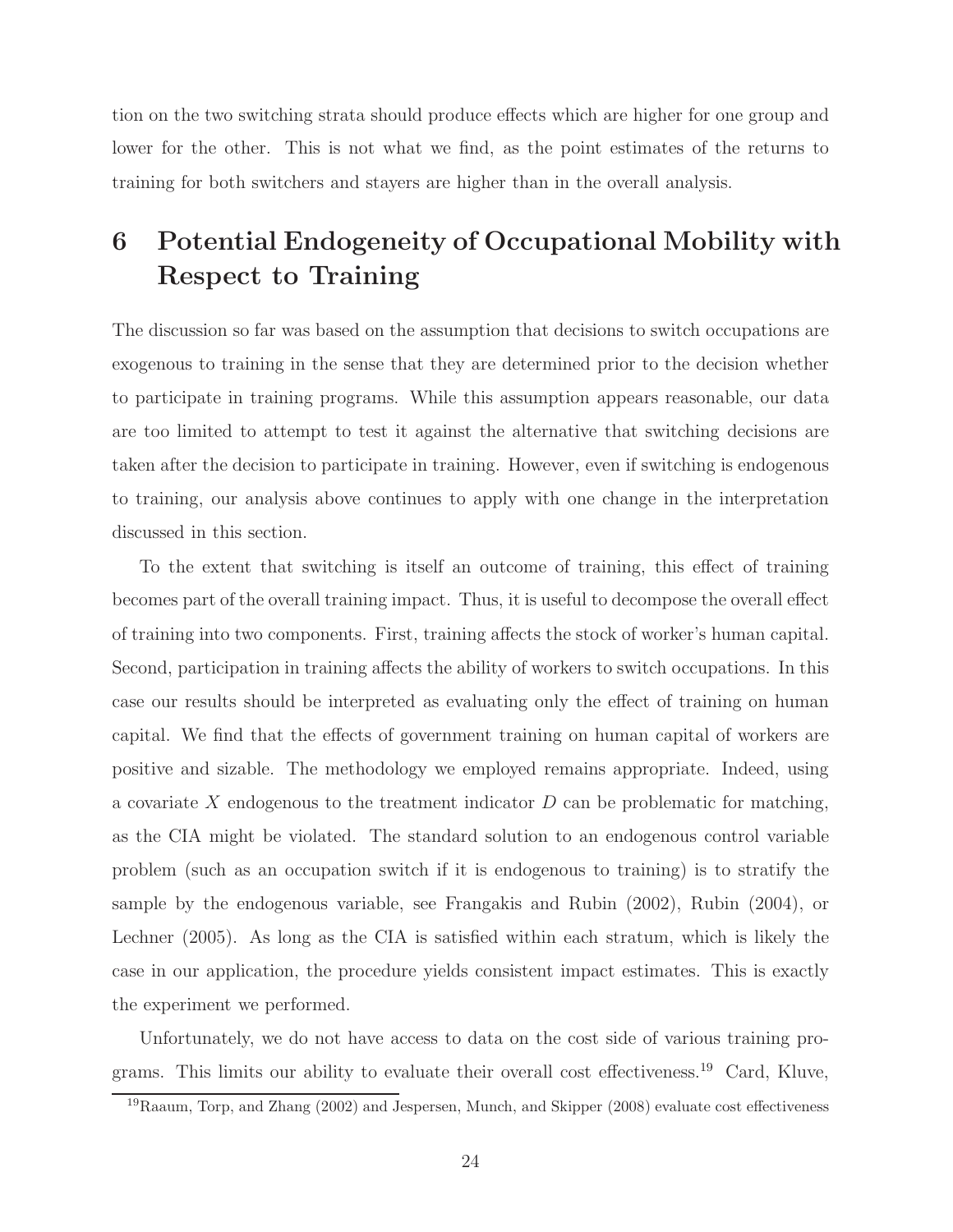and Weber (2009) suggest that an impact on the order of a 5-10% permanent increase in labor market earnings is likely sufficient to justify many of the government training programs on a cost-benefit basis. Compared to this benchmark, our estimates imply that government training programs are likely cost effective on the sample of occupational stayers and occupational switchers. If switching was exogenous to training these would be the appropriate comparisons. However, if government-provided training encourages excessive switching, this effect should also be incorporated in the estimates of the returns to training. To do so we evaluate the long-term impacts of government-sponsored training. Table 7 shows that the long-term impacts of government training programs on trainees are positive and substantial, even when we do not condition on occupational switching. This suggests that even if access to government training programs encourages excessive destruction of human capital through occupational switching, this loss is small compared to the amount of human capital acquired by the trainees.

# 7 Conclusion

The main insight of this paper is that in order to understand the returns to training it is essential to take occupational mobility into account. We found that on the sample of occupational stayers the returns to government training are as large as the returns to firmsponsored training. On the sample of occupational switchers the returns to governmentsponsored training are also large. We note, however, that in the analysis on occupational switchers, one needs to take into account the fact that the types of occupational transitions experienced by those participating in firm- and government-sponsored training are very different. Firms often train individuals promoted to managerial positions. The wage of these individuals might be expected to increase upon a switch even in the absence of training. The government, on the other hand, often trains workers − displaced perhaps from potentially relatively high paying jobs − whose occupational skills are no longer in demand. One might expect that such workers might experience a decline in wages upon a switch in the absence of training. This suggests that the nature of occupational switches is an important determinant of the evolution of wages for participants in firm- and

of Norwegian and Danish training programs, respectively.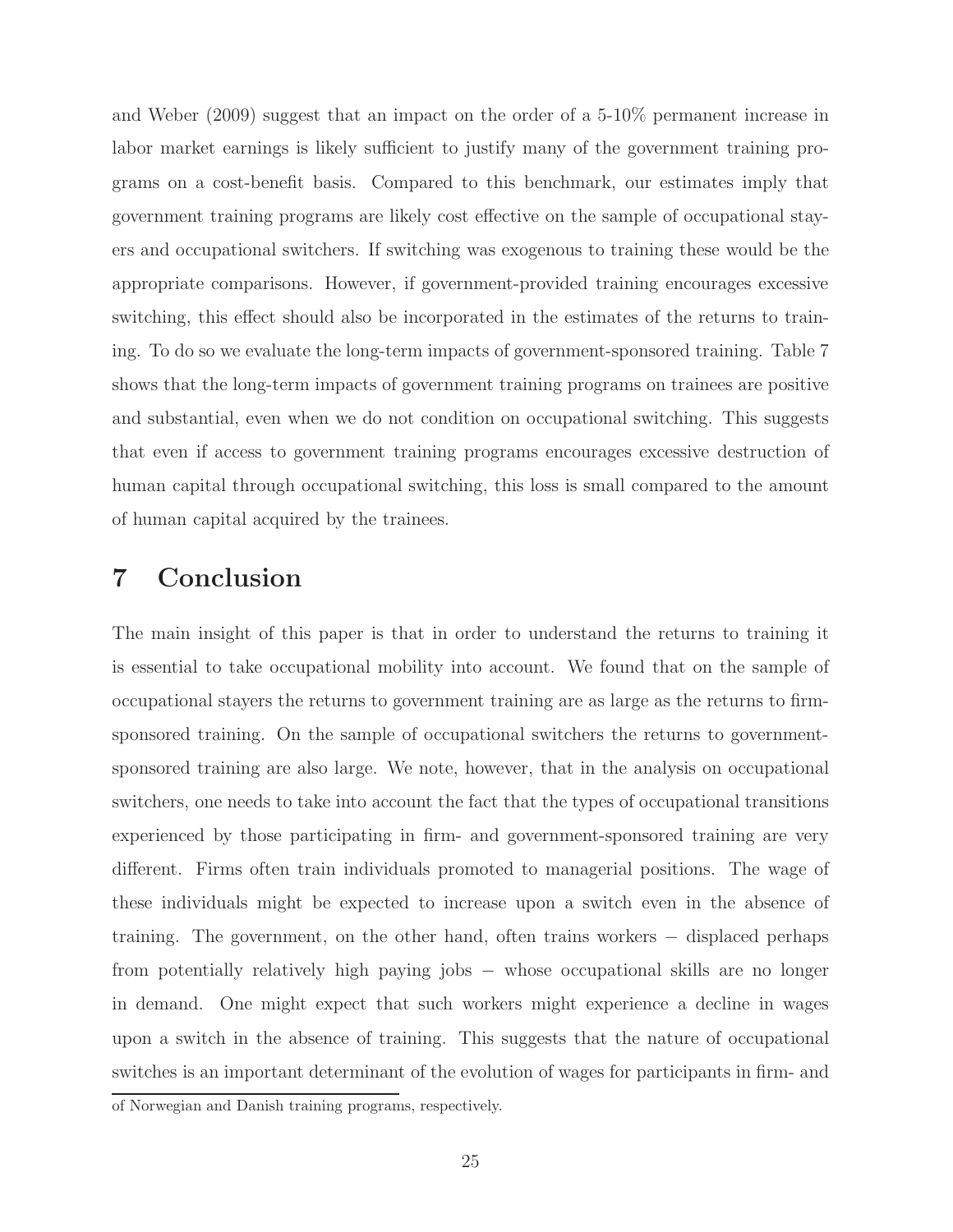government-sponsored training. When we compare the returns to training among workers experiencing broadly similar occupational transitions, the returns to government-sponsored training once again are as high as the returns to firm-provided training. Thus, the usual finding in the literature that the returns to government-sponsored training are very low compared to the returns to firm-provided training are driven by two underlying causes. First, a larger fraction of government trainees are occupational switchers. Second, they experience switches that would have resulted in lower wages even in the absence of training. Once these patterns are accounted for, the returns to government-sponsored training are at least as high as the returns to firm-sponsored training.

Moreover, consistent with much of the recent literature, we found that government training programs in occupational and vocational skills appear to have very low returns immediately after completion of training but that these returns grow over time and become large several years after the participation in training. There is no explanation for this somewhat puzzling pattern provided in the literature. We find that such a pattern is naturally implied by the finding that workers lose some specific human capital upon switching occupations after the completion of training, but accumulate new skills at a faster rate when their tenure in new occupations is low.

One issue that our analysis leaves unresolved is whether high occupational mobility of the participants in government-sponsored training is exogenous to training (say, because government training is targeted to help workers whose skills become obsolete due to technological change or international trade developments) or is itself an outcome of training. We think it is more likely that occupational mobility is exogenous to training, at least because switching occupations is ultimately a worker's choice. Even after training, the worker who trains to become a car mechanic could have remained a steel worker had he so desired. The fact that he chose to switch reveals his ex ante and ex post preference for doing so. However, our data are unfortunately too limited to formally study the impact of government training on occupational mobility of workers and consequently some uncertainty remains. It would appear that understanding this effect should be the focus of future research on the evaluation and design of government training programs. We are not aware of a US data set that can be used for this purpose. However, several large European data sets might be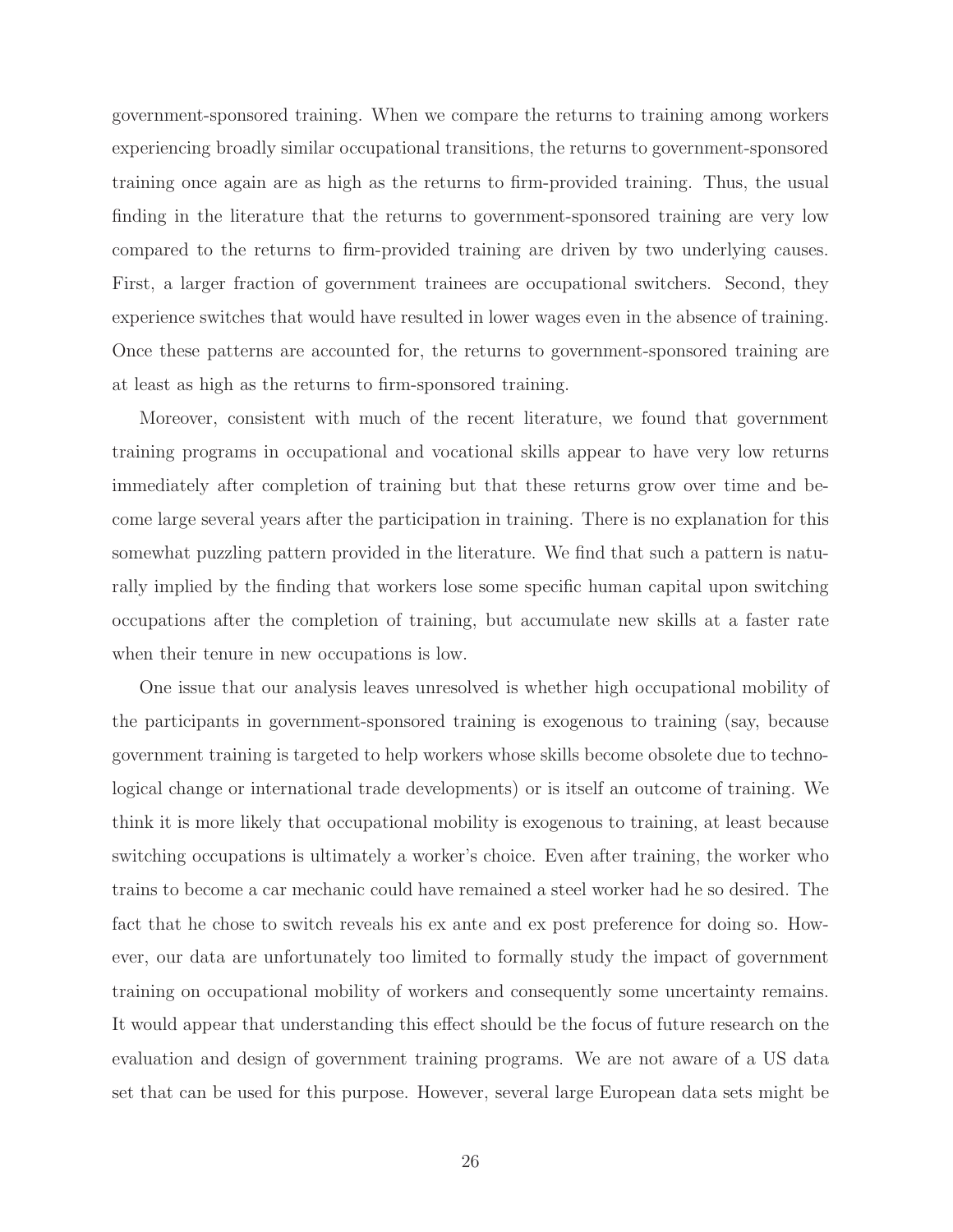appropriate for such an analysis.

A final important caveat on the scope and the interpretation of our findings is in order. While many potential suspects have been identified in the literature, it appears fair to say that we do not fully understand what inefficiency government provision of training is supposed to remedy. Consequently, we do not know what would happen to private provision of training had the government increased or decreased the amount of training that it sponsors. The only claim that we can make based on the findings in this paper is that the government seems no less effective in providing skills to workers than private employers. Moreover, those who do obtain training appear to command substantially higher wages than the apparently comparable workers who do not train.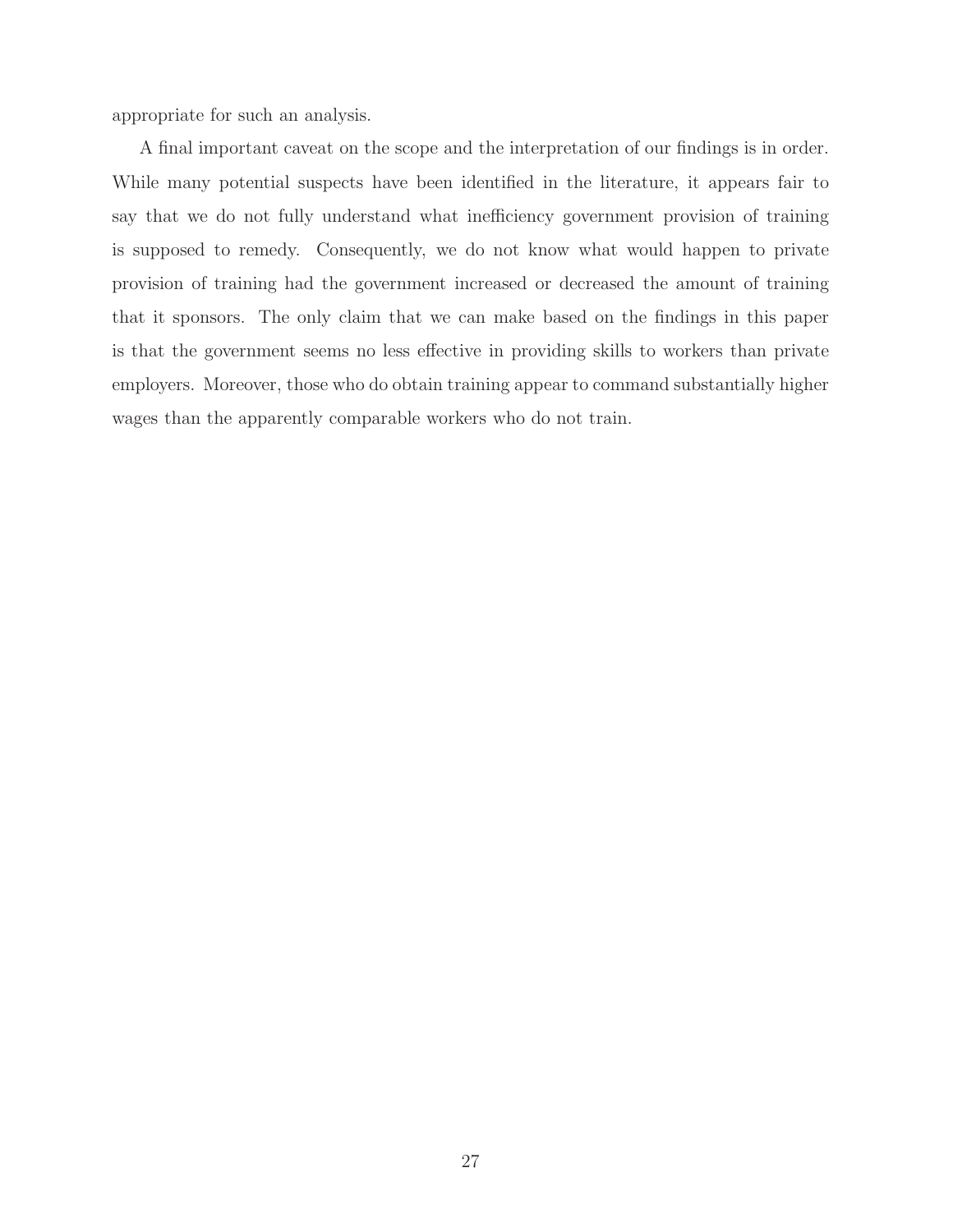|                                           | All Non-recipients |           | Treated: Employer |           | Treated: Government |           |
|-------------------------------------------|--------------------|-----------|-------------------|-----------|---------------------|-----------|
|                                           | Non-switchers      | Switchers | Non-switchers     | Switchers | Non-switchers       | Switchers |
|                                           | (1)                | (2)       | (3)               | (4)       | (5)                 | (6)       |
| Age                                       | 29.8               | 28.9      | 29.3              | 28.5      | 30.0                | 29.3      |
| AFQT score                                | (0.04)             | (0.04)    | (0.11)            | (0.11)    | (0.37)              | (0.32)    |
|                                           | 49.6               | 44.5      | 61.9              | 57.3      | 54.4                | 45.9      |
| Education: fraction less than high school | (0.39)             | (0.38)    | (1.02)            | (1.03)    | (3.24)              | (2.90)    |
|                                           | 0.10               | 0.13      | 0.02              | 0.06      | 0.04                | 0.12      |
|                                           | (0.01)             | (0.01)    | (0.01)            | (0.01)    | (0.03)              | (0.03)    |
| Education: fraction high school           | 0.46               | 0.46      | 0.34              | 0.36      | 0.46                | 0.43      |
|                                           | (0.01)             | (0.01)    | (0.02)            | (0.02)    | (0.07)              | (0.05)    |
| Education: fraction some college          | 0.21               | 0.22      | 0.29              | 0.30      | 0.27                | 0.30      |
|                                           | (0.01)             | (0.01)    | (0.02)            | (0.02)    | (0.06)              | (0.05)    |
| Education: fraction college               | 0.23               | 0.19      | 0.35              | 0.28      | 0.23                | 0.15      |
|                                           | (0.01)             | (0.01)    | (0.02)            | (0.02)    | (0.06)              | (0.04)    |
| Gender: fraction male                     | 0.56               | 0.58      | 0.52              | 0.49      | 0.72                | 0.57      |
|                                           | (0.01)             | (0.01)    | (0.02)            | (0.02)    | (0.06)              | (0.05)    |
| Gender: fraction female                   | 0.44               | 0.42      | 0.48              | 0.51      | 0.28                | 0.43      |
|                                           | (0.01)             | (0.01)    | (0.02)            | (0.02)    | (0.06)              | (0.05)    |
| Race: fraction white                      | 0.86               | 0.82      | 0.89              | 0.88      | 0.92                | 0.72      |
|                                           | (0.01)             | (0.01)    | (0.01)            | (0.01)    | (0.04)              | (0.05)    |
| Race: fraction black                      | 0.12               | 0.15      | 0.09              | 0.10      | 0.06                | 0.23      |
|                                           | (0.01)             | (0.01)    | (0.01)            | (0.01)    | (0.03)              | (0.05)    |
| Race: fraction other                      | 0.02               | 0.03      | 0.02              | 0.02      | 0.02                | 0.05      |
|                                           | (0.01)             | (0.01)    | (0.01)            | (0.01)    | (0.02)              | (0.02)    |
| Observations                              | 5241               | 5362      | 624               | 652       | 57                  | 88        |

Table 1: Mean Sample Statistics.

Notes: Standard errors are in parentheses. The table reports mean sample statistics for all non-recipients, for those who go through employer-sponsored training, and<br>for those who go through government-sponsored training.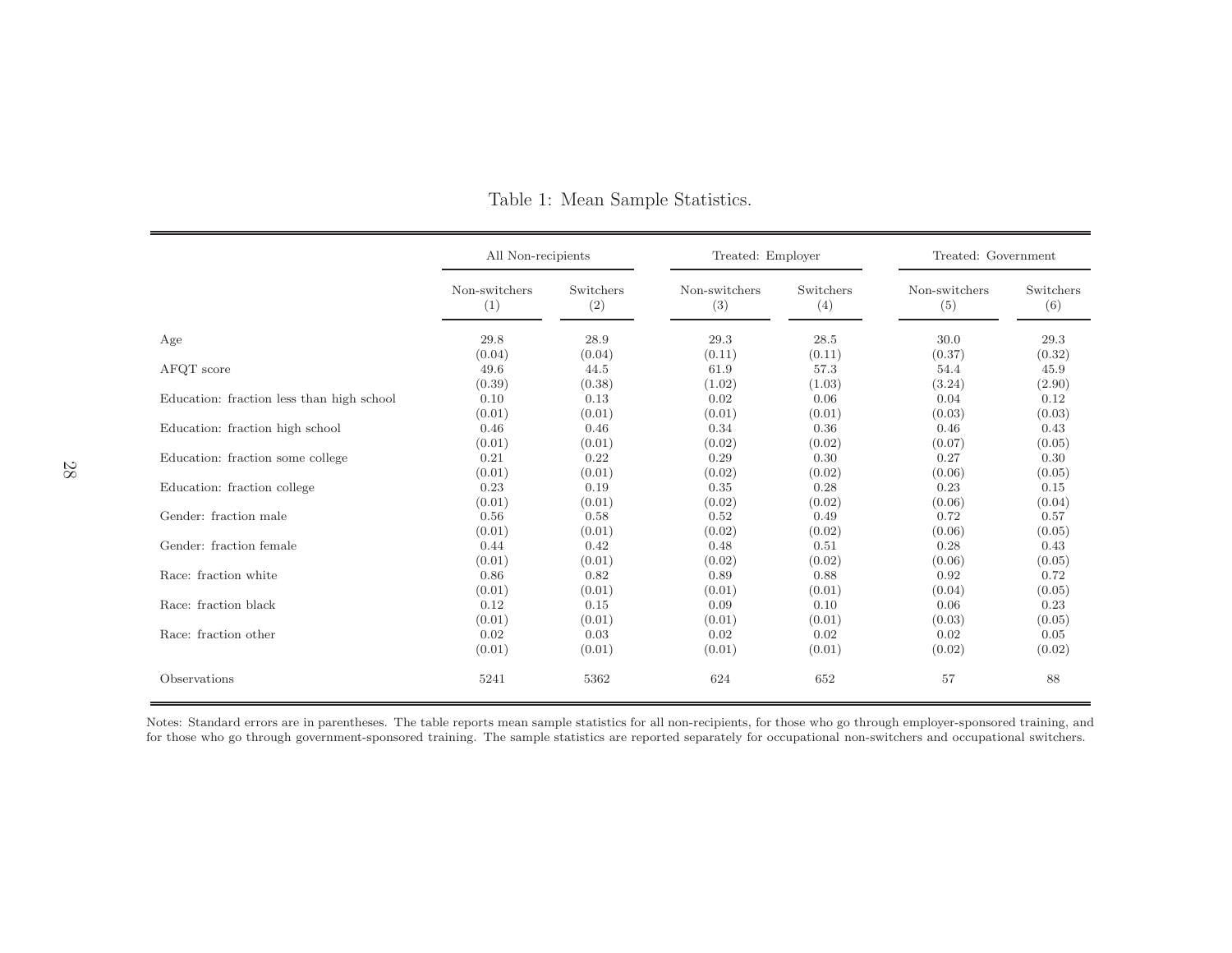| Training Stream | Measured Mobility                 |                                 | Inferred Mobility                       |                                |
|-----------------|-----------------------------------|---------------------------------|-----------------------------------------|--------------------------------|
|                 | Uncontrolled<br>$\left( 1\right)$ | Controlled<br>$\left( 2\right)$ | Uncontrolled<br>$\left(3\right)$        | Controlled<br>$\left(4\right)$ |
|                 |                                   |                                 | Two-Digit Occupational Classification   |                                |
| No Training     | 0.4963                            | 0.3371                          | 0.2868                                  | 0.2944                         |
| Employer        | 0.4784                            | 0.2649                          | 0.2764                                  | 0.2313                         |
| Government      | 0.5915                            | 0.5009                          | 0.3418                                  | 0.4374                         |
|                 |                                   |                                 | Three-Digit Occupational Classification |                                |
| No Training     | 0.6692                            | 0.4878                          | 0.3866                                  | 0.4259                         |
| Employer        | 0.6375                            | 0.3894                          | 0.3683                                  | 0.3400                         |
| Government      | 0.7430                            | 0.6623                          | 0.4293                                  | 0.5783                         |

Table 2: NLSY: Fraction of Occupation Switchers, by Training Sponsor.

Source: Authors' calculations from the 1988-1994 NLSY. Population weights are used in generating the statistics. Occupational mobility computed using the 2-digit and 3-digit Standard Occupational Classifications. Measured uncontrolled mobility is the raw mobility rate observed in the data. Measured controlled mobility is the fraction of individuals who switch occupation and employer at the same time. Inferred mobility imputes true mobility rates given measured mobility using the conversions factors computed using the PSID Retrospective Files. See Section 3.3 for details of the procedure. Sample size is 13,691 observations.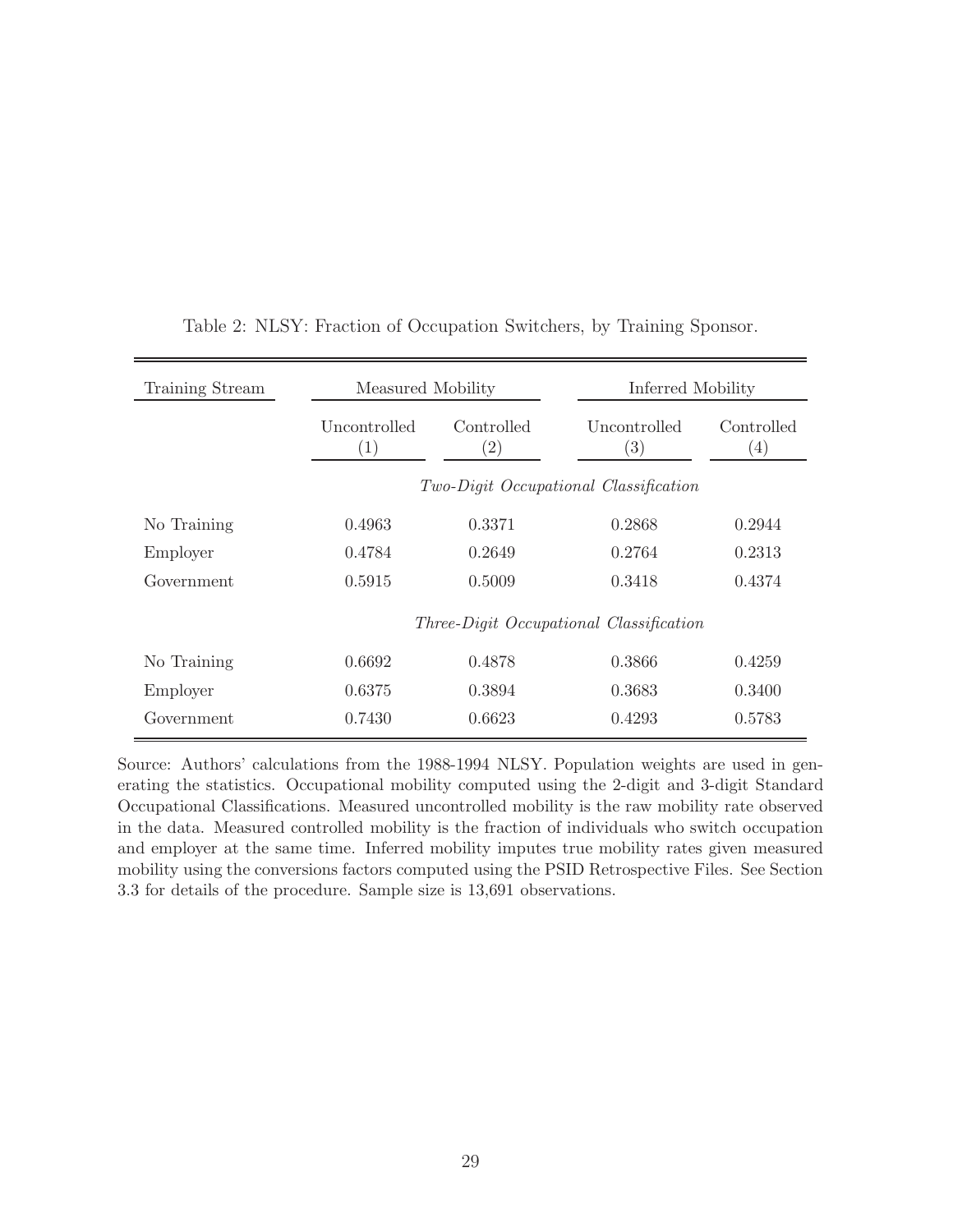|                        |                  |                  |                                  | A. No Training   |                         |                  |                  |
|------------------------|------------------|------------------|----------------------------------|------------------|-------------------------|------------------|------------------|
| To<br>From $\setminus$ | 1                | $\,2$            | $\,3$                            | $\overline{4}$   | 5                       | 6                | Row Sum          |
| $\mathbf 1$            | .0628            | .0238            | .0249                            | .0055            | .0048                   | .0153            | .1370            |
|                        | (.0028)          | (.0017)          | (.0018)                          | (.0008)          | (.0008)                 | (.0014)          | (.0040)          |
| $\,2$                  | .0169            | .0220            | .0367                            | .0115            | .0072                   | .0168            | .1111            |
|                        | (.0015)          | (.0017)          | (.0022)                          | (.0012)          | (.0010)                 | (.0015)          | (.0037)          |
| 3                      | .0397            | .0365            | .1104                            | .0125            | .0200                   | .0356            | .2547            |
| 4                      | (.0022)          | (.0021)          | (.0036)<br>.0107                 | (.0013)          | (.0016)<br>$\ldotp0309$ | (.0021)          | (.0051)          |
|                        | .0073<br>(.0010) | .0142<br>(.0014) | (.0012)                          | .0428<br>(.0024) | (.0020)                 | .0287<br>(.0019) | .1345<br>(.0040) |
| 5                      | .0076            | .0067            | .0183                            | .0291            | .0378                   | .0396            | .1390            |
|                        | (.0010)          | (.0010)          | (.0015)                          | (.0020)          | (.0022)                 | (.0022)          | (.0040)          |
| $\,6\,$                | .0236            | .0162            | .0393                            | .0339            | $. \, 0426$             | .0680            | .2236            |
|                        | (.0017)          | (.0014)          | (.0022)                          | (.0021)          | (.0023)                 | (.0029)          | (.0049)          |
| Column                 | .1579            | .1193            | . 2402                           | .1353            | . 1433                  | .2040            |                  |
| Sum                    | (.0043)          | (.0038)          | (.0050)                          | (.0040)          | (.0041)                 | (.0047)          |                  |
|                        |                  |                  | B. Employer-Sponsored Training   |                  |                         |                  |                  |
|                        |                  |                  |                                  |                  |                         |                  |                  |
| To<br>From \           | 1                | $\overline{2}$   | $\,3$                            | $\overline{4}$   | $\bf 5$                 | 6                | Row Sum          |
| $\mathbf 1$            | .0967            | .0392            | .0362                            | .0058            | .0062                   | .0179            | .2020            |
|                        | (.0097)          | (.0064)          | (.0061)                          | (.0025)          | (.0026)                 | (.0044)          | (.0132)          |
| $\,2$                  | .0327            | .0247            | .0451                            | .0149            | .0153                   | .0121            | .1447            |
|                        | (.0058)          | (.0051)          | (.0068)                          | (.0040)          | (.0040)                 | (.0036)          | (.0115)          |
| $\,3$                  | .0646            | .0741            | .1338                            | .0118            | .0064                   | .0220            | .3128            |
|                        | (.0081)          | (.0086)          | (.0112)                          | (.0035)          | (.0026)                 | (.0048)          | (.0152)          |
| 4                      | .0202            | .0102            | .0074                            | .0412            | .0156                   | .0102            | .1049            |
|                        | (.0046)          | (.0033)          | (.0028)                          | (.0065)          | (.0041)                 | (.0033)          | (.0100)          |
| 5                      | .0098<br>(.0032) | .0097<br>(.0032) | .0194<br>(.0045)                 | .0167<br>(.0042) | .0185<br>(.0044)        | .0133<br>(.0038) | .0874            |
| $\,6$                  | .0236            | .0170            | .0366                            | .0265            | .0131                   | .0314            | (.0093)<br>.1483 |
|                        | (.0050)          | (.0042)          | (.0062)                          | (.0053)          | (.0037)                 | (.0057)          | (.0137)          |
|                        |                  |                  |                                  |                  |                         |                  |                  |
| Column                 | .2476            | .1749            | .2785                            | .1169            | .0751                   | .1070            |                  |
| Sum                    | (.0142)          | (.0125)          | (.0147)                          | (.0105)          | (.0086)                 | (.0102)          |                  |
|                        |                  |                  | C. Government-Sponsored Training |                  |                         |                  |                  |
|                        |                  |                  |                                  |                  |                         |                  |                  |
| To<br>From $\setminus$ | 1                | $\,2$            | 3                                | $\overline{4}$   | 5                       | 6                | Row Sum          |
| 1                      | .0855            | .0000            | .0000                            | .0159            | .0082                   | .0094            | .1191            |
|                        | (.0245)          | (.0000)          | (.0000)                          | (.0110)          | (.0079)                 | (.0085)          | (.0284)          |
| $\boldsymbol{2}$       | .0018            | .0000            | .0096                            | $\,$ .0000 $\,$  | .0019                   | $\,$ .0000 $\,$  | .0133            |
|                        | (.0037)          | (.0000)          | (.0085)                          | (.0000)          | (.0039)                 | (.0000)          | (.0100)          |
| $\sqrt{3}$             | .0348            | .0144            | .0789                            | .0372            | .0404                   | .0502            | .2558            |
|                        | (.0161)          | (.0104)          | (.0236)                          | (.0166)          | (.0173)                 | (.0192)          | (.0383)          |
| $\overline{4}$         | .0083            | .0135            | $\ldotp 0000$                    | .0411            | .0497                   | .0369            | .1495            |
|                        | (.0080)          | (.0101)          | (.0000)                          | (.0174)          | (.0191)                 | (.0165)          | (.0313)          |
| 5                      | $. \; 0000$      | .0164            | .0257                            | .0714            | .0674                   | .0647            | .2455            |
| $\,6\,$                | (.0000)<br>.0045 | (.0111)          | (.0139)                          | (.0226)          | (.0220)                 | (.0216)          | (.0377)          |
|                        | (.0058)          | .0094<br>(.0085) | .0447<br>(.0181)                 | .0592<br>(.0207) | .0091<br>(.0084)        | .0899<br>(.0251) | .2168<br>(.0361) |
|                        |                  |                  |                                  |                  |                         |                  |                  |
| Column                 | .1348            | .0537            | .1588                            | .2248            | .1768                   | .2511            |                  |
| Sum                    | (.0230)          | (.0198)          | (.0321)                          | (.0366)          | (.0334)                 | (.0380)          |                  |

Table 3: Mobility Across Broad Occupational Groups By Type of Training.

Note.  $\sim$  Cell *ij* represents the percent of all occupational transitions that involve a switch from working in occupation *i* in period 1 of the the spell to working in occupation j in period 4 of the spell. Occupational groups are defined as: 1. Professional, technical, and kindred workers; 2. Managers, officials, and proprietors; 3. Clerical and sales workers; 4. Craftsmen, foremen, and kindred workers; 5. Operatives and kindred workers; 6. Laborers and service workers. Standard errors are in parentheses.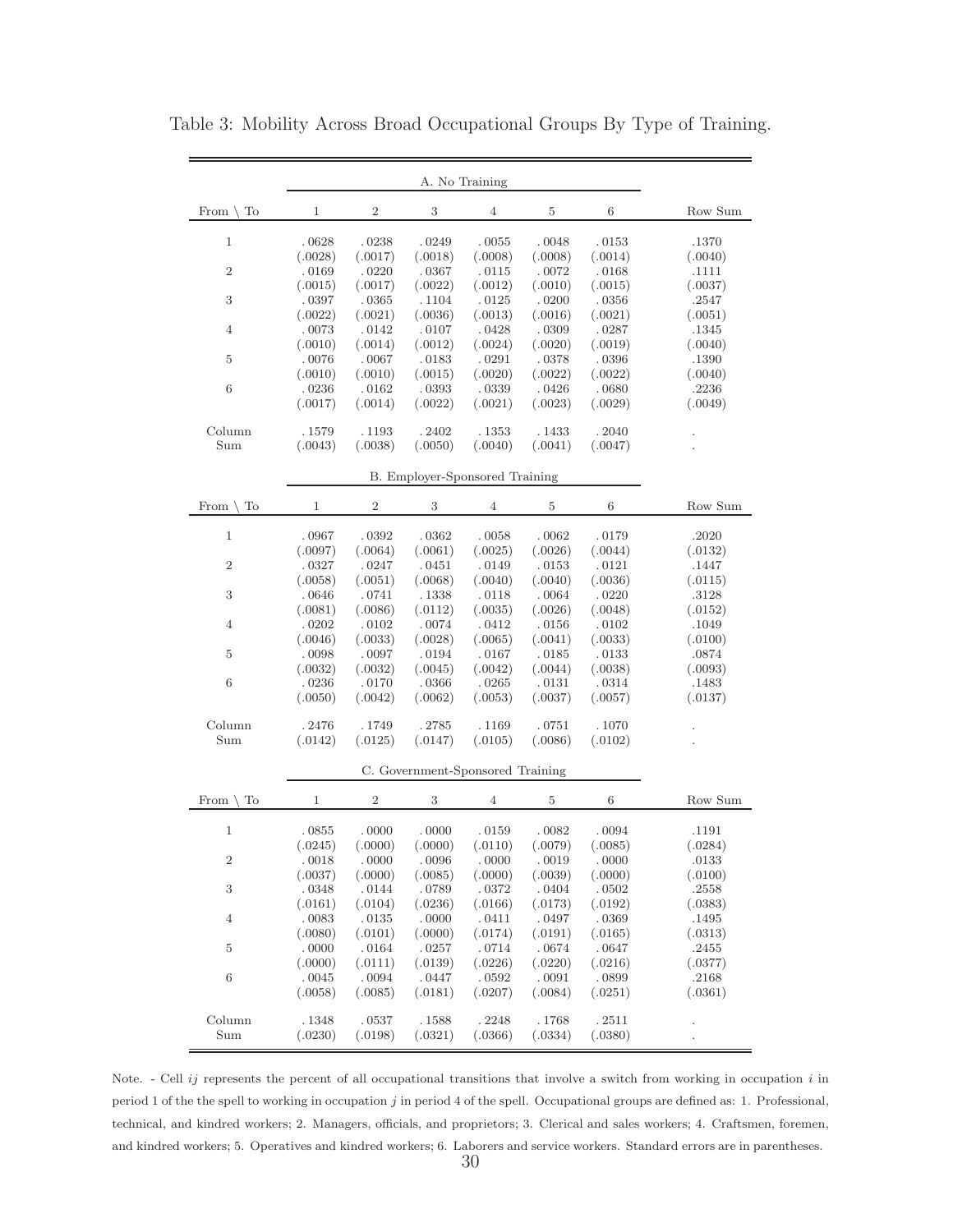| Overall              | Non-Switchers       |                     | Switchers                                   |  |  |  |
|----------------------|---------------------|---------------------|---------------------------------------------|--|--|--|
|                      |                     |                     | Controlling for<br>Occup. Transitions:      |  |  |  |
|                      |                     | N <sub>o</sub>      | Yes                                         |  |  |  |
| (1)                  | (2)                 | (3)                 | (4)                                         |  |  |  |
|                      |                     |                     |                                             |  |  |  |
| $0.091*$<br>(0.012)  | $0.055*$<br>(0.015) | $0.105*$<br>(0.017) | $0.103*$<br>(0.019)                         |  |  |  |
| 0.056<br>(0.038)     | $0.083*$<br>(0.050) | 0.002<br>(0.049)    | $0.127*$<br>(0.061)                         |  |  |  |
| 10 Nearest Neighbors |                     |                     |                                             |  |  |  |
| $0.090*$<br>(0.011)  | $0.055*$<br>(0.014) | $0.101*$<br>(0.016) | $0.089*$<br>(0.018)                         |  |  |  |
| 0.050<br>(0.035)     | $0.084*$<br>(0.048) | 0.004<br>(0.048)    | $0.103*$<br>(0.061)                         |  |  |  |
|                      |                     |                     |                                             |  |  |  |
| $0.090*$<br>(0.011)  | $0.053*$<br>(0.014) | $0.105*$<br>(0.015) | $0.095*$<br>(0.018)                         |  |  |  |
| 0.046<br>(0.034)     | $0.083*$<br>(0.045) | 0.017<br>(0.046)    | $0.089*$<br>(0.054)                         |  |  |  |
|                      |                     |                     | 5 Nearest Neighbors<br>15 Nearest Neighbors |  |  |  |

Table 4: NLSY Training Impacts: Matching Based on Observed Covariates, Difference-in-Differences, Log Wages.

Source: Authors' calculations from the 1988-1994 NLSY.

Notes: Standard errors are in parentheses. Columns (1)-(3) control for age, education, race, gender, AFQT scores, and the pre-training wage in period 1. The specification in Column (1) is estimated on the overall sample. The specifications in Columns (2) and (3) are estimated on the samples of occupational non-switchers and occupational switchers, respectively. The specification in Column (4) is estimated on the sample of occupational switchers, but includes additional controls such as the occupational mobility patterns across four broad occupational categories. These categories are: 1 − professional; 2 − managerial; 3 − clerical and sales; and 4 − craftsmen, operatives, and laborers.

<sup>∗</sup> − statistically significant at least at the 10% level.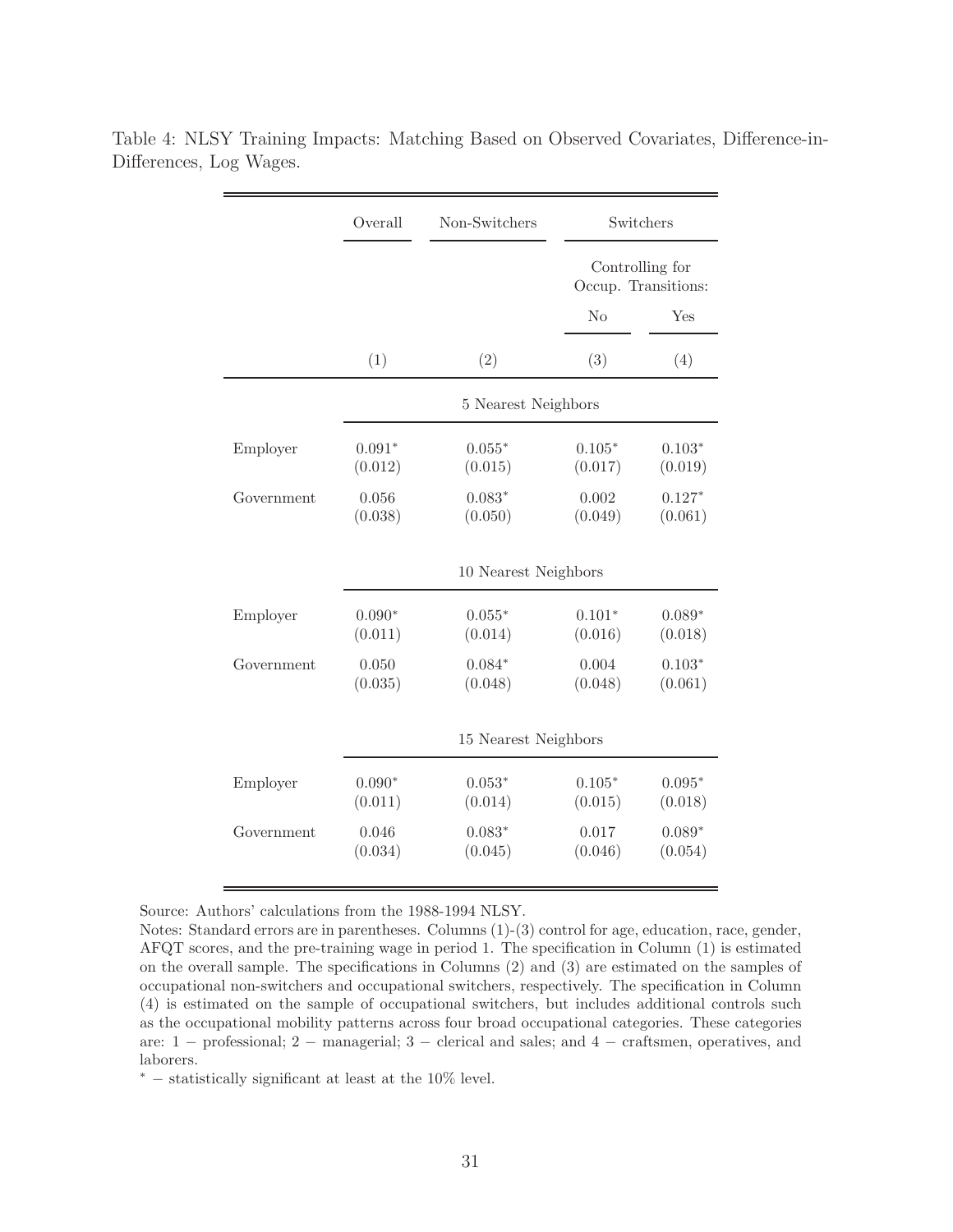|            | Overall              | Non-Switchers        |                     | Switchers                              |  |  |  |
|------------|----------------------|----------------------|---------------------|----------------------------------------|--|--|--|
|            |                      |                      |                     | Controlling for<br>Occup. Transitions: |  |  |  |
|            |                      |                      | Yes                 |                                        |  |  |  |
|            | (1)                  | (2)                  | (3)                 | (4)                                    |  |  |  |
|            |                      | 5 Nearest Neighbors  |                     |                                        |  |  |  |
| Employer   | $0.086*$<br>(0.012)  | $0.056*$<br>(0.015)  | $0.093*$<br>(0.017) | $0.098*$<br>(0.019)                    |  |  |  |
| Government | 0.046<br>(0.038)     | $0.085*$<br>(0.047)  | 0.020<br>(0.053)    | 0.082<br>(0.062)                       |  |  |  |
|            | 10 Nearest Neighbors |                      |                     |                                        |  |  |  |
| Employer   | $0.082*$<br>(0.011)  | $0.055*$<br>(0.014)  | $0.101*$<br>(0.016) | $0.099*$<br>(0.018)                    |  |  |  |
| Government | 0.043<br>(0.037)     | $0.102*$<br>(0.044)  | 0.016<br>(0.051)    | $0.102*$<br>(0.059)                    |  |  |  |
|            |                      | 15 Nearest Neighbors |                     |                                        |  |  |  |
| Employer   | $0.080*$<br>(0.011)  | $0.051*$<br>(0.014)  | $0.101*$<br>(0.016) | $0.097*$<br>(0.018)                    |  |  |  |
| Government | 0.052<br>(0.037)     | $0.102*$<br>(0.043)  | 0.025<br>(0.050)    | $0.100*$<br>(0.058)                    |  |  |  |

Table 5: NLSY Training Impacts: Matching Based on Propensity Score, Difference-in-Differences, Log Wages.

Source: Authors' calculations from the 1988-1994 NLSY.

Notes: Standard errors are in parentheses. Columns (1)-(3) control for age, education, race, gender, AFQT scores, and the pre-training wage in period 1. The specification in Column (1) is estimated on the overall sample. The specifications in Columns (2) and (3) are estimated on the samples of occupational non-switchers and occupational switchers, respectively. The specification in Column (4) is estimated on the sample of occupational switchers, but includes additional controls such as the occupational mobility patterns across four broad occupational categories. These categories are: 1 − professional; 2 − managerial; 3 − clerical and sales; and 4 − craftsmen, operatives, and laborers.

<sup>∗</sup> − statistically significant at least at the 10% level.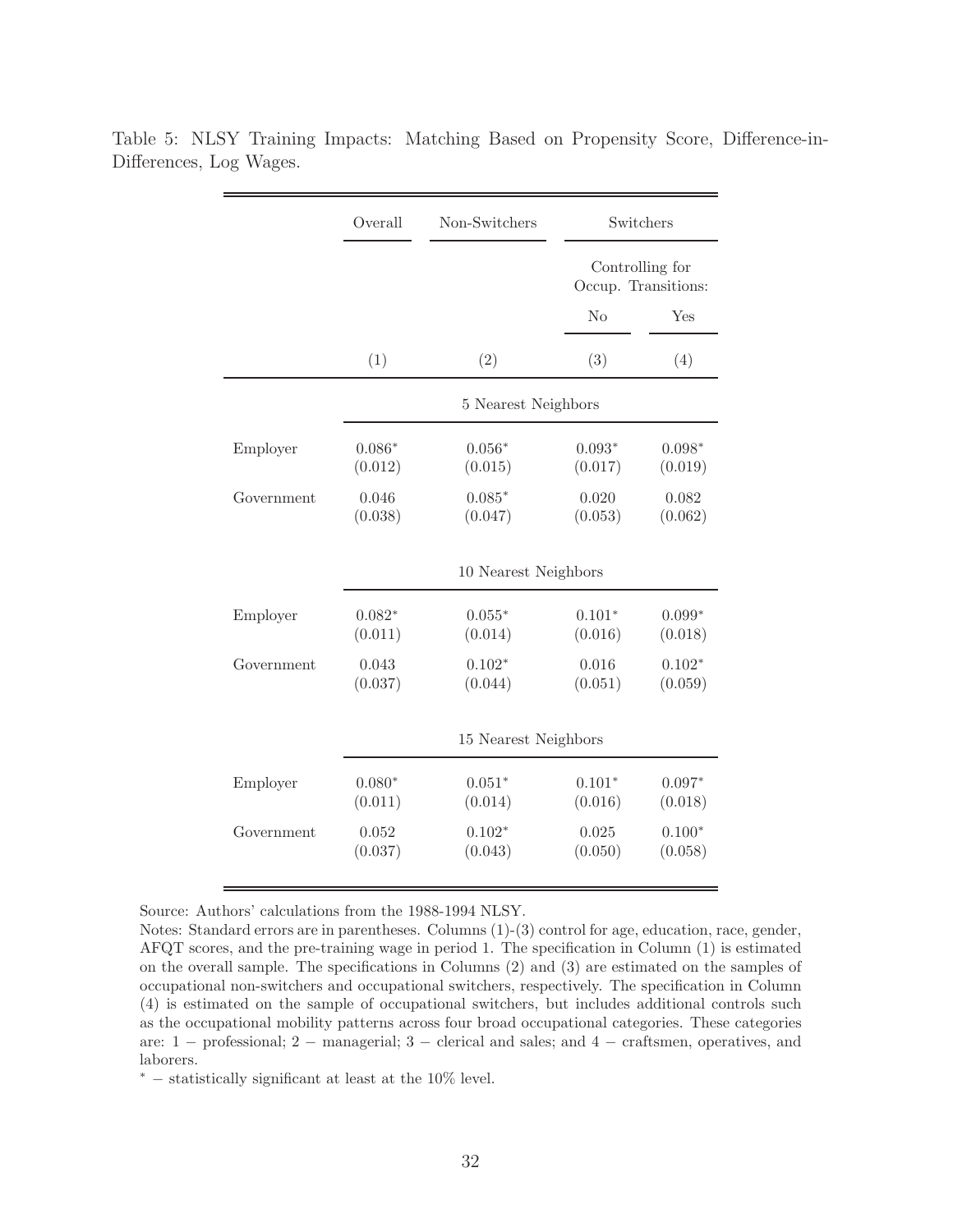|            | Overall             | Non-Switchers       |                     | Switchers                              |
|------------|---------------------|---------------------|---------------------|----------------------------------------|
|            |                     |                     |                     | Controlling for<br>Occup. Transitions: |
|            |                     |                     | $\rm No$            | Yes                                    |
|            | (1)                 | (2)                 | (3)                 | (4)                                    |
| Employer   | $0.080*$<br>(0.009) | $0.051*$<br>(0.012) | $0.105*$<br>(0.013) | $0.093*$<br>(0.014)                    |
| Government | 0.037<br>(0.025)    | $0.070*$<br>(0.035) | 0.026<br>(0.034)    | $0.070*$<br>(0.041)                    |

Table 6: NLSY Training Impacts: OLS, Difference-in-Differences, Log Wages.

Source: Authors' calculations from the 1988-1994 NLSY.

Notes: Standard errors are in parentheses. Columns (1)-(3) control for age, education, race, gender, AFQT scores, and the pre-training wage in period 1. The specification in Column (1) is estimated on the overall sample. The specifications in Columns (2) and (3) are estimated on the samples of occupational non-switchers and occupational switchers, respectively. The specification in Column (4) is estimated on the sample of occupational switchers, but includes additional controls such as the occupational mobility patterns across four broad occupational categories. These categories are: 1 − professional; 2 − managerial; 3 − clerical and sales; and 4 − craftsmen, operatives, and laborers.

 $*$  – statistically significant at least at the 10\% level.

Table 7: NLSY Long-term Training Impacts: OLS, Difference-in-Differences, Log Wages.

|            | Years after Training |          |          |          |          |          |  |  |
|------------|----------------------|----------|----------|----------|----------|----------|--|--|
|            | $\overline{2}$       | 3        | 4        | 5        | 6        | 7        |  |  |
| Employer   | $0.080*$             | $0.076*$ | $0.086*$ | $0.070*$ | $0.076*$ | $0.106*$ |  |  |
|            | (0.009)              | (0.014)  | (0.016)  | (0.019)  | (0.024)  | (0.030)  |  |  |
| Government | 0.037                | 0.033    | $0.107*$ | $0.130*$ | 0.114    | $0.181*$ |  |  |
|            | (0.025)              | (0.043)  | (0.050)  | (0.061)  | (0.075)  | (0.089)  |  |  |

Source: Authors' calculations from the 1988-1994 NLSY.

Notes: Standard errors are in parentheses. The table shows the returns to government-sponsored training relative to the pre-training period. The main analysis corresponds to estimates of the returns 2 years after training.

 $*$  – statistically significant at least at the 10% level.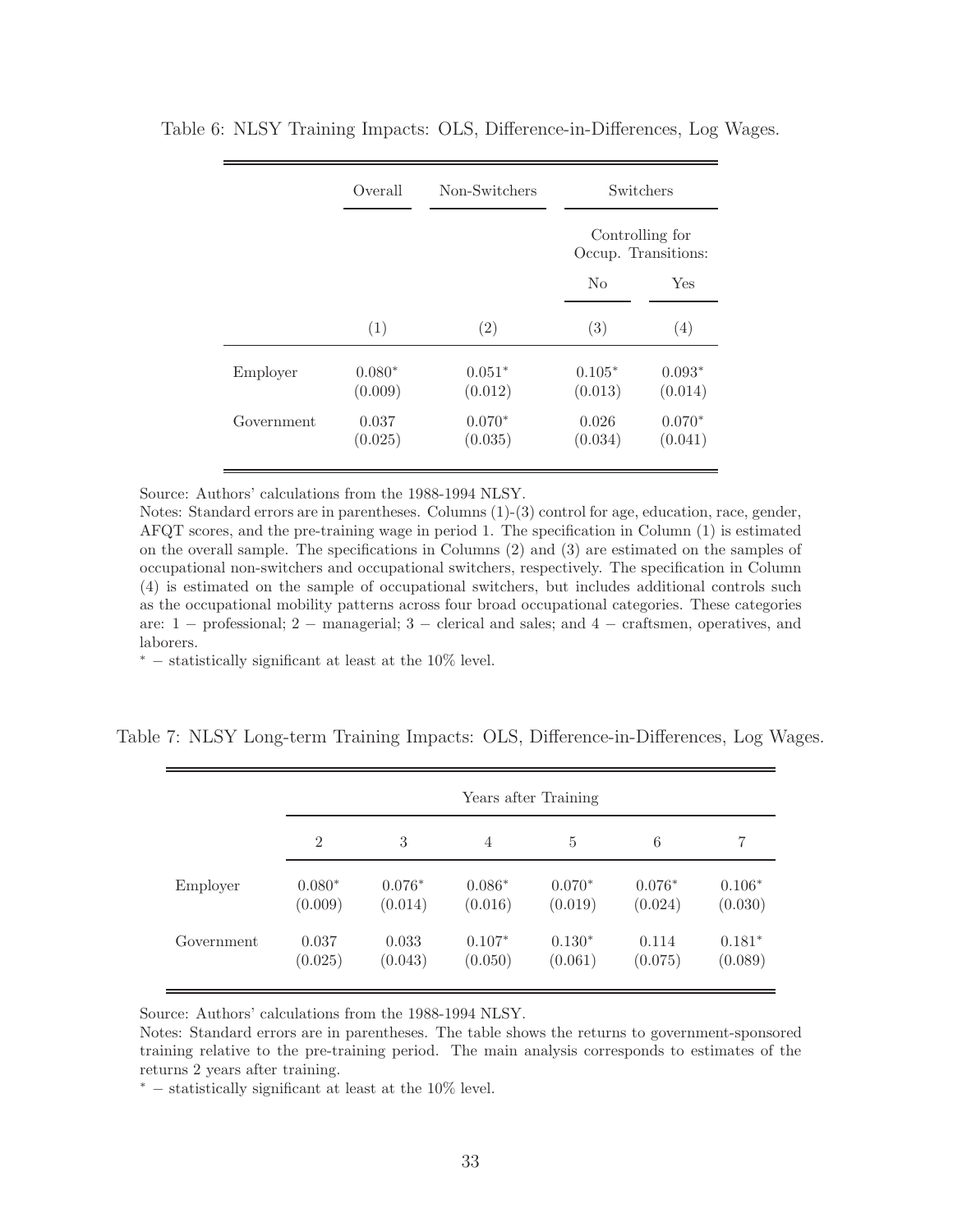Figure 1: Identifying Reliable Training Spells.

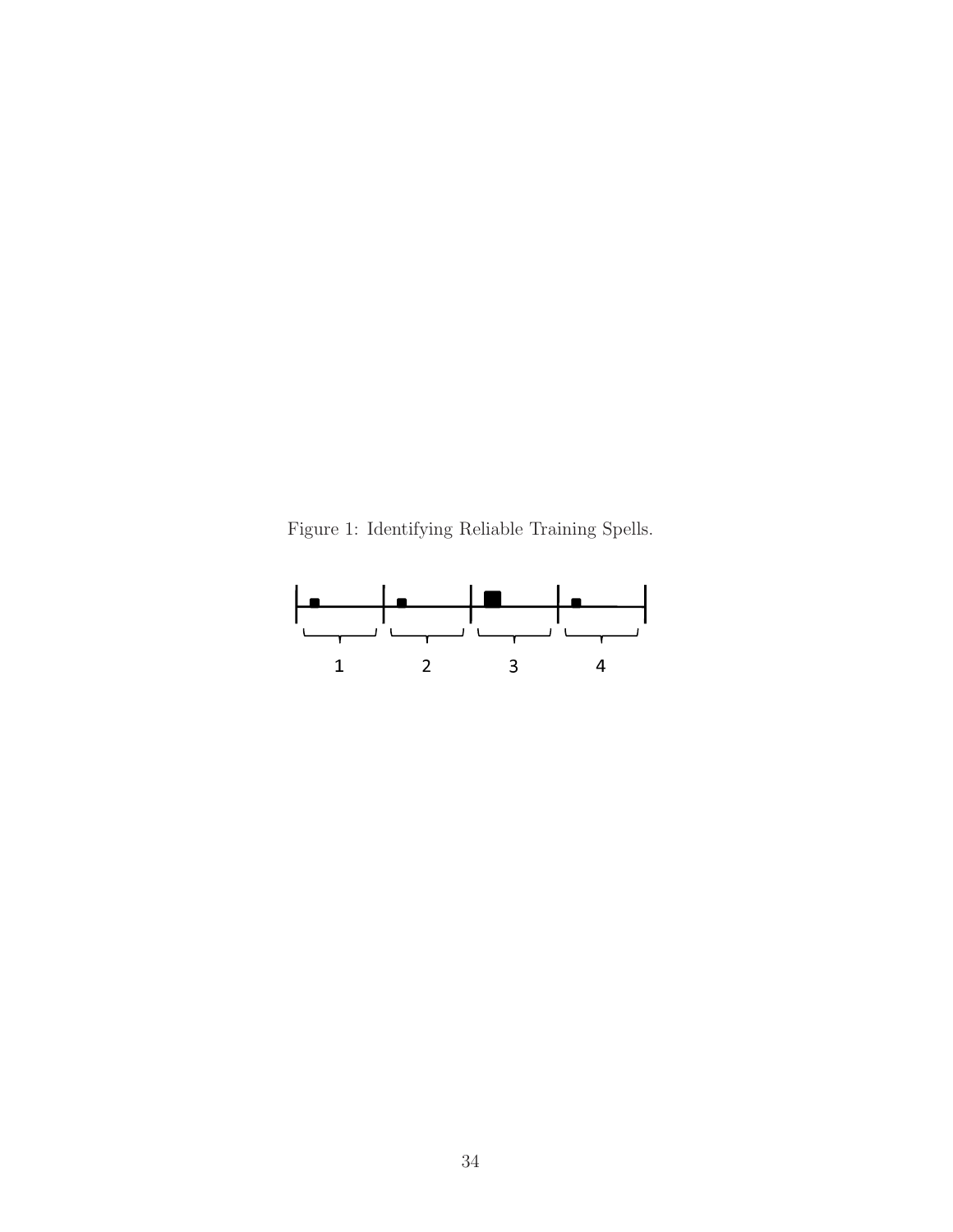## References

- Abadie, A., and G. Imbens (2002): "Simple and Bias-corrected Matching Estimators for Average Treatment Effects," NBER Working Paper T0283.
- (2006): "Large Sample Properties of Matching Estimators for Average Treatment Effects," Econometrica, 74(1), 235–267.
- ASHENFELTER, O. (1978): "Estimating the Effect of Training Programs on Earnings," The Review of Economics and Statistics, 60(1), 47–57.
- ASHENFELTER, O., AND D. CARD (1985): "Using the Longitudinal Structure of Earnings to Estimate the Effect of Training Programs," The Review of Economics and Statistics, 67(4), 648–660.
- BARRON, J., M. BERGER, AND D. BLACK (1997): On the Job Training. W. E. Upjohn Institute for Employment Research, Kalamazoo, MI.
- Bishop, J. (1997): "What We Know about Employer-Sponsored Training: A Review of the Literature," Research in Labor Economics, 6, 19–87.
- Blundell, R., L. Dearden, C. Meghir, and B. Sianesi (1999): "Human Capital Investment: The Returns from Education and Training to the Individual, the Firm and the Economy," Fiscal Studies, 20(1), 1–23.
- CARD, D., J. KLUVE, AND A. WEBER (2009): "Active Labor Market Policy Evaluations: A Meta-Analysis," IZA Discussion Paper 4002.
- DEHEJIA, R. H., AND S. WAHBA (1999): "Causal Effects in Non-Experimental Studies: Re-Evaluating the Evaluation of Training Programs," Journal of the American Statistical Association, 94(448), 1053–1062.
	- (2002): "Propensity Score Matching Methods for Nonexperimental Causal Studies," Review of Economics and Statistics, 84(1), 151–161.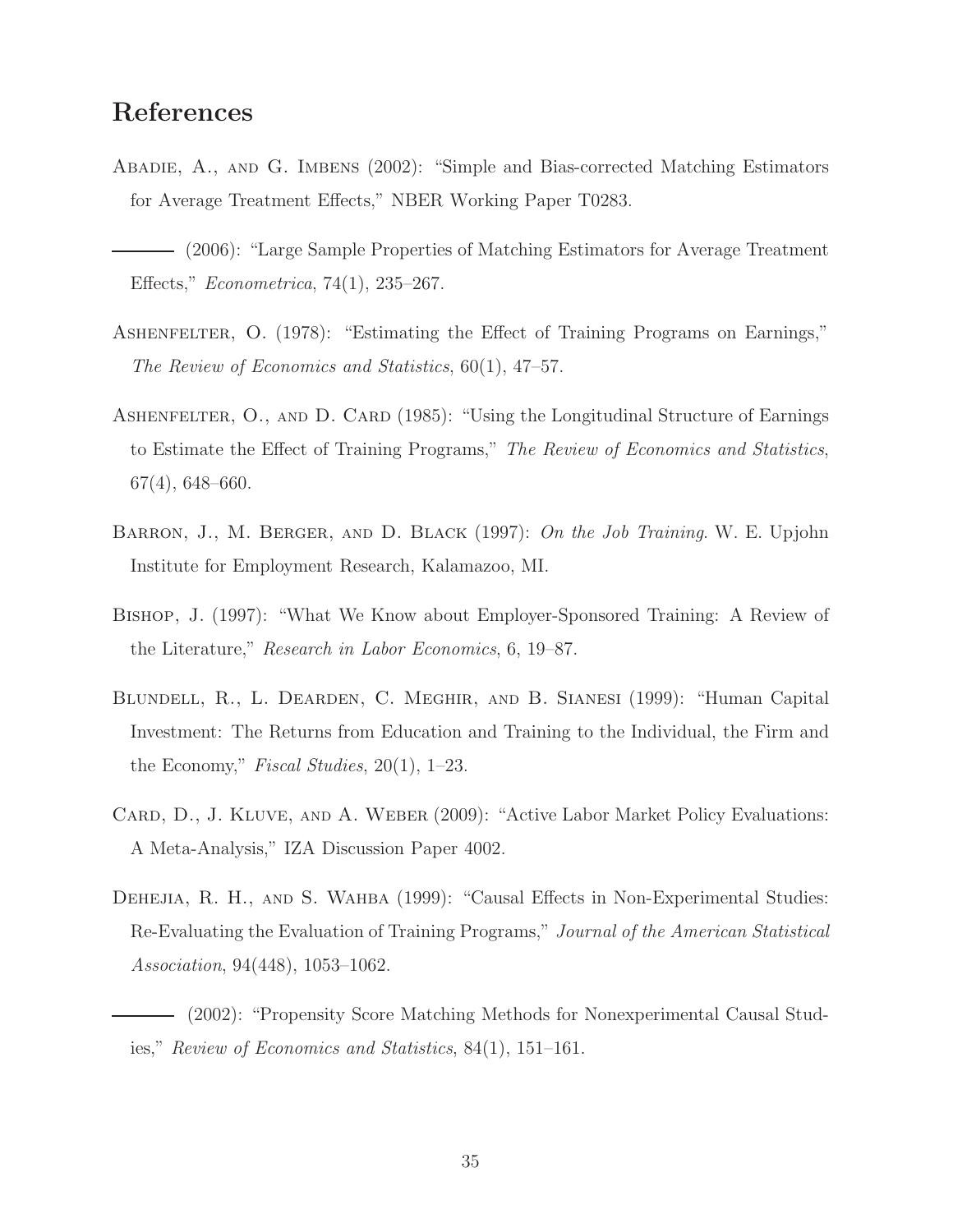- Dyke, A., C. J. Heinrich, P. R. Mueser, K. R. Troske, and K.-S. Jeon (2006): "The Effects of Welfare-to-Work Program Activities on Labor Market Outcomes," Journal of Labor Economics, 24(3), 567–607.
- FRANGAKIS, C., AND D. RUBIN (2002): "Principal Stratification in Causal Inference," Biometrics, 58, 21–29.
- FRAZIS, H., AND M. A. LOEWENSTEIN (2005): "Reexamining the Returns to Training: Functional Form, Magnitude, and Interpretation," Journal of Human Resources, 40(2), 453–476.
- HECKMAN, JAMES J.AND ICHIMURA, H., AND P. TODD (1997): "Matching as an Econometric Evaluation Estimator," The Review of Economic Studies, 65(2), 261–294.
- HECKMAN, J. J., N. HOHMANN, J. SMITH, AND M. KHOO (2000): "Substitution and Dropout Bias in Social Experiments: A Study of an Influential Social Experiment," Quarterly Journal of Economics, 115(2), 651–694.
- HECKMAN, J. J., H. ICHIMURA, J. SMITH, AND P. TODD (1998): "Characterizing Selection Bias Using Experimental Data," Econometrica, 66(5), 1017–1098.
- HECKMAN, J. J., R. LALONDE, AND J. SMITH (1999): "The Economics and Econometrics of Active Labor Market Programs," in Handbook of Labor Economics, Volume 3A, ed. by O. Ashenfelter, and D. Card, pp. 1865–2097. North-Holland, Amsterdam.
- HECKMAN, J. J., AND R. ROBB (1985): "Alternative Methods for Evaluating the Impact of Interventions," Journal of Econometrics, 30(1-2), 236–267.
- Heinrich, C. J., P. R. Mueser, K. R. Troske, K.-S. Jeon, and D. C. Kahvecioglu (2009): "New Estimates of Public Employment and Training Program Net Impacts: A Nonexperimental Evaluation of the Workforce Investment Act Program," Discussion Paper No. 4569, IZA.
- HOTZ, V. J., G. W. IMBENS, AND J. A. KLERMAN (2006): "Evaluating the Differential Effects of Alternative Welfare-to-Work Training Components: A Reanalysis of the California GAIN Program," Journal of Labor Economics, 24(3), 521–566.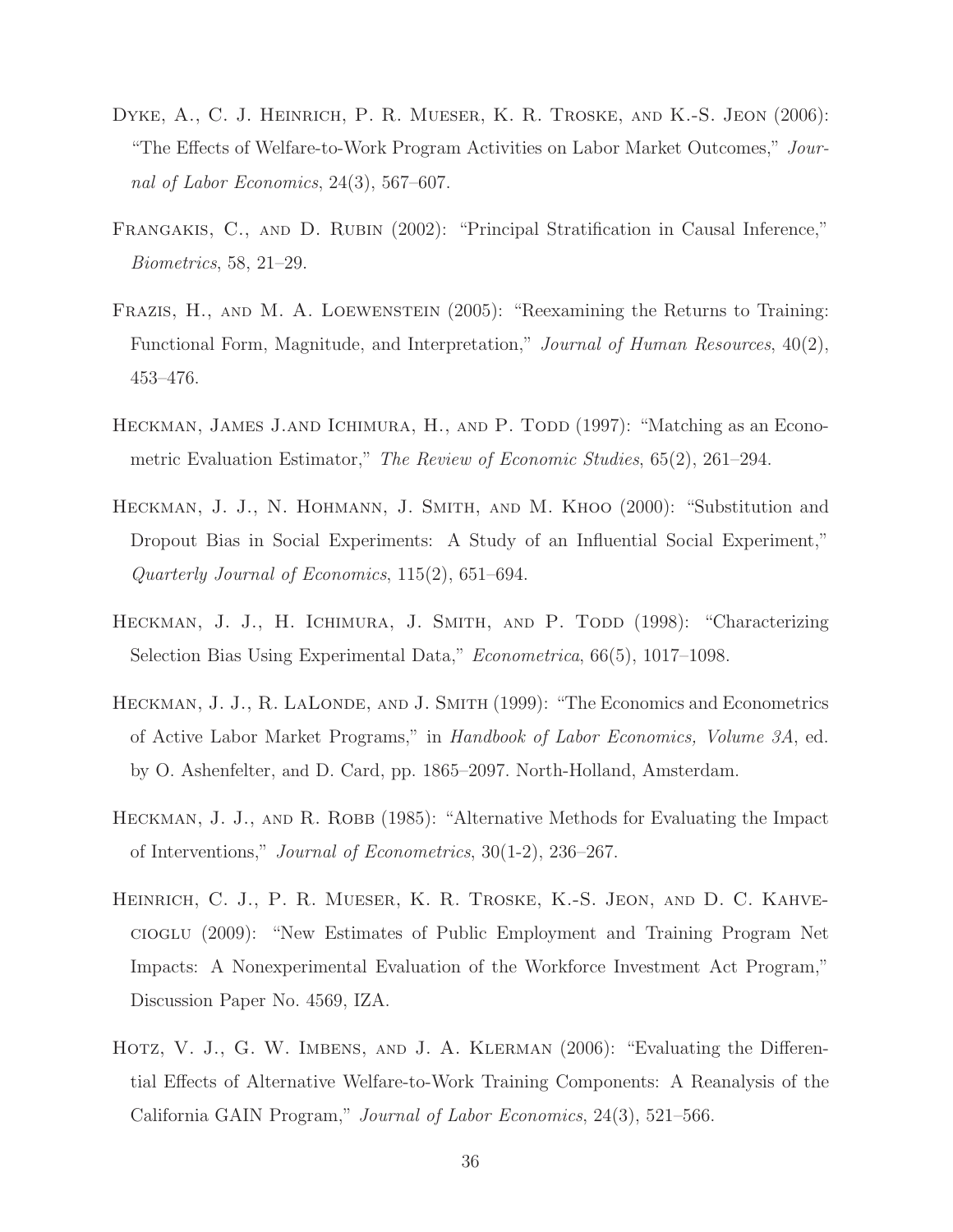- IMBENS, G. W., AND J. M. WOOLDRIDGE (2009): "Recent Developments in the Econometrics of Program Evaluation," Journal of Economic Literature, 47(1), 5–86.
- JESPERSEN, S. T., J. R. MUNCH, AND L. SKIPPER (2008): "Costs and benefits of Danish active labour market programmes," Labour Economics, 15, 859–884.
- Kambourov, G., and I. Manovskii (2009a): "A Cautionary Note on Using (March) CPS and PSID Data to Study Worker Mobility," mimeo, University of Toronto.
- (2009b): "Occupational Specificity of Human Capital," *International Economic* Review, 50(1), 63–115.
- Kluve, J. (2007): "The Effectiveness of European ALMP's," in Active Labor Market Policies in Europe: Performance and Perspectives, ed. by Jochen Kluve et al, pp. 153– 203. Springer, Berlin and Heidelberg.
- Kwon, I., and E. Meyersson Milgrom (2004): "Boundaries of Internal Labor Markets: The Relative Importance of Firms and Occupations," mimeo, Stanford University Graduate School of Business.
- LALONDE, R. J. (1986): "Evaluating the Econometric Evaluations of Training Programs with Experimental Data," American Economic Review, 76(4), 604–620.
- Lechner, M. (2005): "A Note on Endogenous Control Variables in Evaluation Studies," mimeo, Universitat St. Gallen.
- LECHNER, M., AND B. MELLY (2007): "Earnings Effects of Training Programs," Discussion Paper No. 2926, IZA.
- Lee, W.-S. (2006): "Propensity Score Matching and Variations on the Balancing Test," mimeo, University of Melbourne.
- MARTIN, J. P., AND D. GRUBB (2001): "What Works and for Whom: A Review of OECD Countries' Experiences with Active Labour Market Policies," Working Paper 2001-14, IFAU - Institute for Labour Market Policy Evaluation.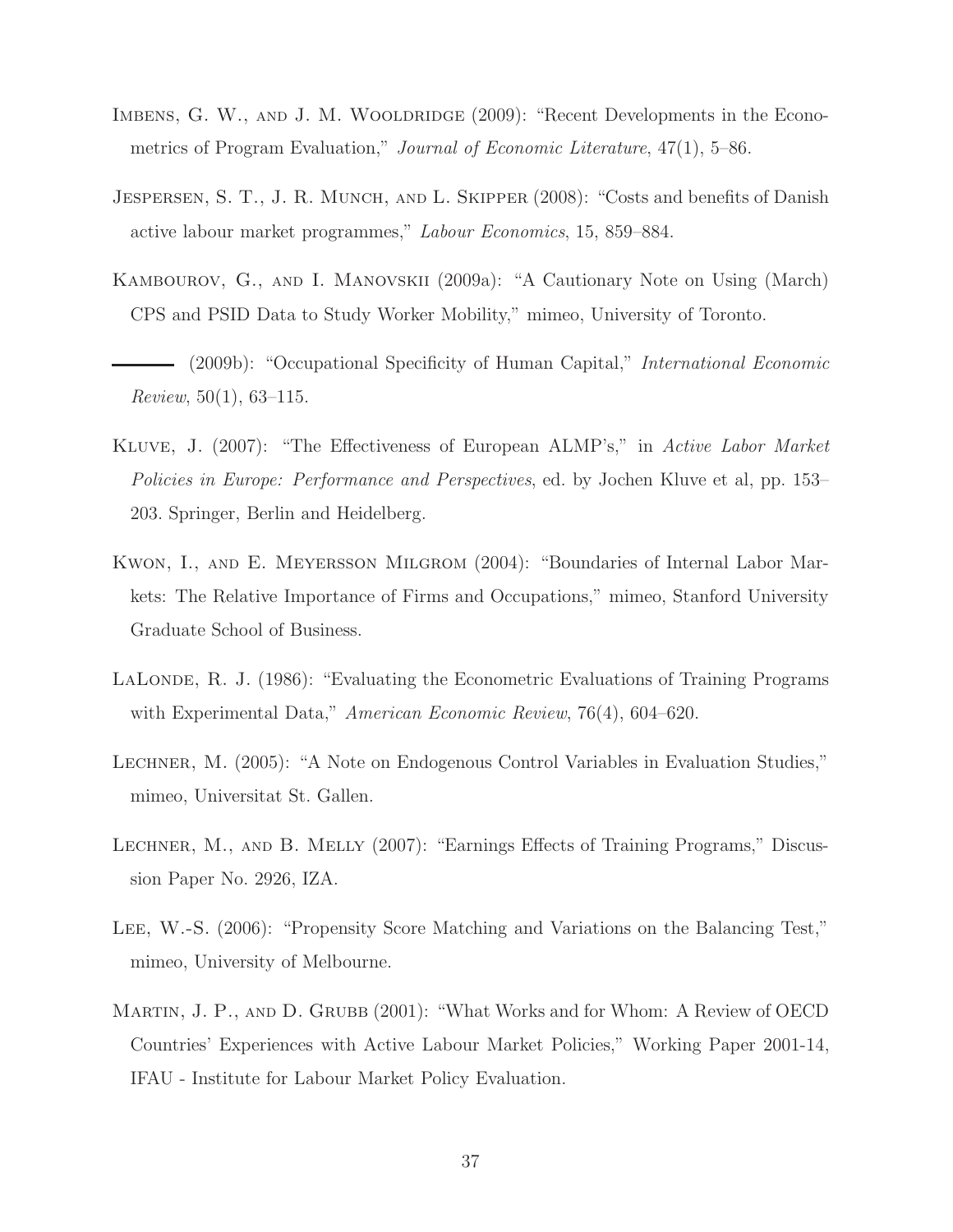- Raaum, O., H. Torp, and T. Zhang (2002): "Do individual programme effects exceed the costs? Norwegian evidence on long run effects of labour market training," Memorandum 15, University of Oslo, Department of Economics.
- Rosenbaum, P., and D. Rubin (1983): "The Central Role of the Propensity Score in Observational Studies for Causal Effects," Biometrika, 10(1), 41–55.
- Rubin, D. (2004): "Direct and Indirect Causal Effects via Potential Outcomes," Scandinavian Journal of Statistics, 31, 161–170.
- Shaw, K. (1984): "A Formulation of the Earnings Function Using the Concept of Occupational Investment," Journal of Human Resources, 14, 319–40.
- (1987): "Occupational Change, Employer Change, and the Transferability of Skills," Southern Economic Journal, 53, 702–19.
- SMITH, J. A., AND P. E. TODD (2005): "Does Matching Overcome LaLondes Critique of Nonexperimental Estimators?," Journal of Econometrics, 125(1-2), 305–353.
- SULLIVAN, P. J. (2009): "Empirical Evidence on Occupation and Industry Specific Human Capital," Labour Economics, forthcoming.
- ZANGELIDIS, A. (2008): "Occupational and Industry Specificity of Human Capital in the British Labour Market," Scottish Journal of Political Economy, 55(4), 420–443.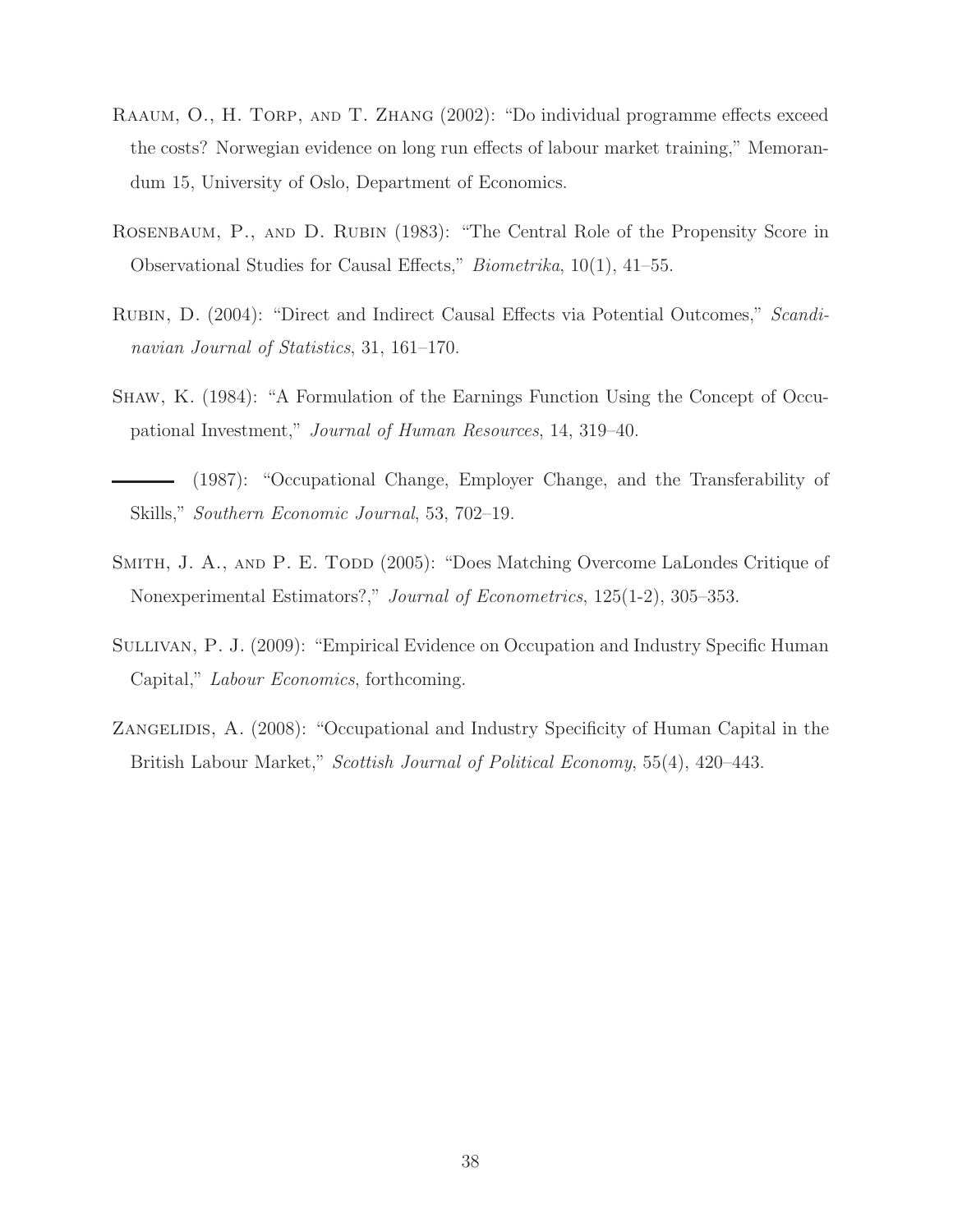#### APPENDICES

# I Appendix Tables

Table A-1: NLSY Training Impacts: Matching Based on Observed Covariates, Differencein-Differences, Log Wages.

|            | Overall             | Non-Switchers        |                     | Switchers                              |
|------------|---------------------|----------------------|---------------------|----------------------------------------|
|            |                     |                      |                     | Controlling for<br>Occup. Transitions: |
|            |                     |                      | No                  | Yes                                    |
|            | (1)                 | (2)                  | (3)                 | (4)                                    |
|            |                     | 2 Nearest Neighbors  |                     |                                        |
| Employer   | $0.096*$<br>(0.013) | $0.050*$<br>(0.017)  | $0.118*$<br>(0.018) | $0.100*$<br>(0.020)                    |
| Government | 0.068<br>(0.042)    | $0.101*$<br>(0.059)  | 0.051<br>(0.055)    | $0.145*$<br>(0.071)                    |
|            |                     | 4 Nearest Neighbors  |                     |                                        |
| Employer   | $0.092*$<br>(0.012) | $0.059*$<br>(0.015)  | $0.110*$<br>(0.017) | $0.103*$<br>(0.019)                    |
| Government | 0.062<br>(0.038)    | $0.106*$<br>(0.053)  | 0.002<br>(0.052)    | $0.130*$<br>(0.063)                    |
|            |                     | 20 Nearest Neighbors |                     |                                        |
| Employer   | $0.091*$<br>(0.011) | $0.056*$<br>(0.014)  | $0.106*$<br>(0.015) | $0.095*$<br>(0.018)                    |
| Government | 0.049<br>(0.034)    | 0.074<br>(0.047)     | 0.027<br>(0.046)    | 0.073<br>(0.057)                       |

Source: Authors' calculations from the 1988-1994 NLSY.

<sup>∗</sup> − statistically significant at least at the 10% level.

Notes: Standard errors are in parentheses. Columns (1)-(3) control for age, education, race, gender, AFQT scores, and the pre-training wage in period 1. The specification in Column (1) is estimated on the overall sample. The specifications in Columns (2) and (3) are estimated on the samples of occupational non-switchers and occupational switchers, respectively. The specification in Column (4) is estimated on the sample of occupational switchers, but includes additional controls such as the occupational mobility patterns across four broad occupational categories. These categories are: 1 − professional; 2 − managerial; 3 − clerical and sales; and 4 − craftsmen, operatives, and laborers.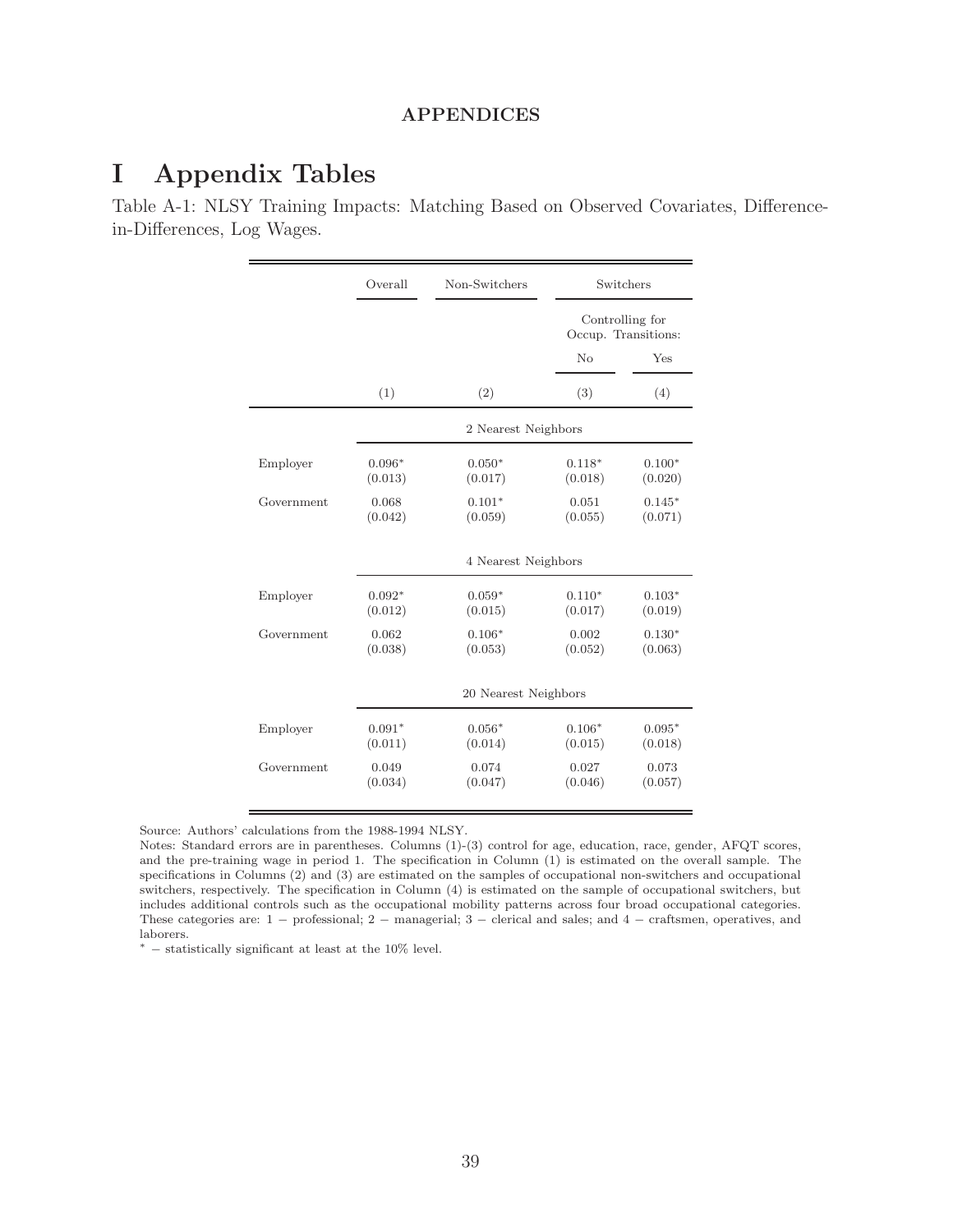|                         |                       |                           | Employer |         |                           | Government |         |  |
|-------------------------|-----------------------|---------------------------|----------|---------|---------------------------|------------|---------|--|
|                         | All<br>Non-recipients | Matched<br>Non-recipients | Treated  | P-value | Matched<br>Non-recipients | Treated    | P-value |  |
|                         | (1)                   | (2)                       | (3)      | (4)     | (5)                       | (6)        | (7)     |  |
| Age                     | 29.3                  | 28.9                      | 28.9     | 0.986   | 29.4                      | 29.5       | 0.774   |  |
|                         | (0.02)                | (0.07)                    | (0.07)   |         | (0.21)                    | (0.21)     |         |  |
| AFQT                    | 47.3                  | 60.1                      | 59.5     | 0.504   | 47.9                      | 48.2       | 0.902   |  |
|                         | (0.25)                | (0.67)                    | (0.67)   |         | (2.08)                    | (1.91)     |         |  |
| Schooling: Below HS     | 0.11                  | 0.03                      | 0.04     | 0.214   | 0.09                      | 0.08       | 0.871   |  |
|                         | (0.01)                | (0.01)                    | (0.01)   |         | (0.02)                    | (0.02)     |         |  |
| Schooling: Some College | 0.22                  | 0.30                      | 0.30     | 0.948   | 0.28                      | 0.28       | 0.990   |  |
|                         | (0.01)                | (0.01)                    | (0.01)   |         | (0.03)                    | (0.03)     |         |  |
| Schooling: College      | 0.21                  | 0.33                      | 0.33     | 0.814   | 0.17                      | 0.17       | 0.962   |  |
|                         | (0.01)                | (0.01)                    | (0.01)   |         | (0.03)                    | (0.03)     |         |  |
| Gender                  | 0.44                  | 0.49                      | 0.49     | 0.673   | 0.37                      | 0.37       | 0.901   |  |
|                         | (0.01)                | (0.01)                    | (0.01)   |         | (0.04)                    | (0.04)     |         |  |
| Race: black             | 0.14                  | 0.09                      | 0.10     | 0.706   | 0.16                      | 0.17       | 0.915   |  |
|                         | (0.01)                | (0.01)                    | (0.01)   |         | (0.03)                    | (0.03)     |         |  |
| Race: other             | 0.02                  | 0.02                      | 0.02     | 0.947   | 0.02                      | 0.03       | 0.799   |  |
|                         | (0.01)                | (0.01)                    | (0.01)   |         | (0.01)                    | (0.01)     |         |  |
| Pre-training wage       | 5.31                  | 5.88                      | 5.88     | 0.990   | 5.28                      | 5.23       | 0.868   |  |
|                         | (0.02)                | (0.08)                    | (0.07)   |         | (0.20)                    | (0.21)     |         |  |
| Wage growth             | 0.062                 | 0.072                     | 0.153    |         | 0.069                     | 0.116      |         |  |
|                         | (0.01)                | (0.01)                    | (0.01)   |         | (0.03)                    | (0.03)     |         |  |
| Observations            | 12626                 |                           | 1527     |         |                           | 186        |         |  |

Table A-2: Mean Statistics and Balancing Score Tests − Propensity Score Matching, 10 Nearest Neighbors, Overall Sample.

Notes: Standard errors are in parentheses. The table reports mean statistics and balancing score tests on the overall sample of both occupational non-switchers and occupational switchers. Column (1) reports the means on the sample of all non-recipients. Columns (3) and (6) repost the means of those who went through employer- and government sponsored training, respectively, while columns (2) and (5) reports the means on the matched sample of non-recipients. Columns (4) and (7) report the P-values of the null hypothesis that the mean of each covariate is the same in the treatment and in the matched comparison group. For each variable, balancing score tests are performed as a regression of that variable on the treatment indicator, restricting the sample to observations used in matching.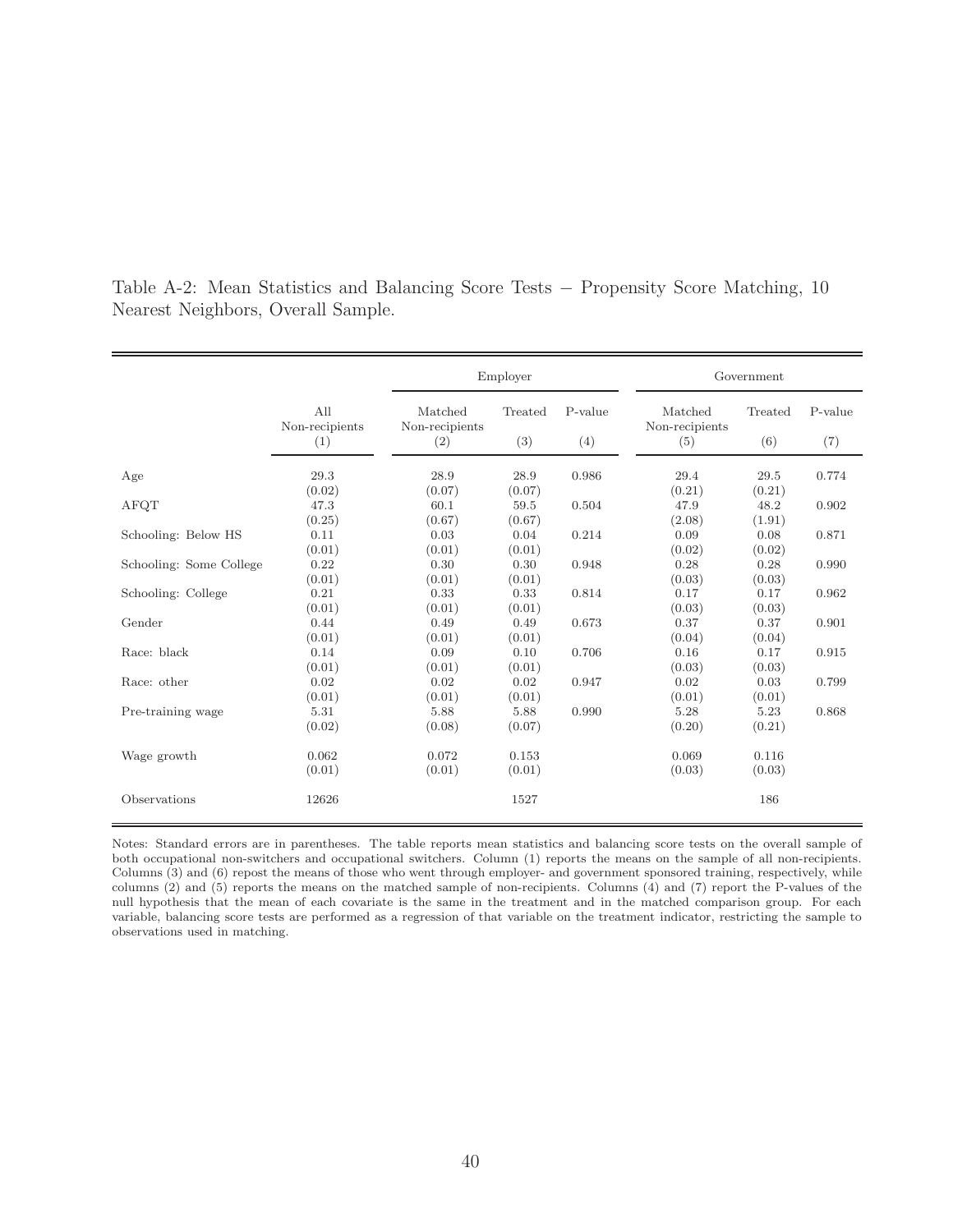|                         |                       | Employer                  |                 |         | Government                |                 |         |  |
|-------------------------|-----------------------|---------------------------|-----------------|---------|---------------------------|-----------------|---------|--|
|                         | All<br>Non-recipients | Matched<br>Non-recipients | Treated         | P-value | Matched<br>Non-recipients | Treated         | P-value |  |
|                         | (1)                   | (2)                       | (3)             | (4)     | (5)                       | (6)             | (7)     |  |
| Age                     | 29.8<br>(0.04)        | 29.4<br>(0.11)            | 29.3<br>(0.11)  | 0.614   | 30.0<br>(0.35)            | 30.0<br>(0.37)  | 0.832   |  |
| AFQT                    | 49.6<br>(0.39)        | 62.7<br>(1.03)            | 61.9<br>(1.02)  | 0.579   | 54.2<br>(3.80)            | 54.4<br>(3.24)  | 0.957   |  |
| Schooling: Below HS     | 0.10<br>(0.01)        | 0.02<br>(0.01)            | 0.02<br>(0.01)  | 0.844   | 0.08<br>(0.04)            | 0.04<br>(0.03)  | 0.389   |  |
| Schooling: Some College | 0.21<br>(0.01)        | 0.29<br>(0.02)            | 0.29<br>(0.02)  | 0.818   | 0.27<br>(0.06)            | 0.27<br>(0.06)  | 0.941   |  |
| Schooling: College      | 0.23<br>(0.01)        | 0.36<br>(0.02)            | 0.35<br>(0.02)  | 0.577   | 0.22<br>(0.05)            | 0.23<br>(0.06)  | 0.838   |  |
| Gender                  | 0.44<br>(0.01)        | 0.48<br>(0.02)            | 0.48<br>(0.02)  | 0.959   | 0.29<br>(0.06)            | 0.28<br>(0.06)  | 0.883   |  |
| Race: black             | 0.12<br>(0.01)        | 0.09<br>(0.01)            | 0.09<br>(0.01)  | 0.880   | 0.07<br>(0.03)            | 0.06<br>(0.03)  | 0.799   |  |
| Race: other             | 0.02<br>(0.01)        | 0.02<br>(0.01)            | 0.02<br>(0.01)  | 0.629   | 0.02<br>(0.02)            | 0.02<br>(0.02)  | 0.937   |  |
| Pre-training wage       | 5.95<br>(0.04)        | 6.71<br>(0.15)            | 6.68<br>(0.11)  | 0.828   | 6.22<br>(0.44)            | 6.14<br>(0.42)  | 0.883   |  |
| Wage growth             | 0.064<br>(0.004)      | 0.066<br>(0.01)           | 0.121<br>(0.01) |         | 0.044<br>(0.04)           | 0.149<br>(0.04) |         |  |
| Observations            | 5241                  |                           | 624             |         |                           | 57              |         |  |

Table A-3: Mean Statistics and Balancing Score Tests − Propensity Score Matching, 10 Nearest Neighbors, Occupational Non-switchers.

Notes: Standard errors are in parentheses. The table reports mean statistics and balancing score tests on the sample of occupational non-switchers. Column (1) reports the means on the unmatched sample of non-recipients. Columns (3) and (6) repost the means of those who went through employer- and government sponsored training, respectively, while columns (2) and (5) reports the means on the matched sample of non-recipients. Columns (4) and (7) report the P-values of the null hypothesis that the mean of each covariate is the same in the treatment and in the matched comparison group. For each variable, balancing score tests are performed as a regression of that variable on the treatment indicator, restricting the sample to observations used in matching.